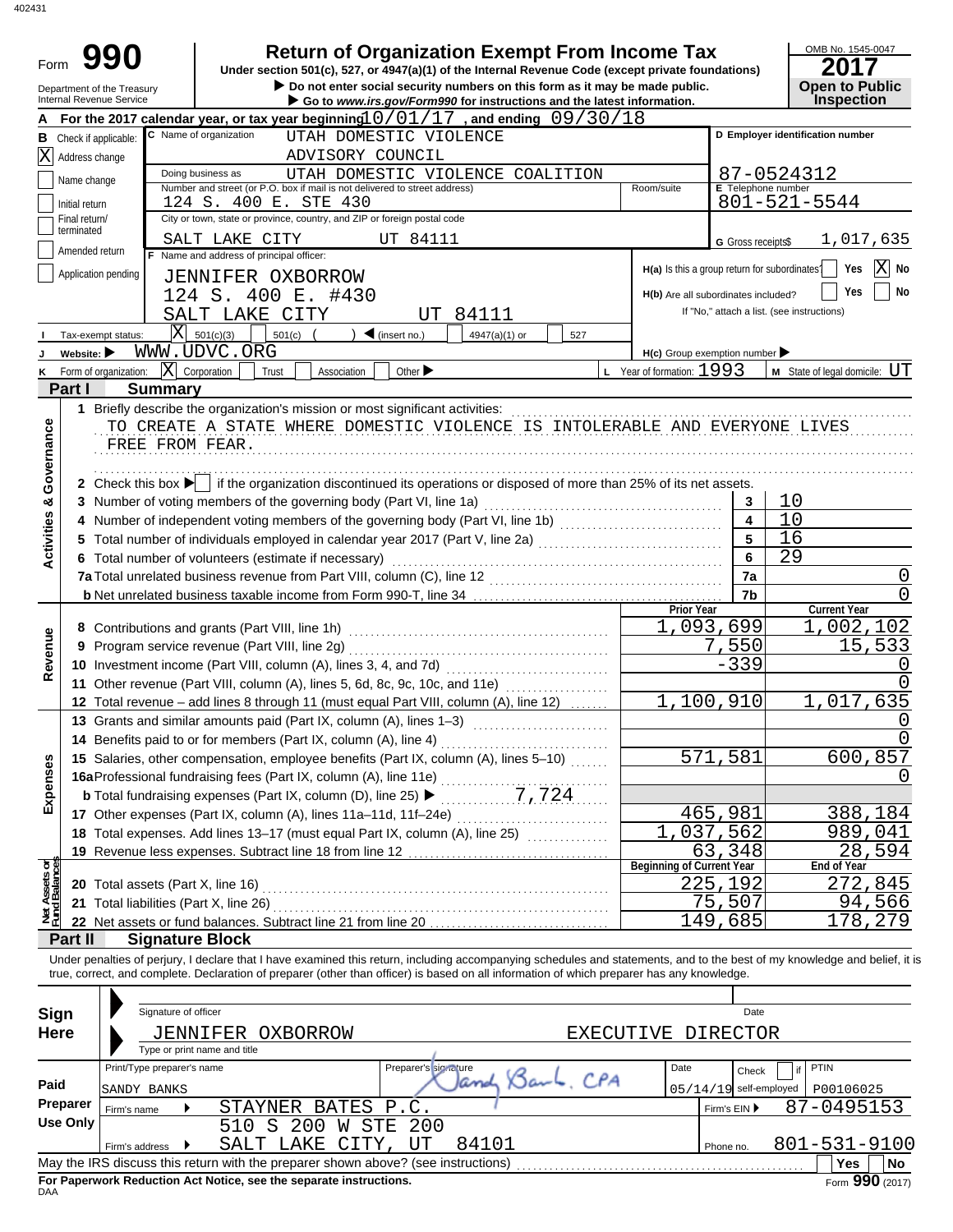|                                    | Form 990 (2017) UTAH DOMESTIC VIOLENCE                                                                         |                                                                             | 87-0524312                                                                                                                                                                                                                                                                                                                                                                                    | Page 2                                                                                |
|------------------------------------|----------------------------------------------------------------------------------------------------------------|-----------------------------------------------------------------------------|-----------------------------------------------------------------------------------------------------------------------------------------------------------------------------------------------------------------------------------------------------------------------------------------------------------------------------------------------------------------------------------------------|---------------------------------------------------------------------------------------|
| Part III                           | <b>Statement of Program Service Accomplishments</b>                                                            |                                                                             |                                                                                                                                                                                                                                                                                                                                                                                               |                                                                                       |
|                                    | 1 Briefly describe the organization's mission:<br>SEE SCHEDULE O                                               |                                                                             |                                                                                                                                                                                                                                                                                                                                                                                               |                                                                                       |
|                                    |                                                                                                                |                                                                             |                                                                                                                                                                                                                                                                                                                                                                                               |                                                                                       |
|                                    |                                                                                                                |                                                                             |                                                                                                                                                                                                                                                                                                                                                                                               |                                                                                       |
|                                    | 2 Did the organization undertake any significant program services during the year which were not listed on the |                                                                             |                                                                                                                                                                                                                                                                                                                                                                                               | Yes $\overline{X}$ No                                                                 |
|                                    | prior Form 990 or 990-EZ?<br>If "Yes," describe these new services on Schedule O.                              |                                                                             |                                                                                                                                                                                                                                                                                                                                                                                               |                                                                                       |
| 3                                  | Did the organization cease conducting, or make significant changes in how it conducts, any program             |                                                                             |                                                                                                                                                                                                                                                                                                                                                                                               |                                                                                       |
| services?                          |                                                                                                                |                                                                             |                                                                                                                                                                                                                                                                                                                                                                                               | Yes $\overline{X}$ No                                                                 |
|                                    | If "Yes," describe these changes on Schedule O.                                                                |                                                                             |                                                                                                                                                                                                                                                                                                                                                                                               |                                                                                       |
|                                    | the total expenses, and revenue, if any, for each program service reported.                                    |                                                                             | Describe the organization's program service accomplishments for each of its three largest program services, as measured by<br>expenses. Section 501(c)(3) and 501(c)(4) organizations are required to report the amount of grants and allocations to others,                                                                                                                                  |                                                                                       |
| 4a (Code:                          | ) (Expenses $\frac{320}{1959}$ including grants of \$                                                          |                                                                             | ) (Revenue \$<br>EDUCATION & TRAINING -- THE UDVC PROVIDES TRAINING TO A VARIETY<br>OF PROFESSIONALS IN THE STATE TO ENABLE THEM TO PROVIDE THE BEST QUALITY                                                                                                                                                                                                                                  | 15, 533)                                                                              |
|                                    | SERVICE TO VICTIMS OF INTERPERSONAL VIOLENCE.                                                                  |                                                                             | THE UDVC UTILIZES ITS OWN IN-HOUSE SPECIALIZED TRAINING TEAM TO DELIVER<br>TRAINING, AS WELL AS HOSTING NATIONAL PARTNERS AND TECHNICAL ADVISERS TO<br>ENSURE THAT UTAH IS CURRENT WITH THE MOST RECENT EVIDENCE-BASED APPROACHES<br>AND NATIONAL BEST PRACTICES. THE UDVC ALSO COLLABORATES WITH LOCAL EXPERTS<br>AND PARTNERS TO PROVIDE TRAINING TO MEET THE SPECIFIC NEEDS OF COMMUNITIES |                                                                                       |
|                                    | IN OUR STATE.                                                                                                  |                                                                             |                                                                                                                                                                                                                                                                                                                                                                                               |                                                                                       |
|                                    |                                                                                                                |                                                                             |                                                                                                                                                                                                                                                                                                                                                                                               |                                                                                       |
| 4b (Code:<br>FAMILIES<br>MARRIAGE  | ) (Expenses \$<br>NOT OTHERWISE HAVE ACCESS TO THOSE SERVICES.<br>INDIVIDUALS WITH DISABIL<br>COMMUNITIES      | $290,717$ including grants of\$                                             | ) (Revenue \$<br>OUTREACH -- THE UDVC PROVIDES SERVICES TO UNDERSERVED POPULATIONS WHO MIGHT<br>SERVICES, OUTREACH HAS AN EDUCATIONAL ROLE, RAISING THE AWARENESS OF<br>EXISTING SERVICES FOR DOMESTIC VIOLENCE VICTIMS AND THEIR CHILDREN.<br>UTAH, THOSE COMMUNITIES INCLUDE COMMUNITIES OF COLOR, IMMIGRANT AND REFUGEE                                                                    | IN ADDITION TO DELIVERING<br>ΙN                                                       |
|                                    |                                                                                                                |                                                                             |                                                                                                                                                                                                                                                                                                                                                                                               |                                                                                       |
|                                    |                                                                                                                |                                                                             |                                                                                                                                                                                                                                                                                                                                                                                               |                                                                                       |
|                                    |                                                                                                                |                                                                             |                                                                                                                                                                                                                                                                                                                                                                                               |                                                                                       |
| 4c (Code:<br>LINKLINE              | ) (Expenses \$<br>HOT.TINE                                                                                     | 83,757<br>including grants of\$<br>ESTABL<br>WAS                            | ) (Revenue \$<br>THE<br>FIRST<br>SHED<br>AS                                                                                                                                                                                                                                                                                                                                                   | ONLY STATE-WIDE                                                                       |
| TOLL-FREE<br>RECEIVE<br>RECOGNIZED | CONFIDEN<br>$\overline{A}$<br>ASSISTANCE<br>STATE<br>-WIDE<br>SAFET<br>T N'I'ERVENTI ON                        | AND<br>ANONYMOUS<br>DOMEST<br>CLEARINGHOUSE<br>PLANNING<br><b>RESOURCES</b> | LINE<br>VIOLENCE<br>ISSUES<br>THE<br>WHERF<br>CALLERS<br>REFERRAL<br>INFORMATION<br>AND<br>ASSISTANCE                                                                                                                                                                                                                                                                                         | DUALS<br>CALL<br>T.TNKT.TNE<br>IS<br>RECEIVE<br>CRISIS<br>CAN.<br>SERVICES<br>ON SAFE |
| SHELTERS<br>COUNSELING<br>A WEEK.  | AGENCIES<br>AND<br>DOMESTIC VIOLENCE<br>ADVOCATES                                                              | LEGAL<br>OTHER<br>NEEDS<br>'I'H F.                                          | VICTIM<br>ARE<br>ANSWERED<br>CALLS<br>2.4<br>OPERATES                                                                                                                                                                                                                                                                                                                                         | ADVOCATES<br>BY<br>TRAINED<br>HOURS<br>$\overline{A}$<br>DAY<br>-I)A                  |
|                                    |                                                                                                                |                                                                             |                                                                                                                                                                                                                                                                                                                                                                                               |                                                                                       |
|                                    | 4d Other program services (Describe in Schedule O.)                                                            |                                                                             |                                                                                                                                                                                                                                                                                                                                                                                               |                                                                                       |
| (Expenses \$                       | 104,530 including grants of\$                                                                                  |                                                                             | (Revenue \$                                                                                                                                                                                                                                                                                                                                                                                   |                                                                                       |
|                                    | 4e Total program service expenses                                                                              | 799,963                                                                     |                                                                                                                                                                                                                                                                                                                                                                                               |                                                                                       |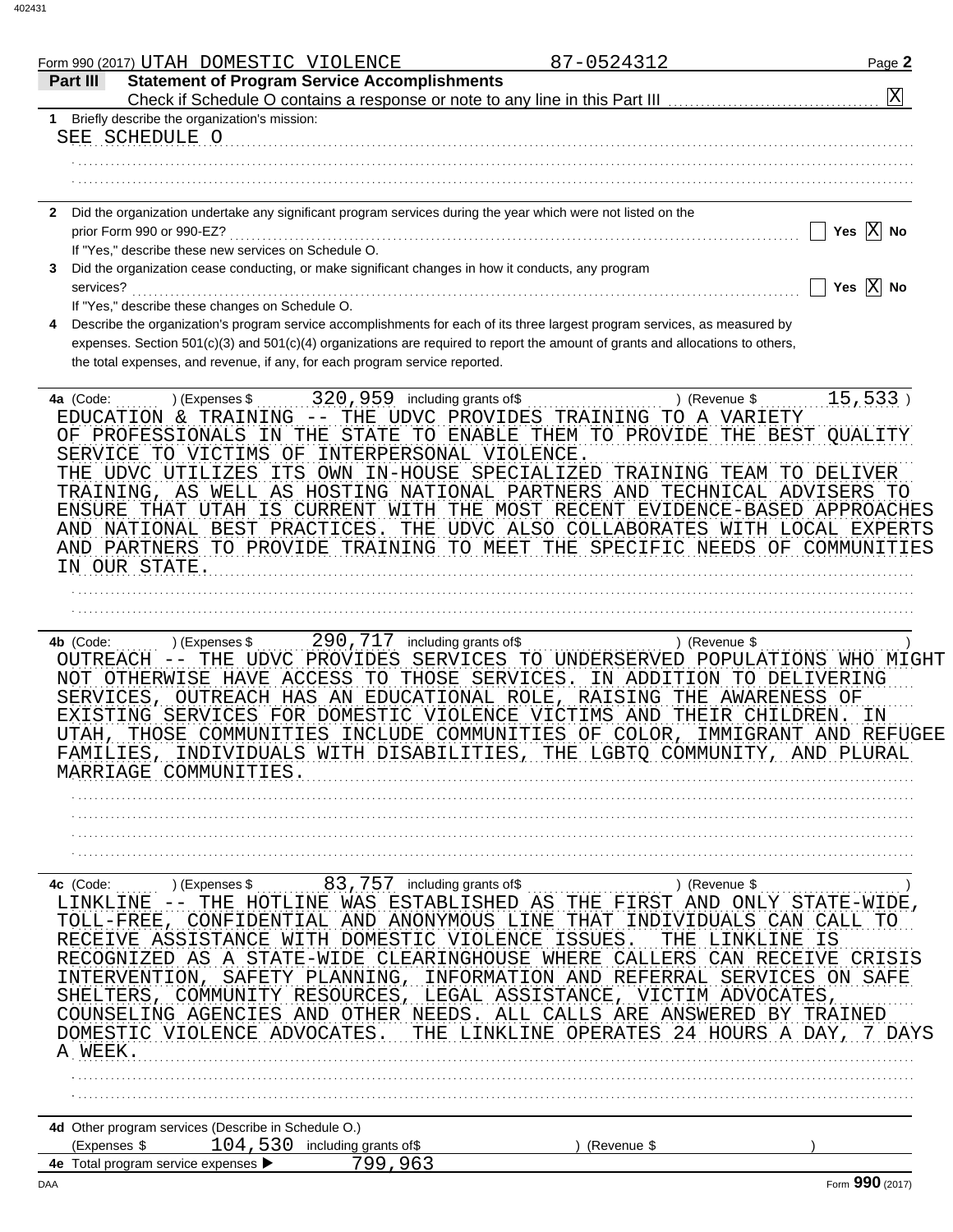|     | 87-0524312<br>Form 990 (2017) UTAH DOMESTIC VIOLENCE                                                                             |                 |                         | Page 3        |
|-----|----------------------------------------------------------------------------------------------------------------------------------|-----------------|-------------------------|---------------|
|     | <b>Checklist of Required Schedules</b><br>Part IV                                                                                |                 |                         |               |
|     |                                                                                                                                  |                 | <b>Yes</b>              | No            |
| 1   | Is the organization described in section $501(c)(3)$ or $4947(a)(1)$ (other than a private foundation)? If "Yes,"                |                 |                         |               |
|     | complete Schedule A                                                                                                              | 1               | $\overline{\mathrm{X}}$ |               |
| 2   | Is the organization required to complete Schedule B, Schedule of Contributors (see instructions)?                                | $\overline{2}$  | $\overline{\mathbf{X}}$ |               |
| 3   | Did the organization engage in direct or indirect political campaign activities on behalf of or in opposition to                 |                 |                         |               |
|     | candidates for public office? If "Yes," complete Schedule C, Part I                                                              | 3               |                         | X             |
| 4   | Section 501(c)(3) organizations. Did the organization engage in lobbying activities, or have a section 501(h)                    |                 |                         |               |
|     | election in effect during the tax year? If "Yes," complete Schedule C, Part II                                                   | 4               |                         | X             |
| 5   | Is the organization a section $501(c)(4)$ , $501(c)(5)$ , or $501(c)(6)$ organization that receives membership dues,             |                 |                         |               |
|     | assessments, or similar amounts as defined in Revenue Procedure 98-19? If "Yes," complete Schedule C,                            |                 |                         |               |
|     | Part III                                                                                                                         | 5               |                         | X             |
| 6   | Did the organization maintain any donor advised funds or any similar funds or accounts for which donors                          |                 |                         |               |
|     | have the right to provide advice on the distribution or investment of amounts in such funds or accounts? If                      |                 |                         |               |
|     | "Yes," complete Schedule D, Part I                                                                                               | 6               |                         | X             |
| 7   | Did the organization receive or hold a conservation easement, including easements to preserve open space,                        |                 |                         |               |
|     | the environment, historic land areas, or historic structures? If "Yes," complete Schedule D, Part II                             | $\overline{7}$  |                         | X             |
| 8   | Did the organization maintain collections of works of art, historical treasures, or other similar assets? If "Yes,"              |                 |                         |               |
|     | complete Schedule D, Part III                                                                                                    | 8               |                         | X             |
| 9   | Did the organization report an amount in Part X, line 21, for escrow or custodial account liability, serve as a                  |                 |                         |               |
|     | custodian for amounts not listed in Part X; or provide credit counseling, debt management, credit repair, or                     |                 |                         |               |
|     | debt negotiation services? If "Yes," complete Schedule D, Part IV                                                                | 9               |                         | X             |
| 10  | Did the organization, directly or through a related organization, hold assets in temporarily restricted                          |                 |                         |               |
|     | endowments, permanent endowments, or quasi-endowments? If "Yes," complete Schedule D, Part V                                     | 10              |                         | Χ             |
|     | If the organization's answer to any of the following questions is "Yes," then complete Schedule D, Parts VI,                     |                 |                         |               |
| 11  |                                                                                                                                  |                 |                         |               |
|     | VII, VIII, IX, or X as applicable.                                                                                               |                 |                         |               |
| a   | Did the organization report an amount for land, buildings, and equipment in Part X, line 10? If "Yes,"                           |                 | X                       |               |
|     | complete Schedule D, Part VI                                                                                                     | 11a             |                         |               |
| b   | Did the organization report an amount for investments-other securities in Part X, line 12 that is 5% or more                     |                 |                         |               |
|     | of its total assets reported in Part X, line 16? If "Yes," complete Schedule D, Part VII                                         | 11 <sub>b</sub> |                         | X             |
| C   | Did the organization report an amount for investments—program related in Part X, line 13 that is 5% or more                      |                 |                         |               |
|     | of its total assets reported in Part X, line 16? If "Yes," complete Schedule D, Part VIII                                        | 11c             |                         | X             |
|     | d Did the organization report an amount for other assets in Part X, line 15 that is 5% or more of its total assets               |                 |                         |               |
|     | reported in Part X, line 16? If "Yes," complete Schedule D, Part IX                                                              | 11d             |                         | $\frac{X}{X}$ |
|     | Did the organization report an amount for other liabilities in Part X, line 25? If "Yes," complete Schedule D, Part X            | 11e             |                         |               |
|     | Did the organization's separate or consolidated financial statements for the tax year include a footnote that addresses          |                 |                         |               |
|     | the organization's liability for uncertain tax positions under FIN 48 (ASC 740)? If "Yes," complete Schedule D, Part X           | 11f             |                         | Χ             |
|     | 12a Did the organization obtain separate, independent audited financial statements for the tax year? If "Yes," complete          |                 |                         |               |
|     |                                                                                                                                  | 12a             | Χ                       |               |
| b   | Was the organization included in consolidated, independent audited financial statements for the tax year? If                     |                 |                         |               |
|     | "Yes," and if the organization answered "No" to line 12a, then completing Schedule D, Parts XI and XII is optional <i>mimini</i> | 12 <sub>b</sub> |                         | $\frac{X}{X}$ |
| 13  |                                                                                                                                  | 13              |                         |               |
| 14a | Did the organization maintain an office, employees, or agents outside of the United States?                                      | 14a             |                         |               |
| b   | Did the organization have aggregate revenues or expenses of more than \$10,000 from grantmaking,                                 |                 |                         |               |
|     | fundraising, business, investment, and program service activities outside the United States, or aggregate                        |                 |                         |               |
|     | foreign investments valued at \$100,000 or more? If "Yes," complete Schedule F, Parts I and IV [[[[[[[[[[[[[[[                   | 14 <sub>b</sub> |                         | X             |
| 15  | Did the organization report on Part IX, column (A), line 3, more than \$5,000 of grants or other assistance to or                |                 |                         |               |
|     | for any foreign organization? If "Yes," complete Schedule F, Parts II and IV                                                     | 15              |                         | $\mathbf{X}$  |
| 16  | Did the organization report on Part IX, column (A), line 3, more than \$5,000 of aggregate grants or other                       |                 |                         |               |
|     |                                                                                                                                  | 16              |                         | $\mathbf{X}$  |
| 17  | Did the organization report a total of more than \$15,000 of expenses for professional fundraising services on                   |                 |                         |               |
|     |                                                                                                                                  | 17              |                         | $\mathbf{X}$  |
| 18  | Did the organization report more than \$15,000 total of fundraising event gross income and contributions on                      |                 |                         |               |
|     | Part VIII, lines 1c and 8a? If "Yes," complete Schedule G, Part II                                                               | 18              |                         | $\mathbf{X}$  |
| 19  | Did the organization report more than \$15,000 of gross income from gaming activities on Part VIII, line 9a?                     |                 |                         |               |
|     | If "Yes," complete Schedule G, Part III                                                                                          | 19              |                         | X             |

Form **990** (2017)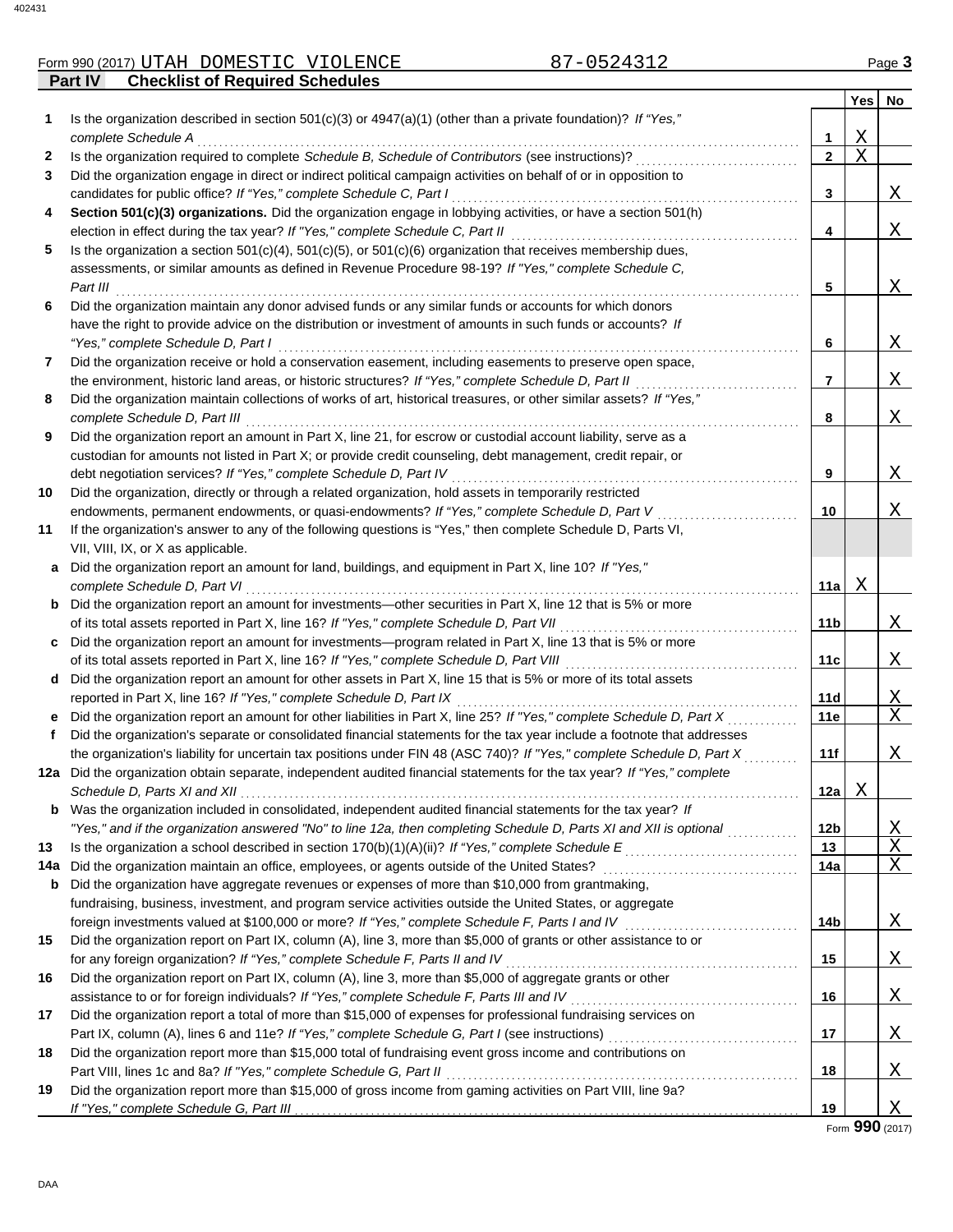|     | 87-0524312<br>Form 990 (2017) UTAH DOMESTIC VIOLENCE                                                             |                 |            | Page 4                |
|-----|------------------------------------------------------------------------------------------------------------------|-----------------|------------|-----------------------|
|     | <b>Checklist of Required Schedules (continued)</b><br>Part IV                                                    |                 |            |                       |
|     |                                                                                                                  |                 | <b>Yes</b> | No                    |
|     | 20a Did the organization operate one or more hospital facilities? If "Yes," complete Schedule H                  | 20a             |            | X                     |
| b   | If "Yes" to line 20a, did the organization attach a copy of its audited financial statements to this return?     | 20 <sub>b</sub> |            |                       |
| 21  | Did the organization report more than \$5,000 of grants or other assistance to any domestic organization or      |                 |            |                       |
|     | domestic government on Part IX, column (A), line 1? If "Yes," complete Schedule I, Parts I and II                | 21              |            | X                     |
| 22  | Did the organization report more than \$5,000 of grants or other assistance to or for domestic individuals on    |                 |            |                       |
|     | Part IX, column (A), line 2? If "Yes," complete Schedule I, Parts I and III                                      | 22              |            | X                     |
| 23  | Did the organization answer "Yes" to Part VII, Section A, line 3, 4, or 5 about compensation of the              |                 |            |                       |
|     | organization's current and former officers, directors, trustees, key employees, and highest compensated          |                 |            |                       |
|     | employees? If "Yes," complete Schedule J                                                                         | 23              |            | X                     |
|     | 24a Did the organization have a tax-exempt bond issue with an outstanding principal amount of more than          |                 |            |                       |
|     | \$100,000 as of the last day of the year, that was issued after December 31, 2002? If "Yes," answer lines 24b    |                 |            |                       |
|     | through 24d and complete Schedule K. If "No," go to line 25a                                                     | 24a             |            | X                     |
| b   | Did the organization invest any proceeds of tax-exempt bonds beyond a temporary period exception?                | 24 <sub>b</sub> |            |                       |
| c   | Did the organization maintain an escrow account other than a refunding escrow at any time during the year        |                 |            |                       |
|     | to defease any tax-exempt bonds?                                                                                 | 24c             |            |                       |
|     | d Did the organization act as an "on behalf of" issuer for bonds outstanding at any time during the year?        | 24d             |            |                       |
|     | 25a Section 501(c)(3), 501(c)(4), and 501(c)(29) organizations. Did the organization engage in an excess benefit |                 |            |                       |
|     | transaction with a disqualified person during the year? If "Yes," complete Schedule L, Part I                    | 25a             |            | X                     |
| b   | Is the organization aware that it engaged in an excess benefit transaction with a disqualified person in a prior |                 |            |                       |
|     | year, and that the transaction has not been reported on any of the organization's prior Forms 990 or 990-EZ?     |                 |            |                       |
|     | If "Yes," complete Schedule L, Part I                                                                            | 25 <sub>b</sub> |            | X                     |
| 26  | Did the organization report any amount on Part X, line 5, 6, or 22 for receivables from or payables to any       |                 |            |                       |
|     | current or former officers, directors, trustees, key employees, highest compensated employees, or                |                 |            |                       |
|     | disqualified persons? If "Yes," complete Schedule L, Part II                                                     | 26              |            | X                     |
| 27  | Did the organization provide a grant or other assistance to an officer, director, trustee, key employee,         |                 |            |                       |
|     | substantial contributor or employee thereof, a grant selection committee member, or to a 35% controlled          |                 |            |                       |
|     | entity or family member of any of these persons? If "Yes," complete Schedule L, Part III                         | 27              |            | Χ                     |
| 28  | Was the organization a party to a business transaction with one of the following parties (see Schedule L,        |                 |            |                       |
|     | Part IV instructions for applicable filing thresholds, conditions, and exceptions):                              |                 |            |                       |
| а   | A current or former officer, director, trustee, or key employee? If "Yes," complete Schedule L, Part IV          | 28a             |            | X                     |
| b   | A family member of a current or former officer, director, trustee, or key employee? If "Yes," complete           |                 |            |                       |
|     | Schedule L, Part IV                                                                                              | 28b             |            | X                     |
| c   | An entity of which a current or former officer, director, trustee, or key employee (or a family member thereof)  |                 |            |                       |
|     | was an officer, director, trustee, or direct or indirect owner? If "Yes," complete Schedule L, Part IV           | 28c             |            | Χ                     |
|     |                                                                                                                  | 29              |            | $\overline{\text{X}}$ |
| 30  | Did the organization receive contributions of art, historical treasures, or other similar assets, or qualified   |                 |            |                       |
|     | conservation contributions? If "Yes," complete Schedule M                                                        | 30              |            | $\mathbf{X}$          |
| 31  | Did the organization liquidate, terminate, or dissolve and cease operations? If "Yes," complete Schedule N,      |                 |            |                       |
|     | Part I                                                                                                           | 31              |            | X                     |
| 32  | Did the organization sell, exchange, dispose of, or transfer more than 25% of its net assets? If "Yes,"          |                 |            |                       |
|     | complete Schedule N, Part II                                                                                     | 32              |            | X                     |
| 33  | Did the organization own 100% of an entity disregarded as separate from the organization under Regulations       |                 |            |                       |
|     | sections 301.7701-2 and 301.7701-3? If "Yes," complete Schedule R, Part I                                        | 33              |            | Χ                     |
| 34  | Was the organization related to any tax-exempt or taxable entity? If "Yes," complete Schedule R, Part II, III,   |                 |            |                       |
|     | or IV, and Part V, line 1                                                                                        | 34              |            | <u>X</u>              |
| 35а | Did the organization have a controlled entity within the meaning of section 512(b)(13)?                          | 35a             |            | $\overline{X}$        |
| b   | If "Yes" to line 35a, did the organization receive any payment from or engage in any transaction with a          |                 |            |                       |
|     | controlled entity within the meaning of section 512(b)(13)? If "Yes," complete Schedule R, Part V, line 2        | 35b             |            |                       |
| 36  | Section 501(c)(3) organizations. Did the organization make any transfers to an exempt non-charitable             |                 |            |                       |
|     | related organization? If "Yes," complete Schedule R, Part V, line 2                                              | 36              |            | X                     |
| 37  | Did the organization conduct more than 5% of its activities through an entity that is not a related organization |                 |            |                       |
|     | and that is treated as a partnership for federal income tax purposes? If "Yes," complete Schedule R,             |                 |            |                       |
|     | Part VI                                                                                                          | 37              |            | X                     |
| 38  | Did the organization complete Schedule O and provide explanations in Schedule O for Part VI, lines 11b and       |                 |            |                       |
|     | 19? Note. All Form 990 filers are required to complete Schedule O.                                               | 38              | X          |                       |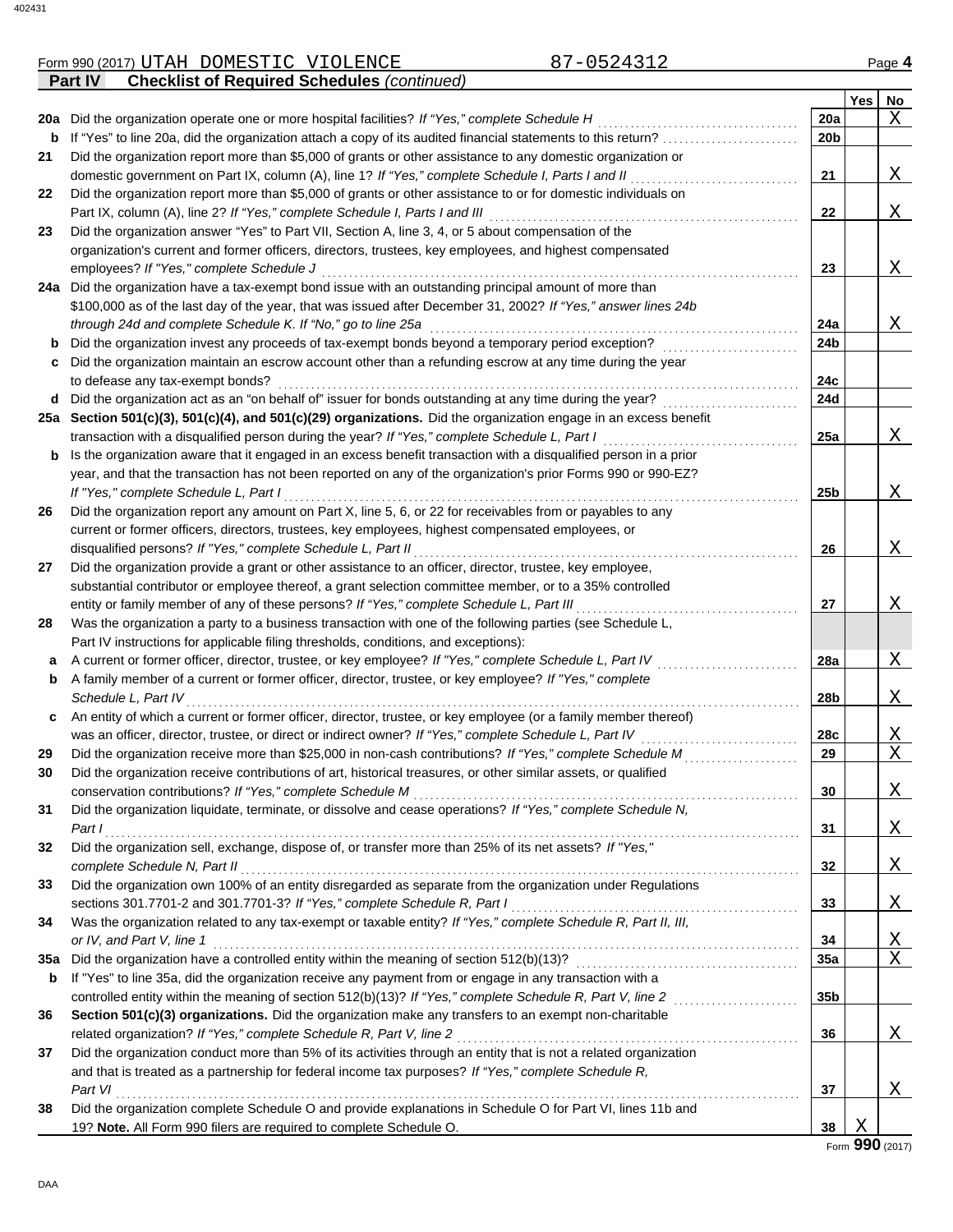|             | Part V    | <b>Statements Regarding Other IRS Filings and Tax Compliance</b><br>Check if Schedule O contains a response or note to any line in this Part V                                                                  |                            |                 |                 |    |
|-------------|-----------|-----------------------------------------------------------------------------------------------------------------------------------------------------------------------------------------------------------------|----------------------------|-----------------|-----------------|----|
|             |           |                                                                                                                                                                                                                 |                            |                 | Yesl            | No |
| 1a          |           | Enter the number reported in Box 3 of Form 1096. Enter -0- if not applicable                                                                                                                                    | 18<br>1a                   |                 |                 |    |
| b           |           | Enter the number of Forms W-2G included in line 1a. Enter -0- if not applicable                                                                                                                                 | $\Omega$<br>1 <sub>b</sub> |                 |                 |    |
| c           |           | Did the organization comply with backup withholding rules for reportable payments to vendors and                                                                                                                |                            |                 |                 |    |
|             |           | reportable gaming (gambling) winnings to prize winners?                                                                                                                                                         |                            | 1c              |                 |    |
|             |           | 2a Enter the number of employees reported on Form W-3, Transmittal of Wage and Tax                                                                                                                              |                            |                 |                 |    |
|             |           | Statements, filed for the calendar year ending with or within the year covered by this return<br>If at least one is reported on line 2a, did the organization file all required federal employment tax returns? | 16<br>2a                   | 2b              | Χ               |    |
| b           |           | Note. If the sum of lines 1a and 2a is greater than 250, you may be required to e-file (see instructions)                                                                                                       |                            |                 |                 |    |
| За          |           | Did the organization have unrelated business gross income of \$1,000 or more during the year?                                                                                                                   |                            | За              |                 | Χ  |
| b           |           | If "Yes," has it filed a Form 990-T for this year? If "No" to line 3b, provide an explanation in Schedule O                                                                                                     |                            | 3b              |                 |    |
| 4a          |           | At any time during the calendar year, did the organization have an interest in, or a signature or other authority                                                                                               |                            |                 |                 |    |
|             |           | over, a financial account in a foreign country (such as a bank account, securities account, or other financial                                                                                                  |                            |                 |                 |    |
|             | account)? |                                                                                                                                                                                                                 |                            | 4a              |                 | Χ  |
| b           |           | If "Yes," enter the name of the foreign country: ▶                                                                                                                                                              |                            |                 |                 |    |
|             |           | See instructions for filing requirements for FinCEN Form 114, Report of Foreign Bank and Financial Accounts                                                                                                     |                            |                 |                 |    |
|             | (FBAR).   |                                                                                                                                                                                                                 |                            |                 |                 |    |
| 5а          |           | Was the organization a party to a prohibited tax shelter transaction at any time during the tax year?                                                                                                           |                            | 5a              |                 | Χ  |
| b           |           | Did any taxable party notify the organization that it was or is a party to a prohibited tax shelter transaction?                                                                                                |                            | 5b              |                 | X  |
| c           |           | If "Yes" to line 5a or 5b, did the organization file Form 8886-T?                                                                                                                                               |                            | 5c              |                 |    |
| 6a          |           | Does the organization have annual gross receipts that are normally greater than \$100,000, and did the                                                                                                          |                            |                 |                 |    |
|             |           | organization solicit any contributions that were not tax deductible as charitable contributions?                                                                                                                |                            | 6a              |                 | Χ  |
| b           |           | If "Yes," did the organization include with every solicitation an express statement that such contributions or                                                                                                  |                            |                 |                 |    |
|             |           | gifts were not tax deductible?                                                                                                                                                                                  |                            | 6b              |                 |    |
| 7           |           | Organizations that may receive deductible contributions under section 170(c).                                                                                                                                   |                            |                 |                 |    |
| a           |           | Did the organization receive a payment in excess of \$75 made partly as a contribution and partly for goods                                                                                                     |                            |                 |                 |    |
|             |           | and services provided to the payor?                                                                                                                                                                             |                            | 7a              |                 | Χ  |
| b           |           | If "Yes," did the organization notify the donor of the value of the goods or services provided?                                                                                                                 |                            | 7b              |                 |    |
| с           |           | Did the organization sell, exchange, or otherwise dispose of tangible personal property for which it was                                                                                                        |                            |                 |                 |    |
|             |           | required to file Form 8282?                                                                                                                                                                                     |                            | 7c              |                 | Χ  |
| d           |           | If "Yes," indicate the number of Forms 8282 filed during the year                                                                                                                                               | 7d                         |                 |                 |    |
| е           |           | Did the organization receive any funds, directly or indirectly, to pay premiums on a personal benefit contract?                                                                                                 |                            | 7e              |                 | Χ  |
|             |           | Did the organization, during the year, pay premiums, directly or indirectly, on a personal benefit contract?                                                                                                    |                            | 7f              |                 | X  |
| a           |           | If the organization received a contribution of qualified intellectual property, did the organization file Form 8899 as required?                                                                                |                            | 7g              |                 |    |
|             |           | If the organization received a contribution of cars, boats, airplanes, or other vehicles, did the organization file a Form 1098-C?                                                                              |                            | 7h              |                 |    |
|             |           | Sponsoring organizations maintaining donor advised funds. Did a donor advised fund maintained by the                                                                                                            |                            |                 |                 |    |
|             |           | sponsoring organization have excess business holdings at any time during the year?                                                                                                                              |                            | 8               |                 |    |
| 9           |           | Sponsoring organizations maintaining donor advised funds.                                                                                                                                                       |                            |                 |                 |    |
| a           |           | Did the sponsoring organization make any taxable distributions under section 4966?                                                                                                                              |                            | 9а              |                 |    |
| $\mathbf b$ |           | Did the sponsoring organization make a distribution to a donor, donor advisor, or related person?                                                                                                               |                            | 9b              |                 |    |
| 10          |           | Section 501(c)(7) organizations. Enter:                                                                                                                                                                         |                            |                 |                 |    |
| а           |           | Initiation fees and capital contributions included on Part VIII, line 12<br>Gross receipts, included on Form 990, Part VIII, line 12, for public use of club facilities                                         | 10a<br>10 <sub>b</sub>     |                 |                 |    |
| b           |           |                                                                                                                                                                                                                 |                            |                 |                 |    |
| 11          |           | Section 501(c)(12) organizations. Enter:<br>Gross income from members or shareholders                                                                                                                           | 11a                        |                 |                 |    |
| a           |           | Gross income from other sources (Do not net amounts due or paid to other sources                                                                                                                                |                            |                 |                 |    |
| b           |           | against amounts due or received from them.)                                                                                                                                                                     | 11 <sub>b</sub>            |                 |                 |    |
| 12a         |           | Section 4947(a)(1) non-exempt charitable trusts. Is the organization filing Form 990 in lieu of Form 1041?                                                                                                      |                            | 12a             |                 |    |
| b           |           | If "Yes," enter the amount of tax-exempt interest received or accrued during the year                                                                                                                           | 12 <sub>b</sub>            |                 |                 |    |
| 13          |           | Section 501(c)(29) qualified nonprofit health insurance issuers.                                                                                                                                                |                            |                 |                 |    |
| а           |           | Is the organization licensed to issue qualified health plans in more than one state?                                                                                                                            |                            | 13а             |                 |    |
|             |           | Note. See the instructions for additional information the organization must report on Schedule O.                                                                                                               |                            |                 |                 |    |
| b           |           | Enter the amount of reserves the organization is required to maintain by the states in which                                                                                                                    |                            |                 |                 |    |
|             |           | the organization is licensed to issue qualified health plans                                                                                                                                                    | 13 <sub>b</sub>            |                 |                 |    |
| c           |           | Enter the amount of reserves on hand                                                                                                                                                                            | 13c                        |                 |                 |    |
| 14a         |           | Did the organization receive any payments for indoor tanning services during the tax year?                                                                                                                      |                            | 14a             |                 | X  |
| b           |           |                                                                                                                                                                                                                 |                            | 14 <sub>b</sub> |                 |    |
| DAA         |           |                                                                                                                                                                                                                 |                            |                 | Form 990 (2017) |    |

Form 990 (2017) UTAH DOMESTIC VIOLENCE 87-0524312 Page **5**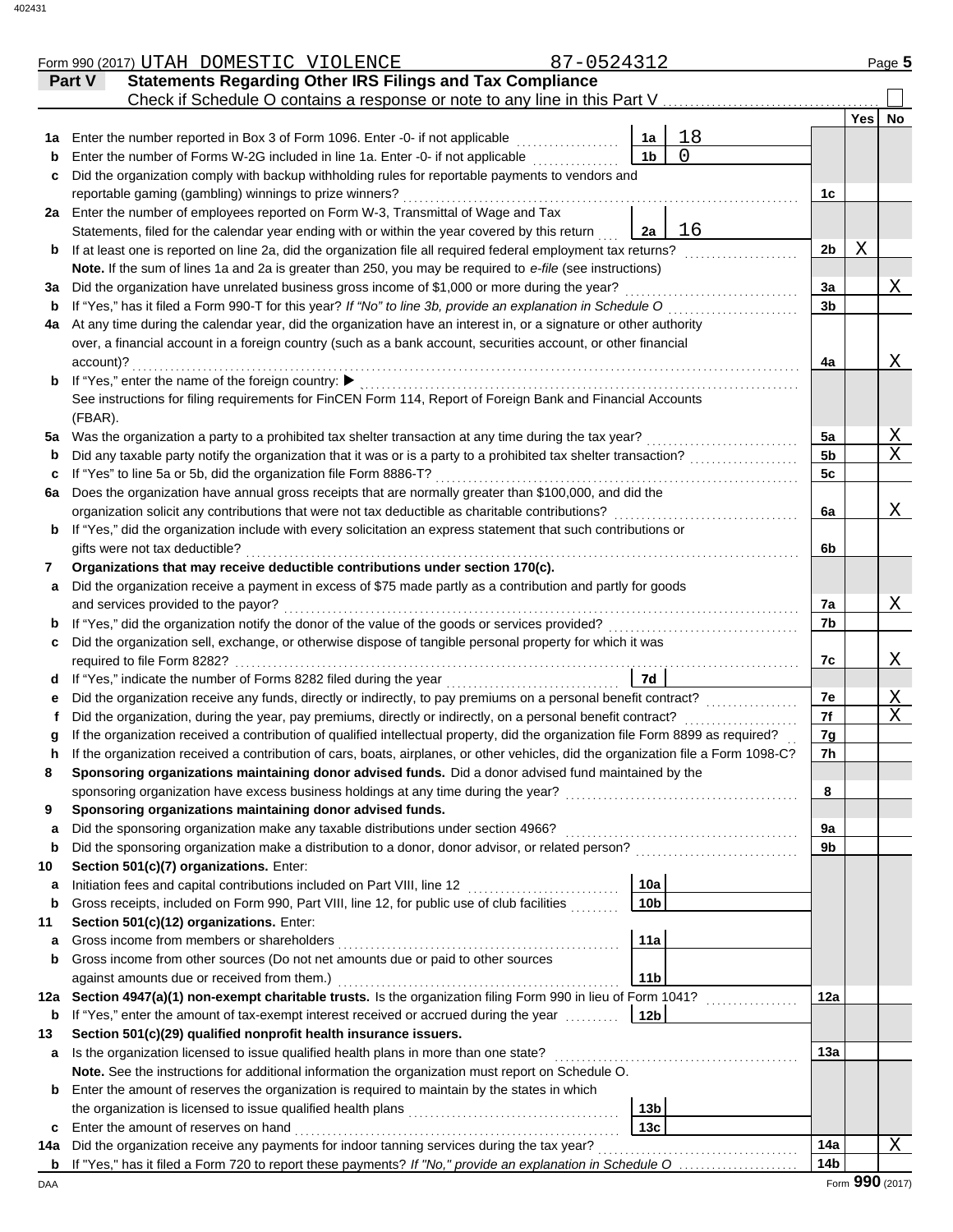| 10<br>Enter the number of voting members of the governing body at the end of the tax year<br>1a<br>1a<br>If there are material differences in voting rights among members of the governing body, or<br>if the governing body delegated broad authority to an executive committee or similar<br>committee, explain in Schedule O.<br>10<br>Enter the number of voting members included in line 1a, above, who are independent<br>1b<br>b<br>Did any officer, director, trustee, or key employee have a family relationship or a business relationship with<br>2<br>any other officer, director, trustee, or key employee?<br>$\mathbf{2}$<br>Did the organization delegate control over management duties customarily performed by or under the direct<br>3<br>supervision of officers, directors, or trustees, or key employees to a management company or other person?<br>3<br>4<br>Did the organization make any significant changes to its governing documents since the prior Form 990 was filed?<br>4<br>5<br>Did the organization become aware during the year of a significant diversion of the organization's assets?<br>5<br>6<br>Did the organization have members or stockholders?<br>6<br>Did the organization have members, stockholders, or other persons who had the power to elect or appoint<br>7a<br>one or more members of the governing body?<br>7a<br>Are any governance decisions of the organization reserved to (or subject to approval by) members,<br>b<br>stockholders, or persons other than the governing body?<br>7b<br>Did the organization contemporaneously document the meetings held or written actions undertaken during the year by the following:<br>8<br>Χ<br>The governing body?<br>8a<br>a<br>X<br>Each committee with authority to act on behalf of the governing body?<br>8b<br>b<br>Is there any officer, director, trustee, or key employee listed in Part VII, Section A, who cannot be reached at<br>9<br>9<br>Section B. Policies (This Section B requests information about policies not required by the Internal Revenue Code.)<br>Did the organization have local chapters, branches, or affiliates?<br>10a<br>10a<br>If "Yes," did the organization have written policies and procedures governing the activities of such chapters,<br>b<br>affiliates, and branches to ensure their operations are consistent with the organization's exempt purposes?<br>10 <sub>b</sub><br>X<br>11a Has the organization provided a complete copy of this Form 990 to all members of its governing body before filing the form?<br>11a<br>Describe in Schedule O the process, if any, used by the organization to review this Form 990.<br>b<br>Χ<br>Did the organization have a written conflict of interest policy? If "No," go to line 13<br>12a<br>12a<br>Were officers, directors, or trustees, and key employees required to disclose annually interests that could give rise to conflicts?<br>12b<br>b<br>Did the organization regularly and consistently monitor and enforce compliance with the policy? If "Yes,"<br>c<br>describe in Schedule O how this was done<br>12c<br>13<br>Did the organization have a written whistleblower policy?<br>Did the organization have a written document retention and destruction policy?<br>14<br>14<br>Did the process for determining compensation of the following persons include a review and approval by<br>15<br>independent persons, comparability data, and contemporaneous substantiation of the deliberation and decision?<br>15a<br>a<br>Other officers or key employees of the organization<br>15b<br>b<br>If "Yes" to line 15a or 15b, describe the process in Schedule O (see instructions).<br>Did the organization invest in, contribute assets to, or participate in a joint venture or similar arrangement<br>16а<br>with a taxable entity during the year?<br>16a<br>If "Yes," did the organization follow a written policy or procedure requiring the organization to evaluate its<br>b<br>participation in joint venture arrangements under applicable federal tax law, and take steps to safeguard the<br>16b<br><b>Section C. Disclosure</b><br>List the states with which a copy of this Form 990 is required to be filed $\blacktriangleright$ UT<br>17<br>Section 6104 requires an organization to make its Forms 1023 (or 1024 if applicable), 990, and 990-T (Section 501(c)(3)s only)<br>18<br>available for public inspection. Indicate how you made these available. Check all that apply.<br>Another's website $ X $ Upon request $ $ Other (explain in Schedule O)<br>$ X $ Own website<br>Describe in Schedule O whether (and if so, how) the organization made its governing documents, conflict of interest policy, and<br>19<br>financial statements available to the public during the tax year.<br>State the name, address, and telephone number of the person who possesses the organization's books and records: ▶<br>20<br>124 SOUTH 400 EAST, SUITE 430<br>JENNIFER OXBORROW | <b>Section A. Governing Body and Management</b> |  |      |                |
|-----------------------------------------------------------------------------------------------------------------------------------------------------------------------------------------------------------------------------------------------------------------------------------------------------------------------------------------------------------------------------------------------------------------------------------------------------------------------------------------------------------------------------------------------------------------------------------------------------------------------------------------------------------------------------------------------------------------------------------------------------------------------------------------------------------------------------------------------------------------------------------------------------------------------------------------------------------------------------------------------------------------------------------------------------------------------------------------------------------------------------------------------------------------------------------------------------------------------------------------------------------------------------------------------------------------------------------------------------------------------------------------------------------------------------------------------------------------------------------------------------------------------------------------------------------------------------------------------------------------------------------------------------------------------------------------------------------------------------------------------------------------------------------------------------------------------------------------------------------------------------------------------------------------------------------------------------------------------------------------------------------------------------------------------------------------------------------------------------------------------------------------------------------------------------------------------------------------------------------------------------------------------------------------------------------------------------------------------------------------------------------------------------------------------------------------------------------------------------------------------------------------------------------------------------------------------------------------------------------------------------------------------------------------------------------------------------------------------------------------------------------------------------------------------------------------------------------------------------------------------------------------------------------------------------------------------------------------------------------------------------------------------------------------------------------------------------------------------------------------------------------------------------------------------------------------------------------------------------------------------------------------------------------------------------------------------------------------------------------------------------------------------------------------------------------------------------------------------------------------------------------------------------------------------------------------------------------------------------------------------------------------------------------------------------------------------------------------------------------------------------------------------------------------------------------------------------------------------------------------------------------------------------------------------------------------------------------------------------------------------------------------------------------------------------------------------------------------------------------------------------------------------------------------------------------------------------------------------------------------------------------------------------------------------------------------------------------------------------------------------------------------------------------------------------------------------------------------------------------------------------------------------------------------------------------------------------------------------------------------------------------------------------------------------------------------------------------------------------------------------------------------------------------------------------------------------------------------------------------------------------------------------------------------------------------------------------------------------------------------------------------------|-------------------------------------------------|--|------|----------------|
|                                                                                                                                                                                                                                                                                                                                                                                                                                                                                                                                                                                                                                                                                                                                                                                                                                                                                                                                                                                                                                                                                                                                                                                                                                                                                                                                                                                                                                                                                                                                                                                                                                                                                                                                                                                                                                                                                                                                                                                                                                                                                                                                                                                                                                                                                                                                                                                                                                                                                                                                                                                                                                                                                                                                                                                                                                                                                                                                                                                                                                                                                                                                                                                                                                                                                                                                                                                                                                                                                                                                                                                                                                                                                                                                                                                                                                                                                                                                                                                                                                                                                                                                                                                                                                                                                                                                                                                                                                                                                                                                                                                                                                                                                                                                                                                                                                                                                                                                                                                                                 |                                                 |  | Yesl | No             |
|                                                                                                                                                                                                                                                                                                                                                                                                                                                                                                                                                                                                                                                                                                                                                                                                                                                                                                                                                                                                                                                                                                                                                                                                                                                                                                                                                                                                                                                                                                                                                                                                                                                                                                                                                                                                                                                                                                                                                                                                                                                                                                                                                                                                                                                                                                                                                                                                                                                                                                                                                                                                                                                                                                                                                                                                                                                                                                                                                                                                                                                                                                                                                                                                                                                                                                                                                                                                                                                                                                                                                                                                                                                                                                                                                                                                                                                                                                                                                                                                                                                                                                                                                                                                                                                                                                                                                                                                                                                                                                                                                                                                                                                                                                                                                                                                                                                                                                                                                                                                                 |                                                 |  |      |                |
|                                                                                                                                                                                                                                                                                                                                                                                                                                                                                                                                                                                                                                                                                                                                                                                                                                                                                                                                                                                                                                                                                                                                                                                                                                                                                                                                                                                                                                                                                                                                                                                                                                                                                                                                                                                                                                                                                                                                                                                                                                                                                                                                                                                                                                                                                                                                                                                                                                                                                                                                                                                                                                                                                                                                                                                                                                                                                                                                                                                                                                                                                                                                                                                                                                                                                                                                                                                                                                                                                                                                                                                                                                                                                                                                                                                                                                                                                                                                                                                                                                                                                                                                                                                                                                                                                                                                                                                                                                                                                                                                                                                                                                                                                                                                                                                                                                                                                                                                                                                                                 |                                                 |  |      |                |
|                                                                                                                                                                                                                                                                                                                                                                                                                                                                                                                                                                                                                                                                                                                                                                                                                                                                                                                                                                                                                                                                                                                                                                                                                                                                                                                                                                                                                                                                                                                                                                                                                                                                                                                                                                                                                                                                                                                                                                                                                                                                                                                                                                                                                                                                                                                                                                                                                                                                                                                                                                                                                                                                                                                                                                                                                                                                                                                                                                                                                                                                                                                                                                                                                                                                                                                                                                                                                                                                                                                                                                                                                                                                                                                                                                                                                                                                                                                                                                                                                                                                                                                                                                                                                                                                                                                                                                                                                                                                                                                                                                                                                                                                                                                                                                                                                                                                                                                                                                                                                 |                                                 |  |      |                |
|                                                                                                                                                                                                                                                                                                                                                                                                                                                                                                                                                                                                                                                                                                                                                                                                                                                                                                                                                                                                                                                                                                                                                                                                                                                                                                                                                                                                                                                                                                                                                                                                                                                                                                                                                                                                                                                                                                                                                                                                                                                                                                                                                                                                                                                                                                                                                                                                                                                                                                                                                                                                                                                                                                                                                                                                                                                                                                                                                                                                                                                                                                                                                                                                                                                                                                                                                                                                                                                                                                                                                                                                                                                                                                                                                                                                                                                                                                                                                                                                                                                                                                                                                                                                                                                                                                                                                                                                                                                                                                                                                                                                                                                                                                                                                                                                                                                                                                                                                                                                                 |                                                 |  |      |                |
|                                                                                                                                                                                                                                                                                                                                                                                                                                                                                                                                                                                                                                                                                                                                                                                                                                                                                                                                                                                                                                                                                                                                                                                                                                                                                                                                                                                                                                                                                                                                                                                                                                                                                                                                                                                                                                                                                                                                                                                                                                                                                                                                                                                                                                                                                                                                                                                                                                                                                                                                                                                                                                                                                                                                                                                                                                                                                                                                                                                                                                                                                                                                                                                                                                                                                                                                                                                                                                                                                                                                                                                                                                                                                                                                                                                                                                                                                                                                                                                                                                                                                                                                                                                                                                                                                                                                                                                                                                                                                                                                                                                                                                                                                                                                                                                                                                                                                                                                                                                                                 |                                                 |  |      |                |
|                                                                                                                                                                                                                                                                                                                                                                                                                                                                                                                                                                                                                                                                                                                                                                                                                                                                                                                                                                                                                                                                                                                                                                                                                                                                                                                                                                                                                                                                                                                                                                                                                                                                                                                                                                                                                                                                                                                                                                                                                                                                                                                                                                                                                                                                                                                                                                                                                                                                                                                                                                                                                                                                                                                                                                                                                                                                                                                                                                                                                                                                                                                                                                                                                                                                                                                                                                                                                                                                                                                                                                                                                                                                                                                                                                                                                                                                                                                                                                                                                                                                                                                                                                                                                                                                                                                                                                                                                                                                                                                                                                                                                                                                                                                                                                                                                                                                                                                                                                                                                 |                                                 |  |      |                |
|                                                                                                                                                                                                                                                                                                                                                                                                                                                                                                                                                                                                                                                                                                                                                                                                                                                                                                                                                                                                                                                                                                                                                                                                                                                                                                                                                                                                                                                                                                                                                                                                                                                                                                                                                                                                                                                                                                                                                                                                                                                                                                                                                                                                                                                                                                                                                                                                                                                                                                                                                                                                                                                                                                                                                                                                                                                                                                                                                                                                                                                                                                                                                                                                                                                                                                                                                                                                                                                                                                                                                                                                                                                                                                                                                                                                                                                                                                                                                                                                                                                                                                                                                                                                                                                                                                                                                                                                                                                                                                                                                                                                                                                                                                                                                                                                                                                                                                                                                                                                                 |                                                 |  |      | Χ              |
|                                                                                                                                                                                                                                                                                                                                                                                                                                                                                                                                                                                                                                                                                                                                                                                                                                                                                                                                                                                                                                                                                                                                                                                                                                                                                                                                                                                                                                                                                                                                                                                                                                                                                                                                                                                                                                                                                                                                                                                                                                                                                                                                                                                                                                                                                                                                                                                                                                                                                                                                                                                                                                                                                                                                                                                                                                                                                                                                                                                                                                                                                                                                                                                                                                                                                                                                                                                                                                                                                                                                                                                                                                                                                                                                                                                                                                                                                                                                                                                                                                                                                                                                                                                                                                                                                                                                                                                                                                                                                                                                                                                                                                                                                                                                                                                                                                                                                                                                                                                                                 |                                                 |  |      |                |
|                                                                                                                                                                                                                                                                                                                                                                                                                                                                                                                                                                                                                                                                                                                                                                                                                                                                                                                                                                                                                                                                                                                                                                                                                                                                                                                                                                                                                                                                                                                                                                                                                                                                                                                                                                                                                                                                                                                                                                                                                                                                                                                                                                                                                                                                                                                                                                                                                                                                                                                                                                                                                                                                                                                                                                                                                                                                                                                                                                                                                                                                                                                                                                                                                                                                                                                                                                                                                                                                                                                                                                                                                                                                                                                                                                                                                                                                                                                                                                                                                                                                                                                                                                                                                                                                                                                                                                                                                                                                                                                                                                                                                                                                                                                                                                                                                                                                                                                                                                                                                 |                                                 |  |      | <u>X</u>       |
|                                                                                                                                                                                                                                                                                                                                                                                                                                                                                                                                                                                                                                                                                                                                                                                                                                                                                                                                                                                                                                                                                                                                                                                                                                                                                                                                                                                                                                                                                                                                                                                                                                                                                                                                                                                                                                                                                                                                                                                                                                                                                                                                                                                                                                                                                                                                                                                                                                                                                                                                                                                                                                                                                                                                                                                                                                                                                                                                                                                                                                                                                                                                                                                                                                                                                                                                                                                                                                                                                                                                                                                                                                                                                                                                                                                                                                                                                                                                                                                                                                                                                                                                                                                                                                                                                                                                                                                                                                                                                                                                                                                                                                                                                                                                                                                                                                                                                                                                                                                                                 |                                                 |  |      | $\overline{X}$ |
|                                                                                                                                                                                                                                                                                                                                                                                                                                                                                                                                                                                                                                                                                                                                                                                                                                                                                                                                                                                                                                                                                                                                                                                                                                                                                                                                                                                                                                                                                                                                                                                                                                                                                                                                                                                                                                                                                                                                                                                                                                                                                                                                                                                                                                                                                                                                                                                                                                                                                                                                                                                                                                                                                                                                                                                                                                                                                                                                                                                                                                                                                                                                                                                                                                                                                                                                                                                                                                                                                                                                                                                                                                                                                                                                                                                                                                                                                                                                                                                                                                                                                                                                                                                                                                                                                                                                                                                                                                                                                                                                                                                                                                                                                                                                                                                                                                                                                                                                                                                                                 |                                                 |  |      | $\overline{X}$ |
|                                                                                                                                                                                                                                                                                                                                                                                                                                                                                                                                                                                                                                                                                                                                                                                                                                                                                                                                                                                                                                                                                                                                                                                                                                                                                                                                                                                                                                                                                                                                                                                                                                                                                                                                                                                                                                                                                                                                                                                                                                                                                                                                                                                                                                                                                                                                                                                                                                                                                                                                                                                                                                                                                                                                                                                                                                                                                                                                                                                                                                                                                                                                                                                                                                                                                                                                                                                                                                                                                                                                                                                                                                                                                                                                                                                                                                                                                                                                                                                                                                                                                                                                                                                                                                                                                                                                                                                                                                                                                                                                                                                                                                                                                                                                                                                                                                                                                                                                                                                                                 |                                                 |  | Χ    |                |
|                                                                                                                                                                                                                                                                                                                                                                                                                                                                                                                                                                                                                                                                                                                                                                                                                                                                                                                                                                                                                                                                                                                                                                                                                                                                                                                                                                                                                                                                                                                                                                                                                                                                                                                                                                                                                                                                                                                                                                                                                                                                                                                                                                                                                                                                                                                                                                                                                                                                                                                                                                                                                                                                                                                                                                                                                                                                                                                                                                                                                                                                                                                                                                                                                                                                                                                                                                                                                                                                                                                                                                                                                                                                                                                                                                                                                                                                                                                                                                                                                                                                                                                                                                                                                                                                                                                                                                                                                                                                                                                                                                                                                                                                                                                                                                                                                                                                                                                                                                                                                 |                                                 |  |      |                |
|                                                                                                                                                                                                                                                                                                                                                                                                                                                                                                                                                                                                                                                                                                                                                                                                                                                                                                                                                                                                                                                                                                                                                                                                                                                                                                                                                                                                                                                                                                                                                                                                                                                                                                                                                                                                                                                                                                                                                                                                                                                                                                                                                                                                                                                                                                                                                                                                                                                                                                                                                                                                                                                                                                                                                                                                                                                                                                                                                                                                                                                                                                                                                                                                                                                                                                                                                                                                                                                                                                                                                                                                                                                                                                                                                                                                                                                                                                                                                                                                                                                                                                                                                                                                                                                                                                                                                                                                                                                                                                                                                                                                                                                                                                                                                                                                                                                                                                                                                                                                                 |                                                 |  | Χ    |                |
|                                                                                                                                                                                                                                                                                                                                                                                                                                                                                                                                                                                                                                                                                                                                                                                                                                                                                                                                                                                                                                                                                                                                                                                                                                                                                                                                                                                                                                                                                                                                                                                                                                                                                                                                                                                                                                                                                                                                                                                                                                                                                                                                                                                                                                                                                                                                                                                                                                                                                                                                                                                                                                                                                                                                                                                                                                                                                                                                                                                                                                                                                                                                                                                                                                                                                                                                                                                                                                                                                                                                                                                                                                                                                                                                                                                                                                                                                                                                                                                                                                                                                                                                                                                                                                                                                                                                                                                                                                                                                                                                                                                                                                                                                                                                                                                                                                                                                                                                                                                                                 |                                                 |  |      |                |
|                                                                                                                                                                                                                                                                                                                                                                                                                                                                                                                                                                                                                                                                                                                                                                                                                                                                                                                                                                                                                                                                                                                                                                                                                                                                                                                                                                                                                                                                                                                                                                                                                                                                                                                                                                                                                                                                                                                                                                                                                                                                                                                                                                                                                                                                                                                                                                                                                                                                                                                                                                                                                                                                                                                                                                                                                                                                                                                                                                                                                                                                                                                                                                                                                                                                                                                                                                                                                                                                                                                                                                                                                                                                                                                                                                                                                                                                                                                                                                                                                                                                                                                                                                                                                                                                                                                                                                                                                                                                                                                                                                                                                                                                                                                                                                                                                                                                                                                                                                                                                 |                                                 |  | Χ    |                |
|                                                                                                                                                                                                                                                                                                                                                                                                                                                                                                                                                                                                                                                                                                                                                                                                                                                                                                                                                                                                                                                                                                                                                                                                                                                                                                                                                                                                                                                                                                                                                                                                                                                                                                                                                                                                                                                                                                                                                                                                                                                                                                                                                                                                                                                                                                                                                                                                                                                                                                                                                                                                                                                                                                                                                                                                                                                                                                                                                                                                                                                                                                                                                                                                                                                                                                                                                                                                                                                                                                                                                                                                                                                                                                                                                                                                                                                                                                                                                                                                                                                                                                                                                                                                                                                                                                                                                                                                                                                                                                                                                                                                                                                                                                                                                                                                                                                                                                                                                                                                                 |                                                 |  |      |                |
|                                                                                                                                                                                                                                                                                                                                                                                                                                                                                                                                                                                                                                                                                                                                                                                                                                                                                                                                                                                                                                                                                                                                                                                                                                                                                                                                                                                                                                                                                                                                                                                                                                                                                                                                                                                                                                                                                                                                                                                                                                                                                                                                                                                                                                                                                                                                                                                                                                                                                                                                                                                                                                                                                                                                                                                                                                                                                                                                                                                                                                                                                                                                                                                                                                                                                                                                                                                                                                                                                                                                                                                                                                                                                                                                                                                                                                                                                                                                                                                                                                                                                                                                                                                                                                                                                                                                                                                                                                                                                                                                                                                                                                                                                                                                                                                                                                                                                                                                                                                                                 |                                                 |  |      |                |
|                                                                                                                                                                                                                                                                                                                                                                                                                                                                                                                                                                                                                                                                                                                                                                                                                                                                                                                                                                                                                                                                                                                                                                                                                                                                                                                                                                                                                                                                                                                                                                                                                                                                                                                                                                                                                                                                                                                                                                                                                                                                                                                                                                                                                                                                                                                                                                                                                                                                                                                                                                                                                                                                                                                                                                                                                                                                                                                                                                                                                                                                                                                                                                                                                                                                                                                                                                                                                                                                                                                                                                                                                                                                                                                                                                                                                                                                                                                                                                                                                                                                                                                                                                                                                                                                                                                                                                                                                                                                                                                                                                                                                                                                                                                                                                                                                                                                                                                                                                                                                 |                                                 |  |      |                |
|                                                                                                                                                                                                                                                                                                                                                                                                                                                                                                                                                                                                                                                                                                                                                                                                                                                                                                                                                                                                                                                                                                                                                                                                                                                                                                                                                                                                                                                                                                                                                                                                                                                                                                                                                                                                                                                                                                                                                                                                                                                                                                                                                                                                                                                                                                                                                                                                                                                                                                                                                                                                                                                                                                                                                                                                                                                                                                                                                                                                                                                                                                                                                                                                                                                                                                                                                                                                                                                                                                                                                                                                                                                                                                                                                                                                                                                                                                                                                                                                                                                                                                                                                                                                                                                                                                                                                                                                                                                                                                                                                                                                                                                                                                                                                                                                                                                                                                                                                                                                                 |                                                 |  |      |                |
|                                                                                                                                                                                                                                                                                                                                                                                                                                                                                                                                                                                                                                                                                                                                                                                                                                                                                                                                                                                                                                                                                                                                                                                                                                                                                                                                                                                                                                                                                                                                                                                                                                                                                                                                                                                                                                                                                                                                                                                                                                                                                                                                                                                                                                                                                                                                                                                                                                                                                                                                                                                                                                                                                                                                                                                                                                                                                                                                                                                                                                                                                                                                                                                                                                                                                                                                                                                                                                                                                                                                                                                                                                                                                                                                                                                                                                                                                                                                                                                                                                                                                                                                                                                                                                                                                                                                                                                                                                                                                                                                                                                                                                                                                                                                                                                                                                                                                                                                                                                                                 |                                                 |  |      | Χ              |
|                                                                                                                                                                                                                                                                                                                                                                                                                                                                                                                                                                                                                                                                                                                                                                                                                                                                                                                                                                                                                                                                                                                                                                                                                                                                                                                                                                                                                                                                                                                                                                                                                                                                                                                                                                                                                                                                                                                                                                                                                                                                                                                                                                                                                                                                                                                                                                                                                                                                                                                                                                                                                                                                                                                                                                                                                                                                                                                                                                                                                                                                                                                                                                                                                                                                                                                                                                                                                                                                                                                                                                                                                                                                                                                                                                                                                                                                                                                                                                                                                                                                                                                                                                                                                                                                                                                                                                                                                                                                                                                                                                                                                                                                                                                                                                                                                                                                                                                                                                                                                 |                                                 |  |      |                |
|                                                                                                                                                                                                                                                                                                                                                                                                                                                                                                                                                                                                                                                                                                                                                                                                                                                                                                                                                                                                                                                                                                                                                                                                                                                                                                                                                                                                                                                                                                                                                                                                                                                                                                                                                                                                                                                                                                                                                                                                                                                                                                                                                                                                                                                                                                                                                                                                                                                                                                                                                                                                                                                                                                                                                                                                                                                                                                                                                                                                                                                                                                                                                                                                                                                                                                                                                                                                                                                                                                                                                                                                                                                                                                                                                                                                                                                                                                                                                                                                                                                                                                                                                                                                                                                                                                                                                                                                                                                                                                                                                                                                                                                                                                                                                                                                                                                                                                                                                                                                                 |                                                 |  | Yes  | No             |
|                                                                                                                                                                                                                                                                                                                                                                                                                                                                                                                                                                                                                                                                                                                                                                                                                                                                                                                                                                                                                                                                                                                                                                                                                                                                                                                                                                                                                                                                                                                                                                                                                                                                                                                                                                                                                                                                                                                                                                                                                                                                                                                                                                                                                                                                                                                                                                                                                                                                                                                                                                                                                                                                                                                                                                                                                                                                                                                                                                                                                                                                                                                                                                                                                                                                                                                                                                                                                                                                                                                                                                                                                                                                                                                                                                                                                                                                                                                                                                                                                                                                                                                                                                                                                                                                                                                                                                                                                                                                                                                                                                                                                                                                                                                                                                                                                                                                                                                                                                                                                 |                                                 |  |      | Χ              |
|                                                                                                                                                                                                                                                                                                                                                                                                                                                                                                                                                                                                                                                                                                                                                                                                                                                                                                                                                                                                                                                                                                                                                                                                                                                                                                                                                                                                                                                                                                                                                                                                                                                                                                                                                                                                                                                                                                                                                                                                                                                                                                                                                                                                                                                                                                                                                                                                                                                                                                                                                                                                                                                                                                                                                                                                                                                                                                                                                                                                                                                                                                                                                                                                                                                                                                                                                                                                                                                                                                                                                                                                                                                                                                                                                                                                                                                                                                                                                                                                                                                                                                                                                                                                                                                                                                                                                                                                                                                                                                                                                                                                                                                                                                                                                                                                                                                                                                                                                                                                                 |                                                 |  |      |                |
|                                                                                                                                                                                                                                                                                                                                                                                                                                                                                                                                                                                                                                                                                                                                                                                                                                                                                                                                                                                                                                                                                                                                                                                                                                                                                                                                                                                                                                                                                                                                                                                                                                                                                                                                                                                                                                                                                                                                                                                                                                                                                                                                                                                                                                                                                                                                                                                                                                                                                                                                                                                                                                                                                                                                                                                                                                                                                                                                                                                                                                                                                                                                                                                                                                                                                                                                                                                                                                                                                                                                                                                                                                                                                                                                                                                                                                                                                                                                                                                                                                                                                                                                                                                                                                                                                                                                                                                                                                                                                                                                                                                                                                                                                                                                                                                                                                                                                                                                                                                                                 |                                                 |  |      |                |
|                                                                                                                                                                                                                                                                                                                                                                                                                                                                                                                                                                                                                                                                                                                                                                                                                                                                                                                                                                                                                                                                                                                                                                                                                                                                                                                                                                                                                                                                                                                                                                                                                                                                                                                                                                                                                                                                                                                                                                                                                                                                                                                                                                                                                                                                                                                                                                                                                                                                                                                                                                                                                                                                                                                                                                                                                                                                                                                                                                                                                                                                                                                                                                                                                                                                                                                                                                                                                                                                                                                                                                                                                                                                                                                                                                                                                                                                                                                                                                                                                                                                                                                                                                                                                                                                                                                                                                                                                                                                                                                                                                                                                                                                                                                                                                                                                                                                                                                                                                                                                 |                                                 |  |      |                |
|                                                                                                                                                                                                                                                                                                                                                                                                                                                                                                                                                                                                                                                                                                                                                                                                                                                                                                                                                                                                                                                                                                                                                                                                                                                                                                                                                                                                                                                                                                                                                                                                                                                                                                                                                                                                                                                                                                                                                                                                                                                                                                                                                                                                                                                                                                                                                                                                                                                                                                                                                                                                                                                                                                                                                                                                                                                                                                                                                                                                                                                                                                                                                                                                                                                                                                                                                                                                                                                                                                                                                                                                                                                                                                                                                                                                                                                                                                                                                                                                                                                                                                                                                                                                                                                                                                                                                                                                                                                                                                                                                                                                                                                                                                                                                                                                                                                                                                                                                                                                                 |                                                 |  |      |                |
|                                                                                                                                                                                                                                                                                                                                                                                                                                                                                                                                                                                                                                                                                                                                                                                                                                                                                                                                                                                                                                                                                                                                                                                                                                                                                                                                                                                                                                                                                                                                                                                                                                                                                                                                                                                                                                                                                                                                                                                                                                                                                                                                                                                                                                                                                                                                                                                                                                                                                                                                                                                                                                                                                                                                                                                                                                                                                                                                                                                                                                                                                                                                                                                                                                                                                                                                                                                                                                                                                                                                                                                                                                                                                                                                                                                                                                                                                                                                                                                                                                                                                                                                                                                                                                                                                                                                                                                                                                                                                                                                                                                                                                                                                                                                                                                                                                                                                                                                                                                                                 |                                                 |  |      |                |
|                                                                                                                                                                                                                                                                                                                                                                                                                                                                                                                                                                                                                                                                                                                                                                                                                                                                                                                                                                                                                                                                                                                                                                                                                                                                                                                                                                                                                                                                                                                                                                                                                                                                                                                                                                                                                                                                                                                                                                                                                                                                                                                                                                                                                                                                                                                                                                                                                                                                                                                                                                                                                                                                                                                                                                                                                                                                                                                                                                                                                                                                                                                                                                                                                                                                                                                                                                                                                                                                                                                                                                                                                                                                                                                                                                                                                                                                                                                                                                                                                                                                                                                                                                                                                                                                                                                                                                                                                                                                                                                                                                                                                                                                                                                                                                                                                                                                                                                                                                                                                 |                                                 |  |      |                |
|                                                                                                                                                                                                                                                                                                                                                                                                                                                                                                                                                                                                                                                                                                                                                                                                                                                                                                                                                                                                                                                                                                                                                                                                                                                                                                                                                                                                                                                                                                                                                                                                                                                                                                                                                                                                                                                                                                                                                                                                                                                                                                                                                                                                                                                                                                                                                                                                                                                                                                                                                                                                                                                                                                                                                                                                                                                                                                                                                                                                                                                                                                                                                                                                                                                                                                                                                                                                                                                                                                                                                                                                                                                                                                                                                                                                                                                                                                                                                                                                                                                                                                                                                                                                                                                                                                                                                                                                                                                                                                                                                                                                                                                                                                                                                                                                                                                                                                                                                                                                                 |                                                 |  | Χ    |                |
|                                                                                                                                                                                                                                                                                                                                                                                                                                                                                                                                                                                                                                                                                                                                                                                                                                                                                                                                                                                                                                                                                                                                                                                                                                                                                                                                                                                                                                                                                                                                                                                                                                                                                                                                                                                                                                                                                                                                                                                                                                                                                                                                                                                                                                                                                                                                                                                                                                                                                                                                                                                                                                                                                                                                                                                                                                                                                                                                                                                                                                                                                                                                                                                                                                                                                                                                                                                                                                                                                                                                                                                                                                                                                                                                                                                                                                                                                                                                                                                                                                                                                                                                                                                                                                                                                                                                                                                                                                                                                                                                                                                                                                                                                                                                                                                                                                                                                                                                                                                                                 |                                                 |  |      |                |
|                                                                                                                                                                                                                                                                                                                                                                                                                                                                                                                                                                                                                                                                                                                                                                                                                                                                                                                                                                                                                                                                                                                                                                                                                                                                                                                                                                                                                                                                                                                                                                                                                                                                                                                                                                                                                                                                                                                                                                                                                                                                                                                                                                                                                                                                                                                                                                                                                                                                                                                                                                                                                                                                                                                                                                                                                                                                                                                                                                                                                                                                                                                                                                                                                                                                                                                                                                                                                                                                                                                                                                                                                                                                                                                                                                                                                                                                                                                                                                                                                                                                                                                                                                                                                                                                                                                                                                                                                                                                                                                                                                                                                                                                                                                                                                                                                                                                                                                                                                                                                 |                                                 |  | Χ    |                |
|                                                                                                                                                                                                                                                                                                                                                                                                                                                                                                                                                                                                                                                                                                                                                                                                                                                                                                                                                                                                                                                                                                                                                                                                                                                                                                                                                                                                                                                                                                                                                                                                                                                                                                                                                                                                                                                                                                                                                                                                                                                                                                                                                                                                                                                                                                                                                                                                                                                                                                                                                                                                                                                                                                                                                                                                                                                                                                                                                                                                                                                                                                                                                                                                                                                                                                                                                                                                                                                                                                                                                                                                                                                                                                                                                                                                                                                                                                                                                                                                                                                                                                                                                                                                                                                                                                                                                                                                                                                                                                                                                                                                                                                                                                                                                                                                                                                                                                                                                                                                                 |                                                 |  | X    |                |
|                                                                                                                                                                                                                                                                                                                                                                                                                                                                                                                                                                                                                                                                                                                                                                                                                                                                                                                                                                                                                                                                                                                                                                                                                                                                                                                                                                                                                                                                                                                                                                                                                                                                                                                                                                                                                                                                                                                                                                                                                                                                                                                                                                                                                                                                                                                                                                                                                                                                                                                                                                                                                                                                                                                                                                                                                                                                                                                                                                                                                                                                                                                                                                                                                                                                                                                                                                                                                                                                                                                                                                                                                                                                                                                                                                                                                                                                                                                                                                                                                                                                                                                                                                                                                                                                                                                                                                                                                                                                                                                                                                                                                                                                                                                                                                                                                                                                                                                                                                                                                 |                                                 |  |      | Χ              |
|                                                                                                                                                                                                                                                                                                                                                                                                                                                                                                                                                                                                                                                                                                                                                                                                                                                                                                                                                                                                                                                                                                                                                                                                                                                                                                                                                                                                                                                                                                                                                                                                                                                                                                                                                                                                                                                                                                                                                                                                                                                                                                                                                                                                                                                                                                                                                                                                                                                                                                                                                                                                                                                                                                                                                                                                                                                                                                                                                                                                                                                                                                                                                                                                                                                                                                                                                                                                                                                                                                                                                                                                                                                                                                                                                                                                                                                                                                                                                                                                                                                                                                                                                                                                                                                                                                                                                                                                                                                                                                                                                                                                                                                                                                                                                                                                                                                                                                                                                                                                                 |                                                 |  |      |                |
|                                                                                                                                                                                                                                                                                                                                                                                                                                                                                                                                                                                                                                                                                                                                                                                                                                                                                                                                                                                                                                                                                                                                                                                                                                                                                                                                                                                                                                                                                                                                                                                                                                                                                                                                                                                                                                                                                                                                                                                                                                                                                                                                                                                                                                                                                                                                                                                                                                                                                                                                                                                                                                                                                                                                                                                                                                                                                                                                                                                                                                                                                                                                                                                                                                                                                                                                                                                                                                                                                                                                                                                                                                                                                                                                                                                                                                                                                                                                                                                                                                                                                                                                                                                                                                                                                                                                                                                                                                                                                                                                                                                                                                                                                                                                                                                                                                                                                                                                                                                                                 |                                                 |  |      |                |
|                                                                                                                                                                                                                                                                                                                                                                                                                                                                                                                                                                                                                                                                                                                                                                                                                                                                                                                                                                                                                                                                                                                                                                                                                                                                                                                                                                                                                                                                                                                                                                                                                                                                                                                                                                                                                                                                                                                                                                                                                                                                                                                                                                                                                                                                                                                                                                                                                                                                                                                                                                                                                                                                                                                                                                                                                                                                                                                                                                                                                                                                                                                                                                                                                                                                                                                                                                                                                                                                                                                                                                                                                                                                                                                                                                                                                                                                                                                                                                                                                                                                                                                                                                                                                                                                                                                                                                                                                                                                                                                                                                                                                                                                                                                                                                                                                                                                                                                                                                                                                 |                                                 |  | X    |                |
|                                                                                                                                                                                                                                                                                                                                                                                                                                                                                                                                                                                                                                                                                                                                                                                                                                                                                                                                                                                                                                                                                                                                                                                                                                                                                                                                                                                                                                                                                                                                                                                                                                                                                                                                                                                                                                                                                                                                                                                                                                                                                                                                                                                                                                                                                                                                                                                                                                                                                                                                                                                                                                                                                                                                                                                                                                                                                                                                                                                                                                                                                                                                                                                                                                                                                                                                                                                                                                                                                                                                                                                                                                                                                                                                                                                                                                                                                                                                                                                                                                                                                                                                                                                                                                                                                                                                                                                                                                                                                                                                                                                                                                                                                                                                                                                                                                                                                                                                                                                                                 |                                                 |  |      | Χ              |
|                                                                                                                                                                                                                                                                                                                                                                                                                                                                                                                                                                                                                                                                                                                                                                                                                                                                                                                                                                                                                                                                                                                                                                                                                                                                                                                                                                                                                                                                                                                                                                                                                                                                                                                                                                                                                                                                                                                                                                                                                                                                                                                                                                                                                                                                                                                                                                                                                                                                                                                                                                                                                                                                                                                                                                                                                                                                                                                                                                                                                                                                                                                                                                                                                                                                                                                                                                                                                                                                                                                                                                                                                                                                                                                                                                                                                                                                                                                                                                                                                                                                                                                                                                                                                                                                                                                                                                                                                                                                                                                                                                                                                                                                                                                                                                                                                                                                                                                                                                                                                 |                                                 |  |      |                |
|                                                                                                                                                                                                                                                                                                                                                                                                                                                                                                                                                                                                                                                                                                                                                                                                                                                                                                                                                                                                                                                                                                                                                                                                                                                                                                                                                                                                                                                                                                                                                                                                                                                                                                                                                                                                                                                                                                                                                                                                                                                                                                                                                                                                                                                                                                                                                                                                                                                                                                                                                                                                                                                                                                                                                                                                                                                                                                                                                                                                                                                                                                                                                                                                                                                                                                                                                                                                                                                                                                                                                                                                                                                                                                                                                                                                                                                                                                                                                                                                                                                                                                                                                                                                                                                                                                                                                                                                                                                                                                                                                                                                                                                                                                                                                                                                                                                                                                                                                                                                                 |                                                 |  |      |                |
|                                                                                                                                                                                                                                                                                                                                                                                                                                                                                                                                                                                                                                                                                                                                                                                                                                                                                                                                                                                                                                                                                                                                                                                                                                                                                                                                                                                                                                                                                                                                                                                                                                                                                                                                                                                                                                                                                                                                                                                                                                                                                                                                                                                                                                                                                                                                                                                                                                                                                                                                                                                                                                                                                                                                                                                                                                                                                                                                                                                                                                                                                                                                                                                                                                                                                                                                                                                                                                                                                                                                                                                                                                                                                                                                                                                                                                                                                                                                                                                                                                                                                                                                                                                                                                                                                                                                                                                                                                                                                                                                                                                                                                                                                                                                                                                                                                                                                                                                                                                                                 |                                                 |  |      | Χ              |
|                                                                                                                                                                                                                                                                                                                                                                                                                                                                                                                                                                                                                                                                                                                                                                                                                                                                                                                                                                                                                                                                                                                                                                                                                                                                                                                                                                                                                                                                                                                                                                                                                                                                                                                                                                                                                                                                                                                                                                                                                                                                                                                                                                                                                                                                                                                                                                                                                                                                                                                                                                                                                                                                                                                                                                                                                                                                                                                                                                                                                                                                                                                                                                                                                                                                                                                                                                                                                                                                                                                                                                                                                                                                                                                                                                                                                                                                                                                                                                                                                                                                                                                                                                                                                                                                                                                                                                                                                                                                                                                                                                                                                                                                                                                                                                                                                                                                                                                                                                                                                 |                                                 |  |      |                |
|                                                                                                                                                                                                                                                                                                                                                                                                                                                                                                                                                                                                                                                                                                                                                                                                                                                                                                                                                                                                                                                                                                                                                                                                                                                                                                                                                                                                                                                                                                                                                                                                                                                                                                                                                                                                                                                                                                                                                                                                                                                                                                                                                                                                                                                                                                                                                                                                                                                                                                                                                                                                                                                                                                                                                                                                                                                                                                                                                                                                                                                                                                                                                                                                                                                                                                                                                                                                                                                                                                                                                                                                                                                                                                                                                                                                                                                                                                                                                                                                                                                                                                                                                                                                                                                                                                                                                                                                                                                                                                                                                                                                                                                                                                                                                                                                                                                                                                                                                                                                                 |                                                 |  |      |                |
|                                                                                                                                                                                                                                                                                                                                                                                                                                                                                                                                                                                                                                                                                                                                                                                                                                                                                                                                                                                                                                                                                                                                                                                                                                                                                                                                                                                                                                                                                                                                                                                                                                                                                                                                                                                                                                                                                                                                                                                                                                                                                                                                                                                                                                                                                                                                                                                                                                                                                                                                                                                                                                                                                                                                                                                                                                                                                                                                                                                                                                                                                                                                                                                                                                                                                                                                                                                                                                                                                                                                                                                                                                                                                                                                                                                                                                                                                                                                                                                                                                                                                                                                                                                                                                                                                                                                                                                                                                                                                                                                                                                                                                                                                                                                                                                                                                                                                                                                                                                                                 |                                                 |  |      |                |
|                                                                                                                                                                                                                                                                                                                                                                                                                                                                                                                                                                                                                                                                                                                                                                                                                                                                                                                                                                                                                                                                                                                                                                                                                                                                                                                                                                                                                                                                                                                                                                                                                                                                                                                                                                                                                                                                                                                                                                                                                                                                                                                                                                                                                                                                                                                                                                                                                                                                                                                                                                                                                                                                                                                                                                                                                                                                                                                                                                                                                                                                                                                                                                                                                                                                                                                                                                                                                                                                                                                                                                                                                                                                                                                                                                                                                                                                                                                                                                                                                                                                                                                                                                                                                                                                                                                                                                                                                                                                                                                                                                                                                                                                                                                                                                                                                                                                                                                                                                                                                 |                                                 |  |      |                |
|                                                                                                                                                                                                                                                                                                                                                                                                                                                                                                                                                                                                                                                                                                                                                                                                                                                                                                                                                                                                                                                                                                                                                                                                                                                                                                                                                                                                                                                                                                                                                                                                                                                                                                                                                                                                                                                                                                                                                                                                                                                                                                                                                                                                                                                                                                                                                                                                                                                                                                                                                                                                                                                                                                                                                                                                                                                                                                                                                                                                                                                                                                                                                                                                                                                                                                                                                                                                                                                                                                                                                                                                                                                                                                                                                                                                                                                                                                                                                                                                                                                                                                                                                                                                                                                                                                                                                                                                                                                                                                                                                                                                                                                                                                                                                                                                                                                                                                                                                                                                                 |                                                 |  |      |                |
|                                                                                                                                                                                                                                                                                                                                                                                                                                                                                                                                                                                                                                                                                                                                                                                                                                                                                                                                                                                                                                                                                                                                                                                                                                                                                                                                                                                                                                                                                                                                                                                                                                                                                                                                                                                                                                                                                                                                                                                                                                                                                                                                                                                                                                                                                                                                                                                                                                                                                                                                                                                                                                                                                                                                                                                                                                                                                                                                                                                                                                                                                                                                                                                                                                                                                                                                                                                                                                                                                                                                                                                                                                                                                                                                                                                                                                                                                                                                                                                                                                                                                                                                                                                                                                                                                                                                                                                                                                                                                                                                                                                                                                                                                                                                                                                                                                                                                                                                                                                                                 |                                                 |  |      |                |
|                                                                                                                                                                                                                                                                                                                                                                                                                                                                                                                                                                                                                                                                                                                                                                                                                                                                                                                                                                                                                                                                                                                                                                                                                                                                                                                                                                                                                                                                                                                                                                                                                                                                                                                                                                                                                                                                                                                                                                                                                                                                                                                                                                                                                                                                                                                                                                                                                                                                                                                                                                                                                                                                                                                                                                                                                                                                                                                                                                                                                                                                                                                                                                                                                                                                                                                                                                                                                                                                                                                                                                                                                                                                                                                                                                                                                                                                                                                                                                                                                                                                                                                                                                                                                                                                                                                                                                                                                                                                                                                                                                                                                                                                                                                                                                                                                                                                                                                                                                                                                 |                                                 |  |      |                |
|                                                                                                                                                                                                                                                                                                                                                                                                                                                                                                                                                                                                                                                                                                                                                                                                                                                                                                                                                                                                                                                                                                                                                                                                                                                                                                                                                                                                                                                                                                                                                                                                                                                                                                                                                                                                                                                                                                                                                                                                                                                                                                                                                                                                                                                                                                                                                                                                                                                                                                                                                                                                                                                                                                                                                                                                                                                                                                                                                                                                                                                                                                                                                                                                                                                                                                                                                                                                                                                                                                                                                                                                                                                                                                                                                                                                                                                                                                                                                                                                                                                                                                                                                                                                                                                                                                                                                                                                                                                                                                                                                                                                                                                                                                                                                                                                                                                                                                                                                                                                                 |                                                 |  |      |                |
|                                                                                                                                                                                                                                                                                                                                                                                                                                                                                                                                                                                                                                                                                                                                                                                                                                                                                                                                                                                                                                                                                                                                                                                                                                                                                                                                                                                                                                                                                                                                                                                                                                                                                                                                                                                                                                                                                                                                                                                                                                                                                                                                                                                                                                                                                                                                                                                                                                                                                                                                                                                                                                                                                                                                                                                                                                                                                                                                                                                                                                                                                                                                                                                                                                                                                                                                                                                                                                                                                                                                                                                                                                                                                                                                                                                                                                                                                                                                                                                                                                                                                                                                                                                                                                                                                                                                                                                                                                                                                                                                                                                                                                                                                                                                                                                                                                                                                                                                                                                                                 |                                                 |  |      |                |
|                                                                                                                                                                                                                                                                                                                                                                                                                                                                                                                                                                                                                                                                                                                                                                                                                                                                                                                                                                                                                                                                                                                                                                                                                                                                                                                                                                                                                                                                                                                                                                                                                                                                                                                                                                                                                                                                                                                                                                                                                                                                                                                                                                                                                                                                                                                                                                                                                                                                                                                                                                                                                                                                                                                                                                                                                                                                                                                                                                                                                                                                                                                                                                                                                                                                                                                                                                                                                                                                                                                                                                                                                                                                                                                                                                                                                                                                                                                                                                                                                                                                                                                                                                                                                                                                                                                                                                                                                                                                                                                                                                                                                                                                                                                                                                                                                                                                                                                                                                                                                 |                                                 |  |      |                |
|                                                                                                                                                                                                                                                                                                                                                                                                                                                                                                                                                                                                                                                                                                                                                                                                                                                                                                                                                                                                                                                                                                                                                                                                                                                                                                                                                                                                                                                                                                                                                                                                                                                                                                                                                                                                                                                                                                                                                                                                                                                                                                                                                                                                                                                                                                                                                                                                                                                                                                                                                                                                                                                                                                                                                                                                                                                                                                                                                                                                                                                                                                                                                                                                                                                                                                                                                                                                                                                                                                                                                                                                                                                                                                                                                                                                                                                                                                                                                                                                                                                                                                                                                                                                                                                                                                                                                                                                                                                                                                                                                                                                                                                                                                                                                                                                                                                                                                                                                                                                                 |                                                 |  |      |                |
|                                                                                                                                                                                                                                                                                                                                                                                                                                                                                                                                                                                                                                                                                                                                                                                                                                                                                                                                                                                                                                                                                                                                                                                                                                                                                                                                                                                                                                                                                                                                                                                                                                                                                                                                                                                                                                                                                                                                                                                                                                                                                                                                                                                                                                                                                                                                                                                                                                                                                                                                                                                                                                                                                                                                                                                                                                                                                                                                                                                                                                                                                                                                                                                                                                                                                                                                                                                                                                                                                                                                                                                                                                                                                                                                                                                                                                                                                                                                                                                                                                                                                                                                                                                                                                                                                                                                                                                                                                                                                                                                                                                                                                                                                                                                                                                                                                                                                                                                                                                                                 |                                                 |  |      |                |
| 801-521-5544<br>UT<br>84111<br>SALT LAKE CITY                                                                                                                                                                                                                                                                                                                                                                                                                                                                                                                                                                                                                                                                                                                                                                                                                                                                                                                                                                                                                                                                                                                                                                                                                                                                                                                                                                                                                                                                                                                                                                                                                                                                                                                                                                                                                                                                                                                                                                                                                                                                                                                                                                                                                                                                                                                                                                                                                                                                                                                                                                                                                                                                                                                                                                                                                                                                                                                                                                                                                                                                                                                                                                                                                                                                                                                                                                                                                                                                                                                                                                                                                                                                                                                                                                                                                                                                                                                                                                                                                                                                                                                                                                                                                                                                                                                                                                                                                                                                                                                                                                                                                                                                                                                                                                                                                                                                                                                                                                   |                                                 |  |      |                |

Form 990 (2017) Page **6**

UTAH DOMESTIC VIOLENCE 87-0524312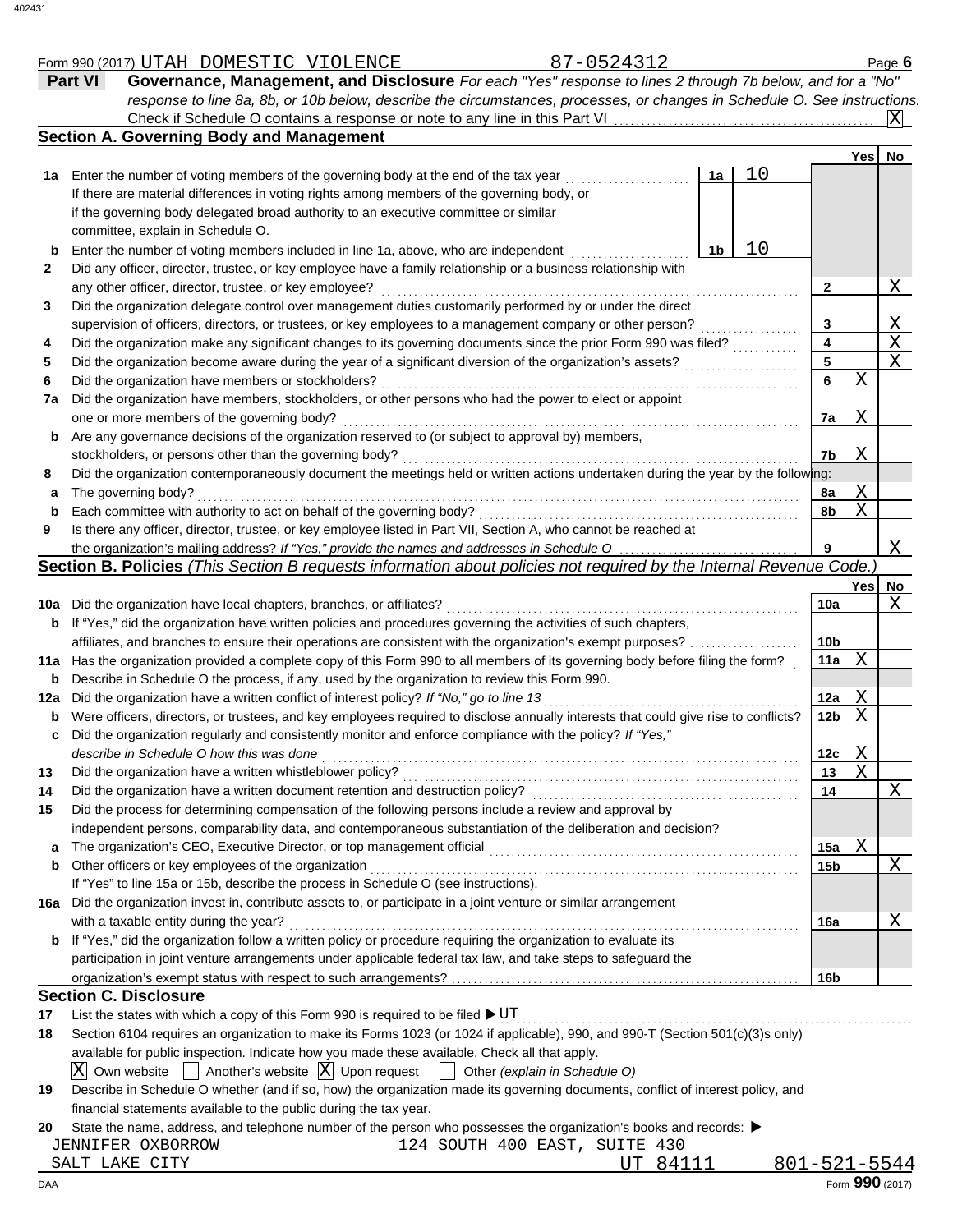| <b>UTAH</b><br><sup>⊏</sup> orm 990 (2017)           | VIOLENCE<br>DOMESTIC        | Page |
|------------------------------------------------------|-----------------------------|------|
| <b><i><u>CONTRACTOR (2012)</u></i></b><br>22 000 122 | $\sim$ $\sim$ $\sim$ $\sim$ |      |

### **Independent Contractors Part VII Compensation of Officers, Directors, Trustees, Key Employees, Highest Compensated Employees, and** Check if Schedule O contains a response or note to any line in this Part VII

**Section A. Officers, Directors, Trustees, Key Employees, and Highest Compensated Employees**

**1a** Complete this table for all persons required to be listed. Report compensation for the calendar year ending with or within the organization's tax year.

■ List all of the organization's **current** officers, directors, trustees (whether individuals or organizations), regardless of amount of compensation. Enter -0- in columns (D), (E), and (F) if no compensation was paid.

● List all of the organization's **current** key employees, if any. See instructions for definition of "key employee."

 $\bullet$  List the organization's five **current** highest compensated employees (other than an officer, director, trustee, or key employee)<br>a received reportable compensation (Box 5 of Form  $M-2$  and/or Box 7 of Form 1000-MISC)

who received reportable compensation (Box 5 of Form W-2 and/or Box 7 of Form 1099-MISC) of more than \$100,000 from the organization and any related organizations.

● List all of the organization's **former** officers, key employees, and highest compensated employees who received more than<br>00,000 of reportable compensation from the erganization and any related erganizations. \$100,000 of reportable compensation from the organization and any related organizations.

• List all of the organization's **former directors or trustees** that received, in the capacity as a former director or trustee of the organization, more than \$10,000 of reportable compensation from the organization and any related organizations. List persons in the following order: individual trustees or directors; institutional trustees; officers; key employees; highest compensated employees; and former such persons.

Check this box if neither the organization nor any related organization compensated any current officer, director, or trustee.

| (A)<br>Name and Title                       | (B)<br>Average<br>hours per<br>week<br>(list any               |                                   |                       | (C)         | Position     | (do not check more than one<br>box, unless person is both an<br>officer and a director/trustee) | (D)<br>Reportable<br>compensation<br>from<br>the | (E)<br>Reportable<br>compensation from<br>related<br>organizations | (F)<br>Estimated<br>amount of<br>other<br>compensation   |
|---------------------------------------------|----------------------------------------------------------------|-----------------------------------|-----------------------|-------------|--------------|-------------------------------------------------------------------------------------------------|--------------------------------------------------|--------------------------------------------------------------------|----------------------------------------------------------|
|                                             | hours for<br>related<br>organizations<br>below dotted<br>line) | Individual trustee<br>or director | Institutional trustee | Officer     | Key employee | Highest compensated<br>employee<br>Former                                                       | organization<br>(W-2/1099-MISC)                  | (W-2/1099-MISC)                                                    | from the<br>organization<br>and related<br>organizations |
| (1) CLY ' TA BERG<br>IMMEDIATE PAST CHAIR   | 2.00<br>0.00                                                   | X                                 |                       | X           |              |                                                                                                 | 0                                                | 0                                                                  | 0                                                        |
| (2) SONIA SALARI, PHD                       | 2.00                                                           |                                   |                       |             |              |                                                                                                 |                                                  |                                                                    |                                                          |
| BOARD MEMBER<br>(3) JILL ANDERSON           | 0.00<br>2.00                                                   | X                                 |                       |             |              |                                                                                                 | 0                                                | 0                                                                  | 0                                                        |
| BOARD MEMBER                                | 0.00                                                           | X                                 |                       |             |              |                                                                                                 | 0                                                | 0                                                                  | 0                                                        |
| (4) ELIZABETH WATSON<br><b>BOARD MEMBER</b> | 2.00<br>0.00                                                   | $\mathbf X$                       |                       |             |              |                                                                                                 | 0                                                | 0                                                                  | 0                                                        |
| (5) GREG BUTLER                             |                                                                |                                   |                       |             |              |                                                                                                 |                                                  |                                                                    |                                                          |
| <b>BOARD MEMBER</b>                         | 2.00<br>0.00                                                   | Χ                                 |                       |             |              |                                                                                                 | 0                                                | 0                                                                  | 0                                                        |
| (6) AUDREY JIRICKO                          | 2.00                                                           |                                   |                       |             |              |                                                                                                 |                                                  |                                                                    |                                                          |
| SECRETARY<br>(7) DEBBIE COMSTOCK            | 0.00                                                           | Χ                                 |                       | $\mathbf X$ |              |                                                                                                 | 0                                                | 0                                                                  | $\overline{0}$                                           |
| TREASURER                                   | 2.00<br>0.00                                                   | X                                 |                       | $\mathbf X$ |              |                                                                                                 | 0                                                | 0                                                                  | 0                                                        |
| (8) JEN CAMPBELL<br>BOARD CHAIR             | 2.00<br>0.00                                                   | $\mathbf X$                       |                       |             |              |                                                                                                 | 0                                                | 0                                                                  | 0                                                        |
| (9) MADDY FISK                              | 2.00                                                           |                                   |                       |             |              |                                                                                                 |                                                  |                                                                    |                                                          |
| BOARD MEMBER<br>(10) JANA FULMER            | 0.00                                                           | X                                 |                       |             |              |                                                                                                 | 0                                                | 0                                                                  | $\Omega$                                                 |
| BOARD CHAIR ELECT                           | 2.00<br>0.00                                                   | $\mathbf X$                       |                       | X           |              |                                                                                                 | 0                                                | 0                                                                  | 0                                                        |
| (11) JENNIFER OXBORROW                      | 50.00                                                          |                                   |                       |             |              |                                                                                                 |                                                  |                                                                    |                                                          |
| EXECUTIVE DIRECTOR<br><b>DAA</b>            | 0.00                                                           |                                   |                       | X           |              |                                                                                                 | 77,335                                           | 0                                                                  | Form 990 (2017)                                          |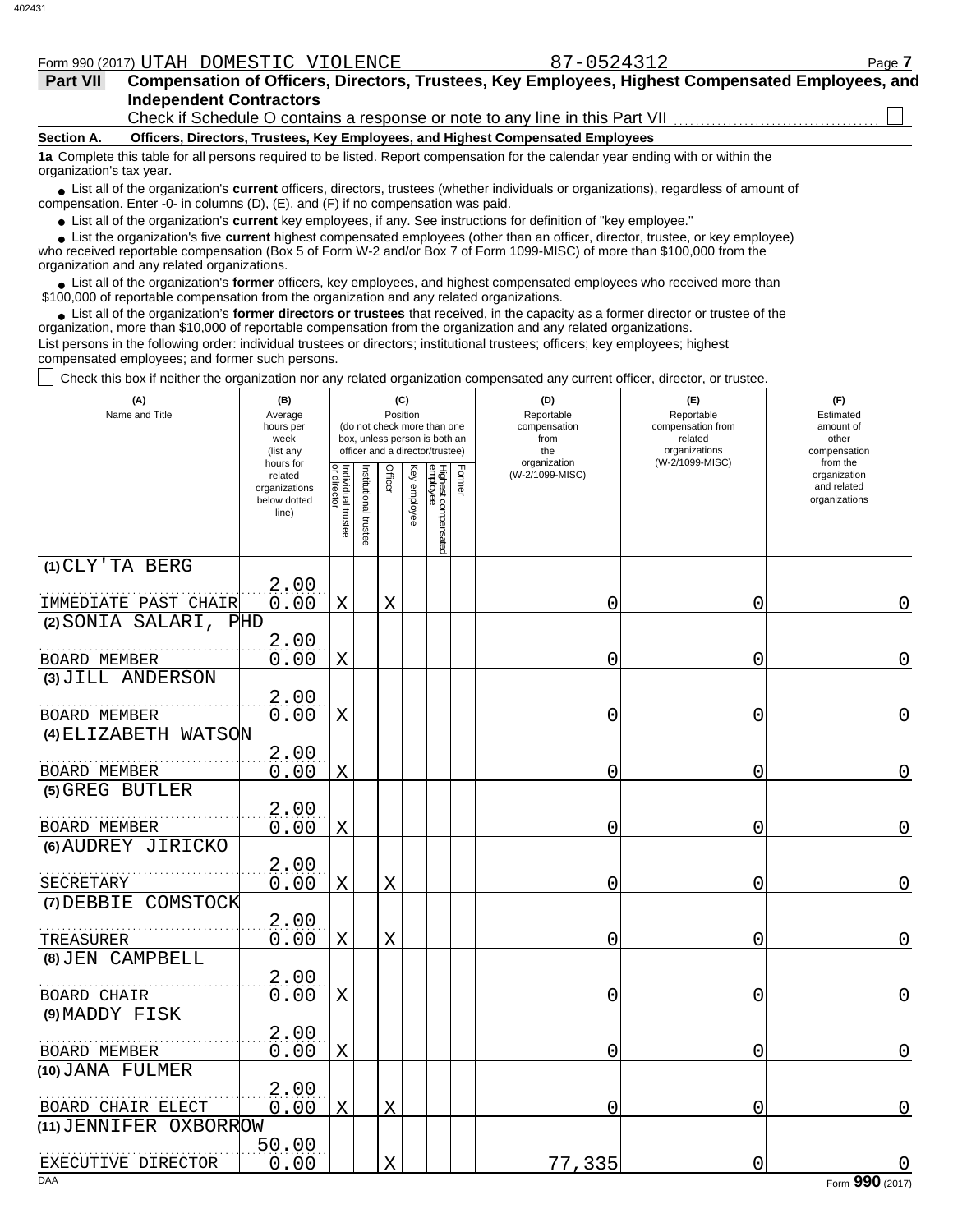|              | Form 990 (2017) UTAH DOMESTIC VIOLENCE                                                                                                                                                                                                                                                                                                                                                                                                                                                                                                    |                                                               |                                   |                      |         |                 |                                                                                                 |        | 87-0524312                                                       |                                                                                                        | Page 8                                                             |
|--------------|-------------------------------------------------------------------------------------------------------------------------------------------------------------------------------------------------------------------------------------------------------------------------------------------------------------------------------------------------------------------------------------------------------------------------------------------------------------------------------------------------------------------------------------------|---------------------------------------------------------------|-----------------------------------|----------------------|---------|-----------------|-------------------------------------------------------------------------------------------------|--------|------------------------------------------------------------------|--------------------------------------------------------------------------------------------------------|--------------------------------------------------------------------|
|              | Part VII                                                                                                                                                                                                                                                                                                                                                                                                                                                                                                                                  |                                                               |                                   |                      |         |                 |                                                                                                 |        |                                                                  | Section A. Officers, Directors, Trustees, Key Employees, and Highest Compensated Employees (continued) |                                                                    |
|              | (A)<br>Name and title                                                                                                                                                                                                                                                                                                                                                                                                                                                                                                                     | (B)<br>Average<br>hours per<br>week<br>(list any<br>hours for |                                   |                      |         | (C)<br>Position | (do not check more than one<br>box, unless person is both an<br>officer and a director/trustee) |        | (D)<br>Reportable<br>compensation<br>from<br>the<br>organization | (E)<br>Reportable<br>compensation from<br>related<br>organizations<br>(W-2/1099-MISC)                  | (F)<br>Estimated<br>amount of<br>other<br>compensation<br>from the |
|              |                                                                                                                                                                                                                                                                                                                                                                                                                                                                                                                                           | related<br>organizations<br>below dotted<br>line)             | Individual trustee<br>or director | nstitutional trustee | Officer | Key employee    | Highest compensatec<br>employee                                                                 | Former | (W-2/1099-MISC)                                                  |                                                                                                        | organization<br>and related<br>organizations                       |
|              |                                                                                                                                                                                                                                                                                                                                                                                                                                                                                                                                           |                                                               |                                   |                      |         |                 |                                                                                                 |        |                                                                  |                                                                                                        |                                                                    |
|              |                                                                                                                                                                                                                                                                                                                                                                                                                                                                                                                                           |                                                               |                                   |                      |         |                 |                                                                                                 |        |                                                                  |                                                                                                        |                                                                    |
|              |                                                                                                                                                                                                                                                                                                                                                                                                                                                                                                                                           |                                                               |                                   |                      |         |                 |                                                                                                 |        |                                                                  |                                                                                                        |                                                                    |
|              |                                                                                                                                                                                                                                                                                                                                                                                                                                                                                                                                           |                                                               |                                   |                      |         |                 |                                                                                                 |        |                                                                  |                                                                                                        |                                                                    |
|              |                                                                                                                                                                                                                                                                                                                                                                                                                                                                                                                                           |                                                               |                                   |                      |         |                 |                                                                                                 |        |                                                                  |                                                                                                        |                                                                    |
|              |                                                                                                                                                                                                                                                                                                                                                                                                                                                                                                                                           |                                                               |                                   |                      |         |                 |                                                                                                 |        |                                                                  |                                                                                                        |                                                                    |
|              |                                                                                                                                                                                                                                                                                                                                                                                                                                                                                                                                           |                                                               |                                   |                      |         |                 |                                                                                                 |        |                                                                  |                                                                                                        |                                                                    |
|              |                                                                                                                                                                                                                                                                                                                                                                                                                                                                                                                                           |                                                               |                                   |                      |         |                 |                                                                                                 |        |                                                                  |                                                                                                        |                                                                    |
|              |                                                                                                                                                                                                                                                                                                                                                                                                                                                                                                                                           |                                                               |                                   |                      |         |                 |                                                                                                 |        | 77,335                                                           |                                                                                                        |                                                                    |
| c            | Total from continuation sheets to Part VII, Section A                                                                                                                                                                                                                                                                                                                                                                                                                                                                                     |                                                               |                                   |                      |         |                 |                                                                                                 |        | 77,335                                                           |                                                                                                        |                                                                    |
| $\mathbf{2}$ | Total number of individuals (including but not limited to those listed above) who received more than \$100,000 of<br>reportable compensation from the organization $\blacktriangleright$ 0                                                                                                                                                                                                                                                                                                                                                |                                                               |                                   |                      |         |                 |                                                                                                 |        |                                                                  |                                                                                                        |                                                                    |
| 3<br>4<br>5  | Did the organization list any former officer, director, or trustee, key employee, or highest compensated<br>employee on line 1a? If "Yes," complete Schedule J for such individual<br>For any individual listed on line 1a, is the sum of reportable compensation and other compensation from the<br>organization and related organizations greater than \$150,000? If "Yes," complete Schedule J for such<br>individual<br>Did any person listed on line 1a receive or accrue compensation from any unrelated organization or individual |                                                               |                                   |                      |         |                 |                                                                                                 |        |                                                                  |                                                                                                        | No<br>Yes<br>Χ<br>3<br>X<br>4<br>X<br>5                            |
|              | <b>Section B. Independent Contractors</b>                                                                                                                                                                                                                                                                                                                                                                                                                                                                                                 |                                                               |                                   |                      |         |                 |                                                                                                 |        |                                                                  |                                                                                                        |                                                                    |
| 1            | Complete this table for your five highest compensated independent contractors that received more than \$100,000 of<br>compensation from the organization. Report compensation for the calendar year ending with or within the organization's tax year.                                                                                                                                                                                                                                                                                    |                                                               |                                   |                      |         |                 |                                                                                                 |        |                                                                  |                                                                                                        |                                                                    |
|              |                                                                                                                                                                                                                                                                                                                                                                                                                                                                                                                                           | (A)<br>Name and business address                              |                                   |                      |         |                 |                                                                                                 |        |                                                                  | (B)<br>Description of services                                                                         | C <sub>O</sub><br>Compensation                                     |
|              |                                                                                                                                                                                                                                                                                                                                                                                                                                                                                                                                           |                                                               |                                   |                      |         |                 |                                                                                                 |        |                                                                  |                                                                                                        |                                                                    |
|              |                                                                                                                                                                                                                                                                                                                                                                                                                                                                                                                                           |                                                               |                                   |                      |         |                 |                                                                                                 |        |                                                                  |                                                                                                        |                                                                    |
| 2            | Total number of independent contractors (including but not limited to those listed above) who                                                                                                                                                                                                                                                                                                                                                                                                                                             |                                                               |                                   |                      |         |                 |                                                                                                 |        |                                                                  |                                                                                                        |                                                                    |
|              | received more than \$100,000 of compensation from the organization ▶                                                                                                                                                                                                                                                                                                                                                                                                                                                                      |                                                               |                                   |                      |         |                 |                                                                                                 |        |                                                                  | $\mathbf 0$                                                                                            |                                                                    |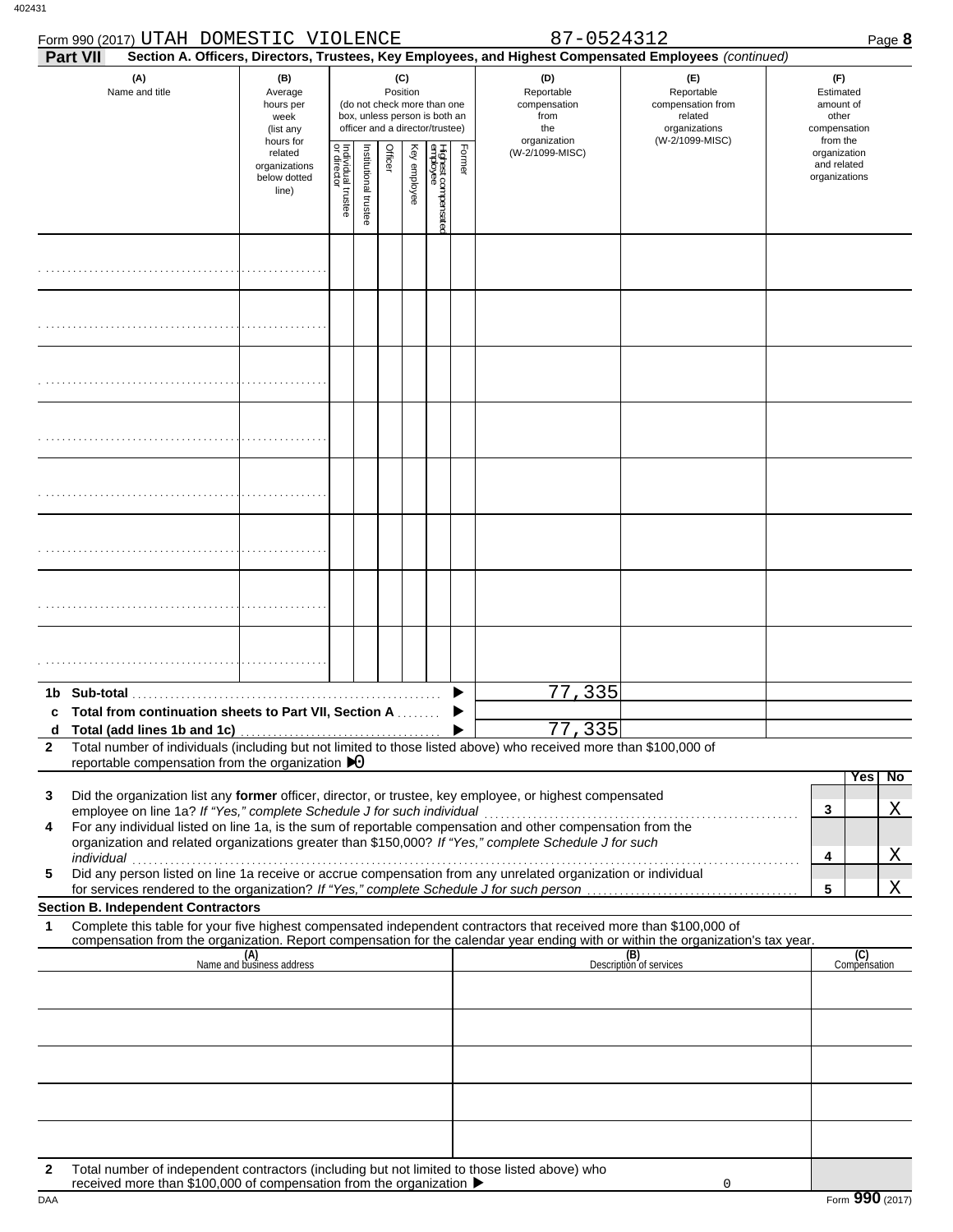Form 990 (2017) Page **9** UTAH DOMESTIC VIOLENCE 87-0524312

| Check if Schedule O contains a response or note to any line in this Part VIII [111] [11] [11] [11] Check if Schedule O contains a response or note to any line in this Part VIII<br>(C)<br>(A)<br>(D)<br>(B)<br>Related or<br>Revenue<br>Unrelated<br>Total revenue<br>exempt<br>business<br>function<br>revenue<br>revenue<br>512-514<br>Program Service Revenue Contributions, Gifts, Grants<br>Program Service Revenue and Other Similar Amounts<br>1a Federated campaigns<br>1a<br>3,750<br><b>b</b> Membership dues<br>1 <sub>b</sub><br>.<br>c Fundraising events<br>1 <sub>c</sub><br>d Related organizations<br>1d<br>870,116<br><b>e</b> Government grants (contributions)<br>1e<br>f All other contributions, gifts, grants,<br>and similar amounts not included above<br>128,236<br>1f<br>g Noncash contributions included in lines 1a-1f: \$<br>1,002,102<br>▶<br><b>Busn. Code</b><br>15,533<br>15,533<br>2a<br>TRAINING REG FEES<br>.<br>f All other program service revenue<br>15,533<br>▶<br>Investment income (including dividends, interest,<br>3<br>Income from investment of tax-exempt bond proceed<br>4<br>5<br>(i) Real<br>(ii) Personal<br>Gross rents<br>6a<br>Less: rental exps.<br>b<br>Rental inc. or (loss)<br>с<br>d<br><b>7a</b> Gross amount from<br>(i) Securities<br>(ii) Other<br>sales of assets<br>other than inventor<br>Less: cost or other<br>b<br>basis & sales exps.<br>c Gain or (loss)<br>8a Gross income from fundraising events<br>Other Revenue<br>(not including $$$<br>.<br>of contributions reported on line 1c).<br>See Part IV, line 18<br>а<br><b>b</b> Less: direct expenses<br>c Net income or (loss) from fundraising events  ▶<br>9a Gross income from gaming activities.<br><b>b</b> Less: direct expenses<br>c Net income or (loss) from gaming activities<br>10a Gross sales of inventory, less<br>returns and allowances  a<br>$\mathbf b$<br><b>b</b> Less: cost of goods sold<br><b>c</b> Net income or (loss) from sales of inventory<br>Miscellaneous Revenue<br><b>Busn, Code</b><br>11a<br>b<br>с | <b>Part VIII</b> |  | <b>Statement of Revenue</b> |  |  |  |                                     |
|----------------------------------------------------------------------------------------------------------------------------------------------------------------------------------------------------------------------------------------------------------------------------------------------------------------------------------------------------------------------------------------------------------------------------------------------------------------------------------------------------------------------------------------------------------------------------------------------------------------------------------------------------------------------------------------------------------------------------------------------------------------------------------------------------------------------------------------------------------------------------------------------------------------------------------------------------------------------------------------------------------------------------------------------------------------------------------------------------------------------------------------------------------------------------------------------------------------------------------------------------------------------------------------------------------------------------------------------------------------------------------------------------------------------------------------------------------------------------------------------------------------------------------------------------------------------------------------------------------------------------------------------------------------------------------------------------------------------------------------------------------------------------------------------------------------------------------------------------------------------------------------------------------------------------------------------------------------------------------------------------------------------------------------------------------------------|------------------|--|-----------------------------|--|--|--|-------------------------------------|
|                                                                                                                                                                                                                                                                                                                                                                                                                                                                                                                                                                                                                                                                                                                                                                                                                                                                                                                                                                                                                                                                                                                                                                                                                                                                                                                                                                                                                                                                                                                                                                                                                                                                                                                                                                                                                                                                                                                                                                                                                                                                      |                  |  |                             |  |  |  | excluded from tax<br>under sections |
|                                                                                                                                                                                                                                                                                                                                                                                                                                                                                                                                                                                                                                                                                                                                                                                                                                                                                                                                                                                                                                                                                                                                                                                                                                                                                                                                                                                                                                                                                                                                                                                                                                                                                                                                                                                                                                                                                                                                                                                                                                                                      |                  |  |                             |  |  |  |                                     |
|                                                                                                                                                                                                                                                                                                                                                                                                                                                                                                                                                                                                                                                                                                                                                                                                                                                                                                                                                                                                                                                                                                                                                                                                                                                                                                                                                                                                                                                                                                                                                                                                                                                                                                                                                                                                                                                                                                                                                                                                                                                                      |                  |  |                             |  |  |  |                                     |
|                                                                                                                                                                                                                                                                                                                                                                                                                                                                                                                                                                                                                                                                                                                                                                                                                                                                                                                                                                                                                                                                                                                                                                                                                                                                                                                                                                                                                                                                                                                                                                                                                                                                                                                                                                                                                                                                                                                                                                                                                                                                      |                  |  |                             |  |  |  |                                     |
|                                                                                                                                                                                                                                                                                                                                                                                                                                                                                                                                                                                                                                                                                                                                                                                                                                                                                                                                                                                                                                                                                                                                                                                                                                                                                                                                                                                                                                                                                                                                                                                                                                                                                                                                                                                                                                                                                                                                                                                                                                                                      |                  |  |                             |  |  |  |                                     |
|                                                                                                                                                                                                                                                                                                                                                                                                                                                                                                                                                                                                                                                                                                                                                                                                                                                                                                                                                                                                                                                                                                                                                                                                                                                                                                                                                                                                                                                                                                                                                                                                                                                                                                                                                                                                                                                                                                                                                                                                                                                                      |                  |  |                             |  |  |  |                                     |
|                                                                                                                                                                                                                                                                                                                                                                                                                                                                                                                                                                                                                                                                                                                                                                                                                                                                                                                                                                                                                                                                                                                                                                                                                                                                                                                                                                                                                                                                                                                                                                                                                                                                                                                                                                                                                                                                                                                                                                                                                                                                      |                  |  |                             |  |  |  |                                     |
|                                                                                                                                                                                                                                                                                                                                                                                                                                                                                                                                                                                                                                                                                                                                                                                                                                                                                                                                                                                                                                                                                                                                                                                                                                                                                                                                                                                                                                                                                                                                                                                                                                                                                                                                                                                                                                                                                                                                                                                                                                                                      |                  |  |                             |  |  |  |                                     |
|                                                                                                                                                                                                                                                                                                                                                                                                                                                                                                                                                                                                                                                                                                                                                                                                                                                                                                                                                                                                                                                                                                                                                                                                                                                                                                                                                                                                                                                                                                                                                                                                                                                                                                                                                                                                                                                                                                                                                                                                                                                                      |                  |  |                             |  |  |  |                                     |
|                                                                                                                                                                                                                                                                                                                                                                                                                                                                                                                                                                                                                                                                                                                                                                                                                                                                                                                                                                                                                                                                                                                                                                                                                                                                                                                                                                                                                                                                                                                                                                                                                                                                                                                                                                                                                                                                                                                                                                                                                                                                      |                  |  |                             |  |  |  |                                     |
|                                                                                                                                                                                                                                                                                                                                                                                                                                                                                                                                                                                                                                                                                                                                                                                                                                                                                                                                                                                                                                                                                                                                                                                                                                                                                                                                                                                                                                                                                                                                                                                                                                                                                                                                                                                                                                                                                                                                                                                                                                                                      |                  |  |                             |  |  |  |                                     |
|                                                                                                                                                                                                                                                                                                                                                                                                                                                                                                                                                                                                                                                                                                                                                                                                                                                                                                                                                                                                                                                                                                                                                                                                                                                                                                                                                                                                                                                                                                                                                                                                                                                                                                                                                                                                                                                                                                                                                                                                                                                                      |                  |  |                             |  |  |  |                                     |
|                                                                                                                                                                                                                                                                                                                                                                                                                                                                                                                                                                                                                                                                                                                                                                                                                                                                                                                                                                                                                                                                                                                                                                                                                                                                                                                                                                                                                                                                                                                                                                                                                                                                                                                                                                                                                                                                                                                                                                                                                                                                      |                  |  |                             |  |  |  |                                     |
|                                                                                                                                                                                                                                                                                                                                                                                                                                                                                                                                                                                                                                                                                                                                                                                                                                                                                                                                                                                                                                                                                                                                                                                                                                                                                                                                                                                                                                                                                                                                                                                                                                                                                                                                                                                                                                                                                                                                                                                                                                                                      |                  |  |                             |  |  |  |                                     |
|                                                                                                                                                                                                                                                                                                                                                                                                                                                                                                                                                                                                                                                                                                                                                                                                                                                                                                                                                                                                                                                                                                                                                                                                                                                                                                                                                                                                                                                                                                                                                                                                                                                                                                                                                                                                                                                                                                                                                                                                                                                                      |                  |  |                             |  |  |  |                                     |
|                                                                                                                                                                                                                                                                                                                                                                                                                                                                                                                                                                                                                                                                                                                                                                                                                                                                                                                                                                                                                                                                                                                                                                                                                                                                                                                                                                                                                                                                                                                                                                                                                                                                                                                                                                                                                                                                                                                                                                                                                                                                      |                  |  |                             |  |  |  |                                     |
|                                                                                                                                                                                                                                                                                                                                                                                                                                                                                                                                                                                                                                                                                                                                                                                                                                                                                                                                                                                                                                                                                                                                                                                                                                                                                                                                                                                                                                                                                                                                                                                                                                                                                                                                                                                                                                                                                                                                                                                                                                                                      |                  |  |                             |  |  |  |                                     |
|                                                                                                                                                                                                                                                                                                                                                                                                                                                                                                                                                                                                                                                                                                                                                                                                                                                                                                                                                                                                                                                                                                                                                                                                                                                                                                                                                                                                                                                                                                                                                                                                                                                                                                                                                                                                                                                                                                                                                                                                                                                                      |                  |  |                             |  |  |  |                                     |
|                                                                                                                                                                                                                                                                                                                                                                                                                                                                                                                                                                                                                                                                                                                                                                                                                                                                                                                                                                                                                                                                                                                                                                                                                                                                                                                                                                                                                                                                                                                                                                                                                                                                                                                                                                                                                                                                                                                                                                                                                                                                      |                  |  |                             |  |  |  |                                     |
|                                                                                                                                                                                                                                                                                                                                                                                                                                                                                                                                                                                                                                                                                                                                                                                                                                                                                                                                                                                                                                                                                                                                                                                                                                                                                                                                                                                                                                                                                                                                                                                                                                                                                                                                                                                                                                                                                                                                                                                                                                                                      |                  |  |                             |  |  |  |                                     |
|                                                                                                                                                                                                                                                                                                                                                                                                                                                                                                                                                                                                                                                                                                                                                                                                                                                                                                                                                                                                                                                                                                                                                                                                                                                                                                                                                                                                                                                                                                                                                                                                                                                                                                                                                                                                                                                                                                                                                                                                                                                                      |                  |  |                             |  |  |  |                                     |
|                                                                                                                                                                                                                                                                                                                                                                                                                                                                                                                                                                                                                                                                                                                                                                                                                                                                                                                                                                                                                                                                                                                                                                                                                                                                                                                                                                                                                                                                                                                                                                                                                                                                                                                                                                                                                                                                                                                                                                                                                                                                      |                  |  |                             |  |  |  |                                     |
|                                                                                                                                                                                                                                                                                                                                                                                                                                                                                                                                                                                                                                                                                                                                                                                                                                                                                                                                                                                                                                                                                                                                                                                                                                                                                                                                                                                                                                                                                                                                                                                                                                                                                                                                                                                                                                                                                                                                                                                                                                                                      |                  |  |                             |  |  |  |                                     |
|                                                                                                                                                                                                                                                                                                                                                                                                                                                                                                                                                                                                                                                                                                                                                                                                                                                                                                                                                                                                                                                                                                                                                                                                                                                                                                                                                                                                                                                                                                                                                                                                                                                                                                                                                                                                                                                                                                                                                                                                                                                                      |                  |  |                             |  |  |  |                                     |
|                                                                                                                                                                                                                                                                                                                                                                                                                                                                                                                                                                                                                                                                                                                                                                                                                                                                                                                                                                                                                                                                                                                                                                                                                                                                                                                                                                                                                                                                                                                                                                                                                                                                                                                                                                                                                                                                                                                                                                                                                                                                      |                  |  |                             |  |  |  |                                     |
|                                                                                                                                                                                                                                                                                                                                                                                                                                                                                                                                                                                                                                                                                                                                                                                                                                                                                                                                                                                                                                                                                                                                                                                                                                                                                                                                                                                                                                                                                                                                                                                                                                                                                                                                                                                                                                                                                                                                                                                                                                                                      |                  |  |                             |  |  |  |                                     |
|                                                                                                                                                                                                                                                                                                                                                                                                                                                                                                                                                                                                                                                                                                                                                                                                                                                                                                                                                                                                                                                                                                                                                                                                                                                                                                                                                                                                                                                                                                                                                                                                                                                                                                                                                                                                                                                                                                                                                                                                                                                                      |                  |  |                             |  |  |  |                                     |
|                                                                                                                                                                                                                                                                                                                                                                                                                                                                                                                                                                                                                                                                                                                                                                                                                                                                                                                                                                                                                                                                                                                                                                                                                                                                                                                                                                                                                                                                                                                                                                                                                                                                                                                                                                                                                                                                                                                                                                                                                                                                      |                  |  |                             |  |  |  |                                     |
|                                                                                                                                                                                                                                                                                                                                                                                                                                                                                                                                                                                                                                                                                                                                                                                                                                                                                                                                                                                                                                                                                                                                                                                                                                                                                                                                                                                                                                                                                                                                                                                                                                                                                                                                                                                                                                                                                                                                                                                                                                                                      |                  |  |                             |  |  |  |                                     |
|                                                                                                                                                                                                                                                                                                                                                                                                                                                                                                                                                                                                                                                                                                                                                                                                                                                                                                                                                                                                                                                                                                                                                                                                                                                                                                                                                                                                                                                                                                                                                                                                                                                                                                                                                                                                                                                                                                                                                                                                                                                                      |                  |  |                             |  |  |  |                                     |
|                                                                                                                                                                                                                                                                                                                                                                                                                                                                                                                                                                                                                                                                                                                                                                                                                                                                                                                                                                                                                                                                                                                                                                                                                                                                                                                                                                                                                                                                                                                                                                                                                                                                                                                                                                                                                                                                                                                                                                                                                                                                      |                  |  |                             |  |  |  |                                     |
|                                                                                                                                                                                                                                                                                                                                                                                                                                                                                                                                                                                                                                                                                                                                                                                                                                                                                                                                                                                                                                                                                                                                                                                                                                                                                                                                                                                                                                                                                                                                                                                                                                                                                                                                                                                                                                                                                                                                                                                                                                                                      |                  |  |                             |  |  |  |                                     |
|                                                                                                                                                                                                                                                                                                                                                                                                                                                                                                                                                                                                                                                                                                                                                                                                                                                                                                                                                                                                                                                                                                                                                                                                                                                                                                                                                                                                                                                                                                                                                                                                                                                                                                                                                                                                                                                                                                                                                                                                                                                                      |                  |  |                             |  |  |  |                                     |
|                                                                                                                                                                                                                                                                                                                                                                                                                                                                                                                                                                                                                                                                                                                                                                                                                                                                                                                                                                                                                                                                                                                                                                                                                                                                                                                                                                                                                                                                                                                                                                                                                                                                                                                                                                                                                                                                                                                                                                                                                                                                      |                  |  |                             |  |  |  |                                     |
|                                                                                                                                                                                                                                                                                                                                                                                                                                                                                                                                                                                                                                                                                                                                                                                                                                                                                                                                                                                                                                                                                                                                                                                                                                                                                                                                                                                                                                                                                                                                                                                                                                                                                                                                                                                                                                                                                                                                                                                                                                                                      |                  |  |                             |  |  |  |                                     |
|                                                                                                                                                                                                                                                                                                                                                                                                                                                                                                                                                                                                                                                                                                                                                                                                                                                                                                                                                                                                                                                                                                                                                                                                                                                                                                                                                                                                                                                                                                                                                                                                                                                                                                                                                                                                                                                                                                                                                                                                                                                                      |                  |  |                             |  |  |  |                                     |
|                                                                                                                                                                                                                                                                                                                                                                                                                                                                                                                                                                                                                                                                                                                                                                                                                                                                                                                                                                                                                                                                                                                                                                                                                                                                                                                                                                                                                                                                                                                                                                                                                                                                                                                                                                                                                                                                                                                                                                                                                                                                      |                  |  |                             |  |  |  |                                     |
|                                                                                                                                                                                                                                                                                                                                                                                                                                                                                                                                                                                                                                                                                                                                                                                                                                                                                                                                                                                                                                                                                                                                                                                                                                                                                                                                                                                                                                                                                                                                                                                                                                                                                                                                                                                                                                                                                                                                                                                                                                                                      |                  |  |                             |  |  |  |                                     |
|                                                                                                                                                                                                                                                                                                                                                                                                                                                                                                                                                                                                                                                                                                                                                                                                                                                                                                                                                                                                                                                                                                                                                                                                                                                                                                                                                                                                                                                                                                                                                                                                                                                                                                                                                                                                                                                                                                                                                                                                                                                                      |                  |  |                             |  |  |  |                                     |
|                                                                                                                                                                                                                                                                                                                                                                                                                                                                                                                                                                                                                                                                                                                                                                                                                                                                                                                                                                                                                                                                                                                                                                                                                                                                                                                                                                                                                                                                                                                                                                                                                                                                                                                                                                                                                                                                                                                                                                                                                                                                      |                  |  |                             |  |  |  |                                     |
|                                                                                                                                                                                                                                                                                                                                                                                                                                                                                                                                                                                                                                                                                                                                                                                                                                                                                                                                                                                                                                                                                                                                                                                                                                                                                                                                                                                                                                                                                                                                                                                                                                                                                                                                                                                                                                                                                                                                                                                                                                                                      |                  |  |                             |  |  |  |                                     |
|                                                                                                                                                                                                                                                                                                                                                                                                                                                                                                                                                                                                                                                                                                                                                                                                                                                                                                                                                                                                                                                                                                                                                                                                                                                                                                                                                                                                                                                                                                                                                                                                                                                                                                                                                                                                                                                                                                                                                                                                                                                                      |                  |  |                             |  |  |  |                                     |
|                                                                                                                                                                                                                                                                                                                                                                                                                                                                                                                                                                                                                                                                                                                                                                                                                                                                                                                                                                                                                                                                                                                                                                                                                                                                                                                                                                                                                                                                                                                                                                                                                                                                                                                                                                                                                                                                                                                                                                                                                                                                      |                  |  |                             |  |  |  |                                     |
|                                                                                                                                                                                                                                                                                                                                                                                                                                                                                                                                                                                                                                                                                                                                                                                                                                                                                                                                                                                                                                                                                                                                                                                                                                                                                                                                                                                                                                                                                                                                                                                                                                                                                                                                                                                                                                                                                                                                                                                                                                                                      |                  |  |                             |  |  |  |                                     |
|                                                                                                                                                                                                                                                                                                                                                                                                                                                                                                                                                                                                                                                                                                                                                                                                                                                                                                                                                                                                                                                                                                                                                                                                                                                                                                                                                                                                                                                                                                                                                                                                                                                                                                                                                                                                                                                                                                                                                                                                                                                                      |                  |  |                             |  |  |  |                                     |
|                                                                                                                                                                                                                                                                                                                                                                                                                                                                                                                                                                                                                                                                                                                                                                                                                                                                                                                                                                                                                                                                                                                                                                                                                                                                                                                                                                                                                                                                                                                                                                                                                                                                                                                                                                                                                                                                                                                                                                                                                                                                      |                  |  |                             |  |  |  |                                     |
|                                                                                                                                                                                                                                                                                                                                                                                                                                                                                                                                                                                                                                                                                                                                                                                                                                                                                                                                                                                                                                                                                                                                                                                                                                                                                                                                                                                                                                                                                                                                                                                                                                                                                                                                                                                                                                                                                                                                                                                                                                                                      |                  |  |                             |  |  |  |                                     |
|                                                                                                                                                                                                                                                                                                                                                                                                                                                                                                                                                                                                                                                                                                                                                                                                                                                                                                                                                                                                                                                                                                                                                                                                                                                                                                                                                                                                                                                                                                                                                                                                                                                                                                                                                                                                                                                                                                                                                                                                                                                                      |                  |  |                             |  |  |  |                                     |
|                                                                                                                                                                                                                                                                                                                                                                                                                                                                                                                                                                                                                                                                                                                                                                                                                                                                                                                                                                                                                                                                                                                                                                                                                                                                                                                                                                                                                                                                                                                                                                                                                                                                                                                                                                                                                                                                                                                                                                                                                                                                      |                  |  |                             |  |  |  |                                     |
|                                                                                                                                                                                                                                                                                                                                                                                                                                                                                                                                                                                                                                                                                                                                                                                                                                                                                                                                                                                                                                                                                                                                                                                                                                                                                                                                                                                                                                                                                                                                                                                                                                                                                                                                                                                                                                                                                                                                                                                                                                                                      |                  |  |                             |  |  |  |                                     |
|                                                                                                                                                                                                                                                                                                                                                                                                                                                                                                                                                                                                                                                                                                                                                                                                                                                                                                                                                                                                                                                                                                                                                                                                                                                                                                                                                                                                                                                                                                                                                                                                                                                                                                                                                                                                                                                                                                                                                                                                                                                                      |                  |  |                             |  |  |  |                                     |
|                                                                                                                                                                                                                                                                                                                                                                                                                                                                                                                                                                                                                                                                                                                                                                                                                                                                                                                                                                                                                                                                                                                                                                                                                                                                                                                                                                                                                                                                                                                                                                                                                                                                                                                                                                                                                                                                                                                                                                                                                                                                      |                  |  |                             |  |  |  |                                     |
|                                                                                                                                                                                                                                                                                                                                                                                                                                                                                                                                                                                                                                                                                                                                                                                                                                                                                                                                                                                                                                                                                                                                                                                                                                                                                                                                                                                                                                                                                                                                                                                                                                                                                                                                                                                                                                                                                                                                                                                                                                                                      |                  |  |                             |  |  |  |                                     |
|                                                                                                                                                                                                                                                                                                                                                                                                                                                                                                                                                                                                                                                                                                                                                                                                                                                                                                                                                                                                                                                                                                                                                                                                                                                                                                                                                                                                                                                                                                                                                                                                                                                                                                                                                                                                                                                                                                                                                                                                                                                                      |                  |  |                             |  |  |  |                                     |
| 1,017,635<br>15,533<br>$\mathsf 0$                                                                                                                                                                                                                                                                                                                                                                                                                                                                                                                                                                                                                                                                                                                                                                                                                                                                                                                                                                                                                                                                                                                                                                                                                                                                                                                                                                                                                                                                                                                                                                                                                                                                                                                                                                                                                                                                                                                                                                                                                                   |                  |  |                             |  |  |  | 0                                   |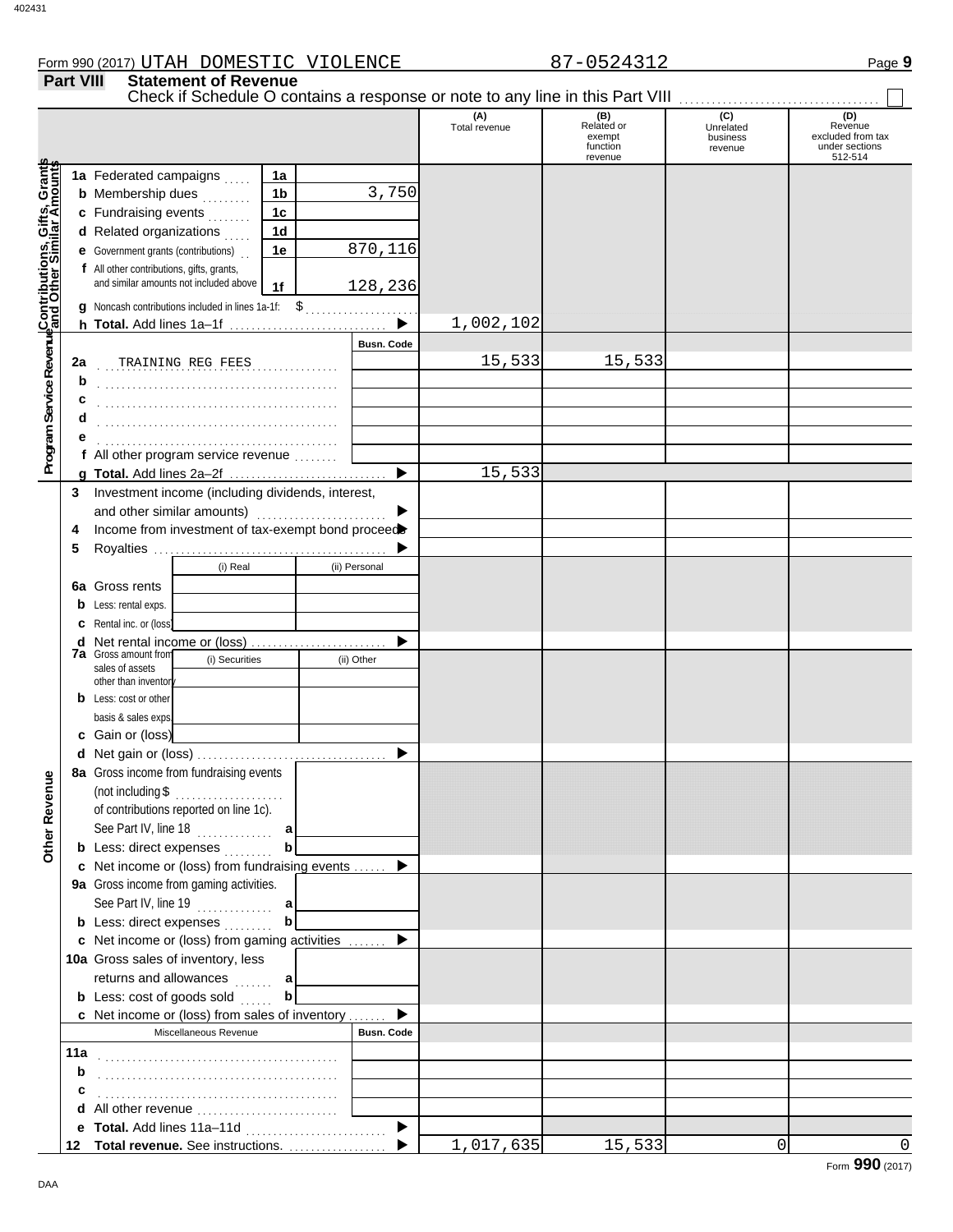# **Part IX Statement of Functional Expenses** Form 990 (2017) Page **10** UTAH DOMESTIC VIOLENCE 87-0524312

|              | Section 501(c)(3) and 501(c)(4) organizations must complete all columns. All other organizations must complete column (A).       |                       |                        |                       |                         |
|--------------|----------------------------------------------------------------------------------------------------------------------------------|-----------------------|------------------------|-----------------------|-------------------------|
|              | Check if Schedule O contains a response or note to any line in this Part IX                                                      |                       |                        |                       | $\overline{\mathrm{x}}$ |
|              | Do not include amounts reported on lines 6b,                                                                                     | (A)<br>Total expenses | (B)<br>Program service | (C)<br>Management and | (D)<br>Fundraising      |
|              | 7b, 8b, 9b, and 10b of Part VIII.                                                                                                |                       | expenses               | general expenses      | expenses                |
| 1            | Grants and other assistance to domestic organizations                                                                            |                       |                        |                       |                         |
| $\mathbf{2}$ | and domestic governments. See Part IV, line 21<br>Grants and other assistance to domestic                                        |                       |                        |                       |                         |
|              | individuals. See Part IV, line 22                                                                                                |                       |                        |                       |                         |
| 3            | Grants and other assistance to foreign                                                                                           |                       |                        |                       |                         |
|              | organizations, foreign governments, and foreign                                                                                  |                       |                        |                       |                         |
|              | individuals. See Part IV, lines 15 and 16                                                                                        |                       |                        |                       |                         |
| 4            | Benefits paid to or for members                                                                                                  |                       |                        |                       |                         |
| 5            | Compensation of current officers, directors,                                                                                     |                       |                        |                       |                         |
|              | trustees, and key employees                                                                                                      | 77,335                | 59,627                 | 17,708                |                         |
| 6            | Compensation not included above, to disqualified                                                                                 |                       |                        |                       |                         |
|              | persons (as defined under section 4958(f)(1)) and                                                                                |                       |                        |                       |                         |
|              | persons described in section 4958(c)(3)(B)                                                                                       |                       |                        |                       |                         |
| 7            | Other salaries and wages                                                                                                         | 418,080               | 322,347                | 95,733                |                         |
| 8            | Pension plan accruals and contributions (include                                                                                 |                       |                        |                       |                         |
|              | section 401(k) and 403(b) employer contributions)                                                                                |                       |                        |                       |                         |
| 9            | Other employee benefits                                                                                                          | 68,572                | 53,369                 | 15,203                |                         |
| 10           | Payroll taxes                                                                                                                    | 36,870                | 29,373                 | 7,497                 |                         |
| 11           | Fees for services (non-employees):                                                                                               |                       |                        |                       |                         |
| a            |                                                                                                                                  |                       |                        |                       |                         |
| b<br>c       | Legal<br>Accounting                                                                                                              | 9,400                 |                        | 9,400                 |                         |
| d            | Lobbying                                                                                                                         |                       |                        |                       |                         |
| e            | Professional fundraising services. See Part IV, line 1                                                                           |                       |                        |                       |                         |
| f            | Investment management fees                                                                                                       |                       |                        |                       |                         |
| q            | Other. (If line 11g amount exceeds 10% of line 25, column                                                                        |                       |                        |                       |                         |
|              |                                                                                                                                  | 199,217               | 193,675                | 2,542                 | 3,000                   |
|              | 12 Advertising and promotion [1] [1] Advertising and promotion                                                                   |                       |                        |                       |                         |
| 13           |                                                                                                                                  | 19,667                | 12,127                 | 6,980                 | 560                     |
| 14           | Information technology<br>                                                                                                       | 10,715                | 8,107                  | 2,608                 |                         |
| 15           |                                                                                                                                  |                       |                        |                       |                         |
| 16           |                                                                                                                                  | 23,980                | 13,072                 | 10,908                |                         |
|              |                                                                                                                                  | 63, 389               | 59,547                 | 3,836                 | 6                       |
|              | 18 Payments of travel or entertainment expenses                                                                                  |                       |                        |                       |                         |
| 19           | for any federal, state, or local public officials<br>Conferences, conventions, and meetings                                      |                       |                        |                       |                         |
| 20           | Interest                                                                                                                         | 16                    |                        | 16                    |                         |
| 21           | Payments to affiliates                                                                                                           |                       |                        |                       |                         |
| 22           | Depreciation, depletion, and amortization                                                                                        | 2,277                 |                        | 2,277                 |                         |
| 23           | Insurance                                                                                                                        | 3,280                 | 1,903                  | 1,377                 |                         |
| 24           | Other expenses. Itemize expenses not covered                                                                                     |                       |                        |                       |                         |
|              | above (List miscellaneous expenses in line 24e. If                                                                               |                       |                        |                       |                         |
|              | line 24e amount exceeds 10% of line 25, column                                                                                   |                       |                        |                       |                         |
|              | (A) amount, list line 24e expenses on Schedule O.)                                                                               |                       |                        |                       |                         |
| a            | VICTIM ASSISTANCE                                                                                                                | 41,550                | 32,699                 | 4,693                 | 4,158                   |
| b            | FACILITY RENTAL                                                                                                                  | 14,693                | 14,117                 | 576                   |                         |
| c            |                                                                                                                                  |                       |                        |                       |                         |
| d            |                                                                                                                                  |                       |                        |                       |                         |
| е            | All other expenses<br><u> 1986 - Johann Stoff, Amerikaansk kanton en </u><br>Total functional expenses. Add lines 1 through 24e. | 989,041               | 799,963                | 181,354               | 7,724                   |
| 25<br>26     | Joint costs. Complete this line only if the                                                                                      |                       |                        |                       |                         |
|              | organization reported in column (B) joint costs                                                                                  |                       |                        |                       |                         |
|              | from a combined educational campaign and<br>fundraising solicitation. Check here ▶     if                                        |                       |                        |                       |                         |
|              | following SOP 98-2 (ASC 958-720)                                                                                                 |                       |                        |                       |                         |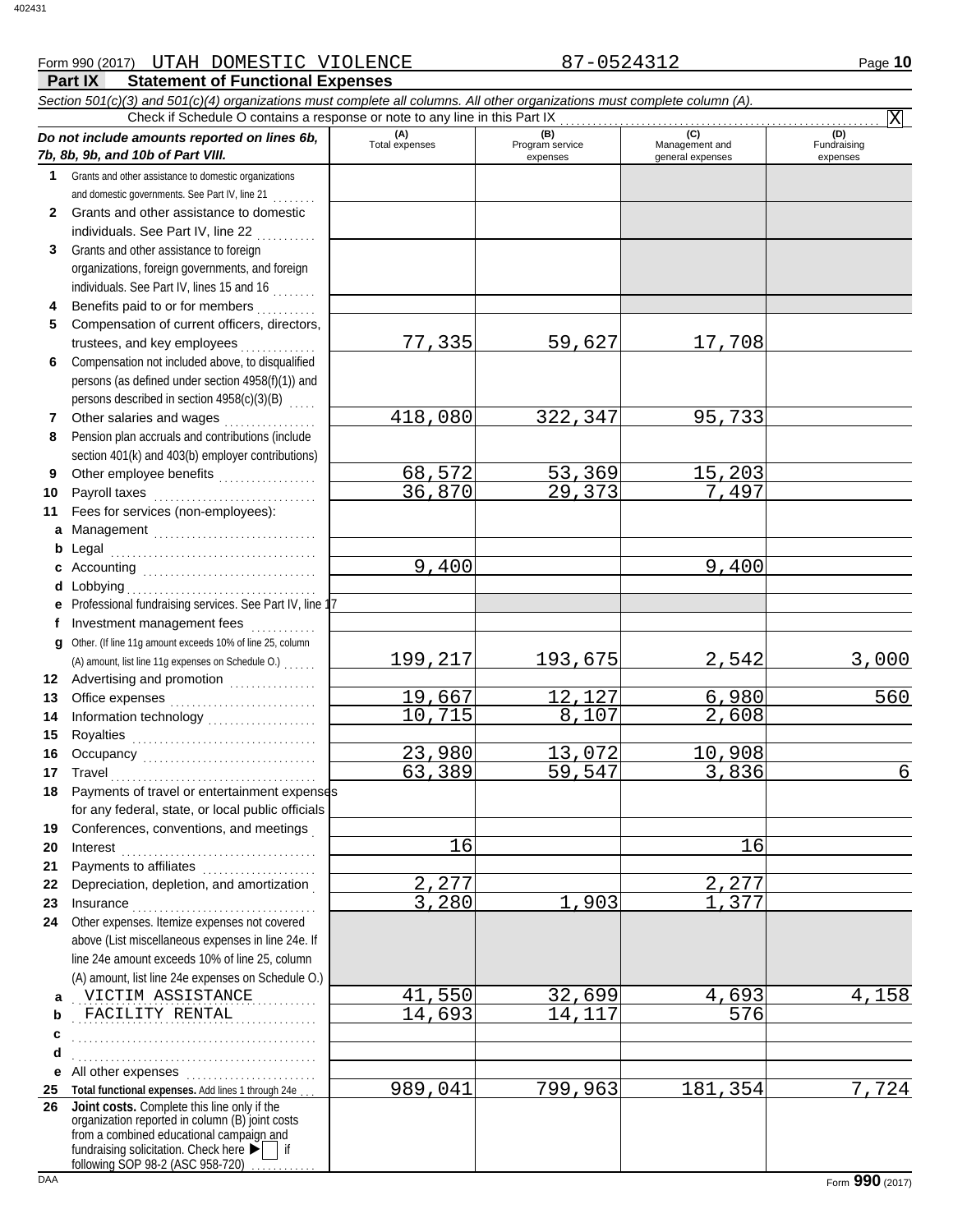### Form 990 (2017) Page **11** UTAH DOMESTIC VIOLENCE 87-0524312 **Part X** Balance Sheet

|                 |    | Check if Schedule O contains a response or note to any line in this Part X                                                                                                                                                     |       |               |                          |                 |                    |
|-----------------|----|--------------------------------------------------------------------------------------------------------------------------------------------------------------------------------------------------------------------------------|-------|---------------|--------------------------|-----------------|--------------------|
|                 |    |                                                                                                                                                                                                                                |       |               | (A)<br>Beginning of year |                 | (B)<br>End of year |
|                 | 1  | Cash-non-interest bearing                                                                                                                                                                                                      |       |               | 92,238                   | $\mathbf{1}$    | 120,139            |
|                 | 2  |                                                                                                                                                                                                                                |       |               | 1,292                    | $\mathbf{2}$    | 3,190              |
|                 | 3  |                                                                                                                                                                                                                                |       |               |                          | 3               |                    |
|                 | 4  |                                                                                                                                                                                                                                |       |               | 114,233                  | 4               | 124,144            |
|                 | 5  | Loans and other receivables from current and former officers, directors,                                                                                                                                                       |       |               |                          |                 |                    |
|                 |    | trustees, key employees, and highest compensated employees.                                                                                                                                                                    |       |               |                          |                 |                    |
|                 |    | Complete Part II of Schedule L                                                                                                                                                                                                 |       |               |                          | 5               |                    |
|                 | 6  | Loans and other receivables from other disqualified persons (as defined under section                                                                                                                                          |       |               |                          |                 |                    |
|                 |    | 4958(f)(1)), persons described in section 4958(c)(3)(B), and contributing employers and                                                                                                                                        |       |               |                          |                 |                    |
|                 |    | sponsoring organizations of section 501(c)(9) voluntary employees' beneficiary                                                                                                                                                 |       |               |                          |                 |                    |
|                 |    | organizations (see instructions). Complete Part II of Schedule L [1111] [111]                                                                                                                                                  |       |               |                          | 6               |                    |
| Assets          | 7  |                                                                                                                                                                                                                                |       |               |                          | 7               |                    |
|                 | 8  | Inventories for sale or use                                                                                                                                                                                                    |       |               |                          | 8               |                    |
|                 | 9  |                                                                                                                                                                                                                                |       |               | 8,573                    | 9               | 18,793             |
|                 |    | 10a Land, buildings, and equipment: cost or                                                                                                                                                                                    |       |               |                          |                 |                    |
|                 |    | other basis. Complete Part VI of Schedule D  10a                                                                                                                                                                               |       | <u>11,592</u> |                          |                 |                    |
|                 |    | <u>  10b</u><br><b>b</b> Less: accumulated depreciation                                                                                                                                                                        |       | 7.122         | 6,747                    | 10 <sub>c</sub> | 4,470              |
|                 | 11 | Investments-publicly traded securities                                                                                                                                                                                         |       |               |                          | 11              |                    |
|                 | 12 |                                                                                                                                                                                                                                |       |               |                          | 12              |                    |
|                 | 13 |                                                                                                                                                                                                                                |       | 13            |                          |                 |                    |
|                 | 14 | Intangible assets                                                                                                                                                                                                              |       | 14            |                          |                 |                    |
|                 | 15 |                                                                                                                                                                                                                                | 2,109 | 15            | 2,109                    |                 |                    |
|                 | 16 | Total assets. Add lines 1 through 15 (must equal line 34)                                                                                                                                                                      |       |               | 225,192                  | 16              | 272,845            |
|                 | 17 |                                                                                                                                                                                                                                |       |               | 66,850                   | 17              | 85,042             |
|                 | 18 | Grants payable                                                                                                                                                                                                                 |       |               |                          | 18              |                    |
|                 | 19 |                                                                                                                                                                                                                                |       |               | 8,657                    | 19              | 9,524              |
|                 | 20 | Deferred revenue information and contact the contract of the contract of the contract of the contract of the contract of the contract of the contract of the contract of the contract of the contract of the contract of the c |       |               | 20                       |                 |                    |
|                 | 21 | Escrow or custodial account liability. Complete Part IV of Schedule D                                                                                                                                                          |       |               |                          | 21              |                    |
|                 | 22 | Loans and other payables to current and former officers, directors,                                                                                                                                                            |       |               |                          |                 |                    |
| Liabilities     |    |                                                                                                                                                                                                                                |       |               |                          |                 |                    |
|                 |    | trustees, key employees, highest compensated employees, and<br>disqualified persons. Complete Part II of Schedule L                                                                                                            |       |               |                          | 22              |                    |
|                 |    |                                                                                                                                                                                                                                |       |               |                          |                 |                    |
|                 | 23 | Secured mortgages and notes payable to unrelated third parties [[[[[[[[[[[[[[[[[[[[[[[[[[[[]]]]]]]]]                                                                                                                           |       |               |                          | 23              |                    |
|                 | 24 | Unsecured notes and loans payable to unrelated third parties                                                                                                                                                                   |       |               |                          | 24              |                    |
|                 | 25 | Other liabilities (including federal income tax, payables to related third<br>parties, and other liabilities not included on lines 17-24). Complete Part X                                                                     |       |               |                          |                 |                    |
|                 |    |                                                                                                                                                                                                                                |       |               |                          | 25              |                    |
|                 | 26 |                                                                                                                                                                                                                                |       |               | 75,507                   |                 | 94,566             |
|                 |    | Organizations that follow SFAS 117 (ASC 958), check here $\blacktriangleright$ $\boxed{X}$ and                                                                                                                                 |       |               |                          | 26              |                    |
| <b>Balances</b> |    | complete lines 27 through 29, and lines 33 and 34.                                                                                                                                                                             |       |               |                          |                 |                    |
|                 |    | Unrestricted net assets                                                                                                                                                                                                        |       |               |                          |                 |                    |
|                 | 27 |                                                                                                                                                                                                                                |       |               | 92,636                   | 27              | 171,279<br>7,000   |
|                 | 28 |                                                                                                                                                                                                                                |       |               | 57,049                   | 28              |                    |
|                 | 29 |                                                                                                                                                                                                                                |       |               |                          | 29              |                    |
|                 |    | Organizations that do not follow SFAS 117 (ASC 958), check here ▶   and                                                                                                                                                        |       |               |                          |                 |                    |
| Assets or Fund  |    | complete lines 30 through 34.                                                                                                                                                                                                  |       |               |                          |                 |                    |
|                 | 30 | Capital stock or trust principal, or current funds                                                                                                                                                                             |       |               |                          | 30              |                    |
|                 | 31 | Paid-in or capital surplus, or land, building, or equipment fund                                                                                                                                                               |       |               |                          | 31              |                    |
| <b>Net</b>      | 32 | Retained earnings, endowment, accumulated income, or other funds                                                                                                                                                               |       |               |                          | 32              |                    |
|                 | 33 | Total net assets or fund balances                                                                                                                                                                                              |       |               | 149,685                  | 33              | 178,279            |
|                 | 34 |                                                                                                                                                                                                                                |       |               | 225,192                  | 34              | 272,845            |

Form **990** (2017)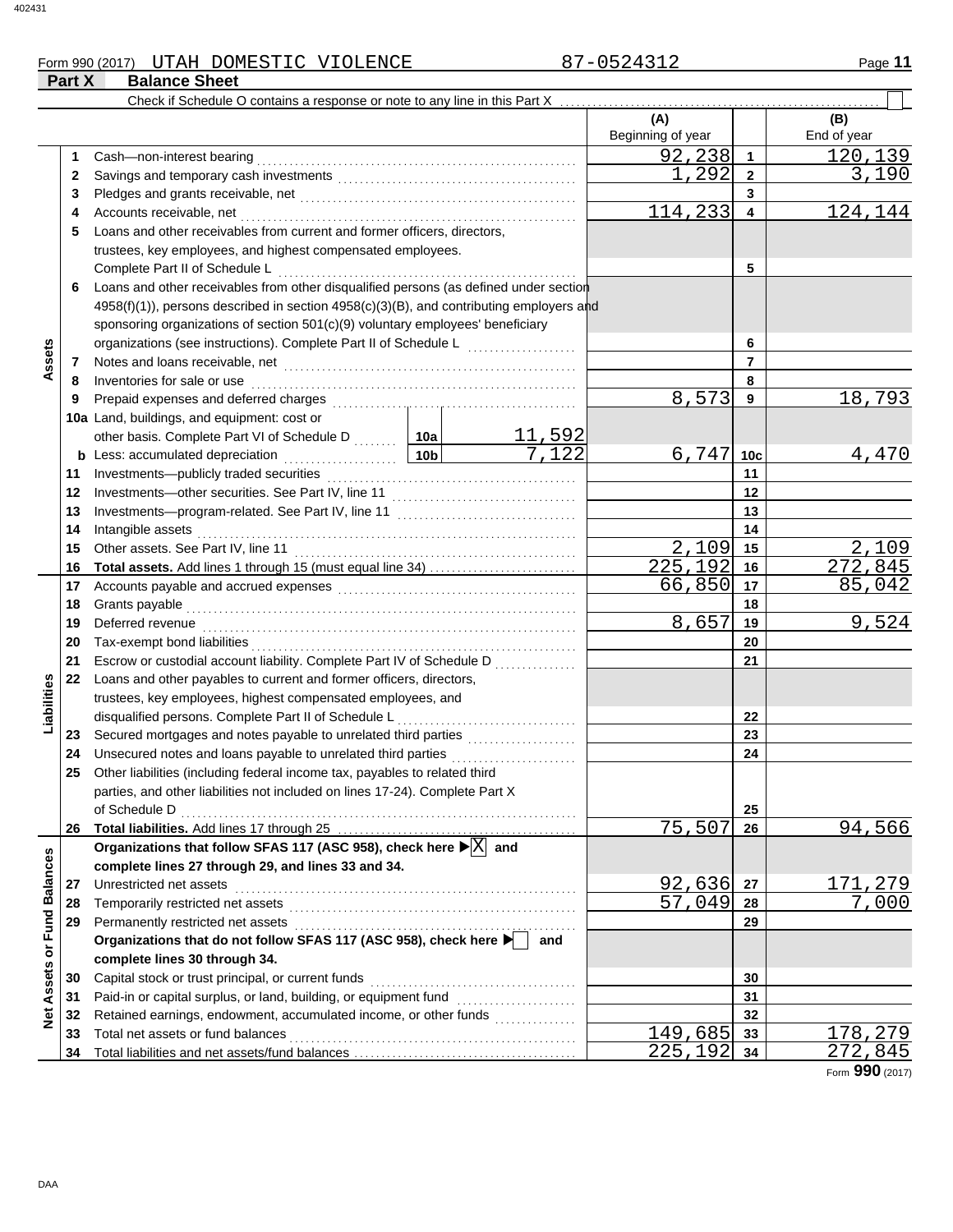|    | Form 990 (2017) UTAH DOMESTIC VIOLENCE                                                                                                                                                                                         | 87-0524312                           |                         |                |         | Page 12         |
|----|--------------------------------------------------------------------------------------------------------------------------------------------------------------------------------------------------------------------------------|--------------------------------------|-------------------------|----------------|---------|-----------------|
|    | <b>Reconciliation of Net Assets</b><br>Part XI                                                                                                                                                                                 |                                      |                         |                |         |                 |
|    |                                                                                                                                                                                                                                |                                      |                         |                |         |                 |
| 1  |                                                                                                                                                                                                                                |                                      | $\mathbf{1}$            | 1,017,635      |         |                 |
| 2  |                                                                                                                                                                                                                                |                                      | $\overline{2}$          |                | 989,041 |                 |
| 3  |                                                                                                                                                                                                                                |                                      | $\overline{\mathbf{3}}$ |                |         | 28,594          |
| 4  | Net assets or fund balances at beginning of year (must equal Part X, line 33, column (A)) [[[[[[[[[[[[[[[[[[[                                                                                                                  |                                      | $\overline{\mathbf{4}}$ |                | 149,685 |                 |
| 5  | Net unrealized gains (losses) on investments [11] match and the contract of the state of the state of the state of the state of the state of the state of the state of the state of the state of the state of the state of the |                                      | 5                       |                |         |                 |
| 6  |                                                                                                                                                                                                                                |                                      | 6                       |                |         |                 |
| 7  | Investment expenses                                                                                                                                                                                                            |                                      | $\overline{7}$          |                |         |                 |
| 8  | Prior period adjustments entertainments and a series of the contract of the contract of the contract of the contract of the contract of the contract of the contract of the contract of the contract of the contract of the co |                                      | 8                       |                |         |                 |
| 9  |                                                                                                                                                                                                                                |                                      | $\overline{9}$          |                |         |                 |
| 10 | Net assets or fund balances at end of year. Combine lines 3 through 9 (must equal Part X, line                                                                                                                                 |                                      |                         |                |         |                 |
|    | 33, column (B))                                                                                                                                                                                                                |                                      | 10                      |                | 178,279 |                 |
|    | <b>Financial Statements and Reporting</b><br><b>Part XII</b>                                                                                                                                                                   |                                      |                         |                |         |                 |
|    |                                                                                                                                                                                                                                |                                      |                         |                |         |                 |
|    |                                                                                                                                                                                                                                |                                      |                         |                | Yes     | No              |
|    | Accounting method used to prepare the Form 990:     Cash                                                                                                                                                                       | $ X $ Accrual<br>Other               |                         |                |         |                 |
|    | If the organization changed its method of accounting from a prior year or checked "Other," explain in                                                                                                                          |                                      |                         |                |         |                 |
|    | Schedule O.                                                                                                                                                                                                                    |                                      |                         |                |         |                 |
|    | 2a Were the organization's financial statements compiled or reviewed by an independent accountant?                                                                                                                             |                                      |                         | 2a             |         | Χ               |
|    | If "Yes," check a box below to indicate whether the financial statements for the year were compiled or                                                                                                                         |                                      |                         |                |         |                 |
|    | reviewed on a separate basis, consolidated basis, or both:                                                                                                                                                                     |                                      |                         |                |         |                 |
|    | Consolidated basis<br>Separate basis                                                                                                                                                                                           | Both consolidated and separate basis |                         |                |         |                 |
|    |                                                                                                                                                                                                                                |                                      |                         | 2 <sub>b</sub> | Χ       |                 |
|    | If "Yes," check a box below to indicate whether the financial statements for the year were audited on a                                                                                                                        |                                      |                         |                |         |                 |
|    | separate basis, consolidated basis, or both:                                                                                                                                                                                   |                                      |                         |                |         |                 |
|    | <b>Consolidated basis</b><br>ΙXΙ<br>Separate basis<br>$\mathbf{1}$                                                                                                                                                             | Both consolidated and separate basis |                         |                |         |                 |
|    | c If "Yes" to line 2a or 2b, does the organization have a committee that assumes responsibility for oversight                                                                                                                  |                                      |                         |                |         |                 |
|    | of the audit, review, or compilation of its financial statements and selection of an independent accountant?                                                                                                                   |                                      |                         | 2c             | Χ       |                 |
|    | If the organization changed either its oversight process or selection process during the tax year, explain in                                                                                                                  |                                      |                         |                |         |                 |
|    | Schedule O.                                                                                                                                                                                                                    |                                      |                         |                |         |                 |
|    | 3a As a result of a federal award, was the organization required to undergo an audit or audits as set forth in                                                                                                                 |                                      |                         |                |         |                 |
|    | the Single Audit Act and OMB Circular A-133?                                                                                                                                                                                   |                                      |                         | За             | Χ       |                 |
|    | <b>b</b> If "Yes," did the organization undergo the required audit or audits? If the organization did not undergo the                                                                                                          |                                      |                         |                |         |                 |
|    | required audit or audits, explain why in Schedule O and describe any steps taken to undergo such audits.                                                                                                                       |                                      |                         | 3b             | X       |                 |
|    |                                                                                                                                                                                                                                |                                      |                         |                |         | Form 990 (2017) |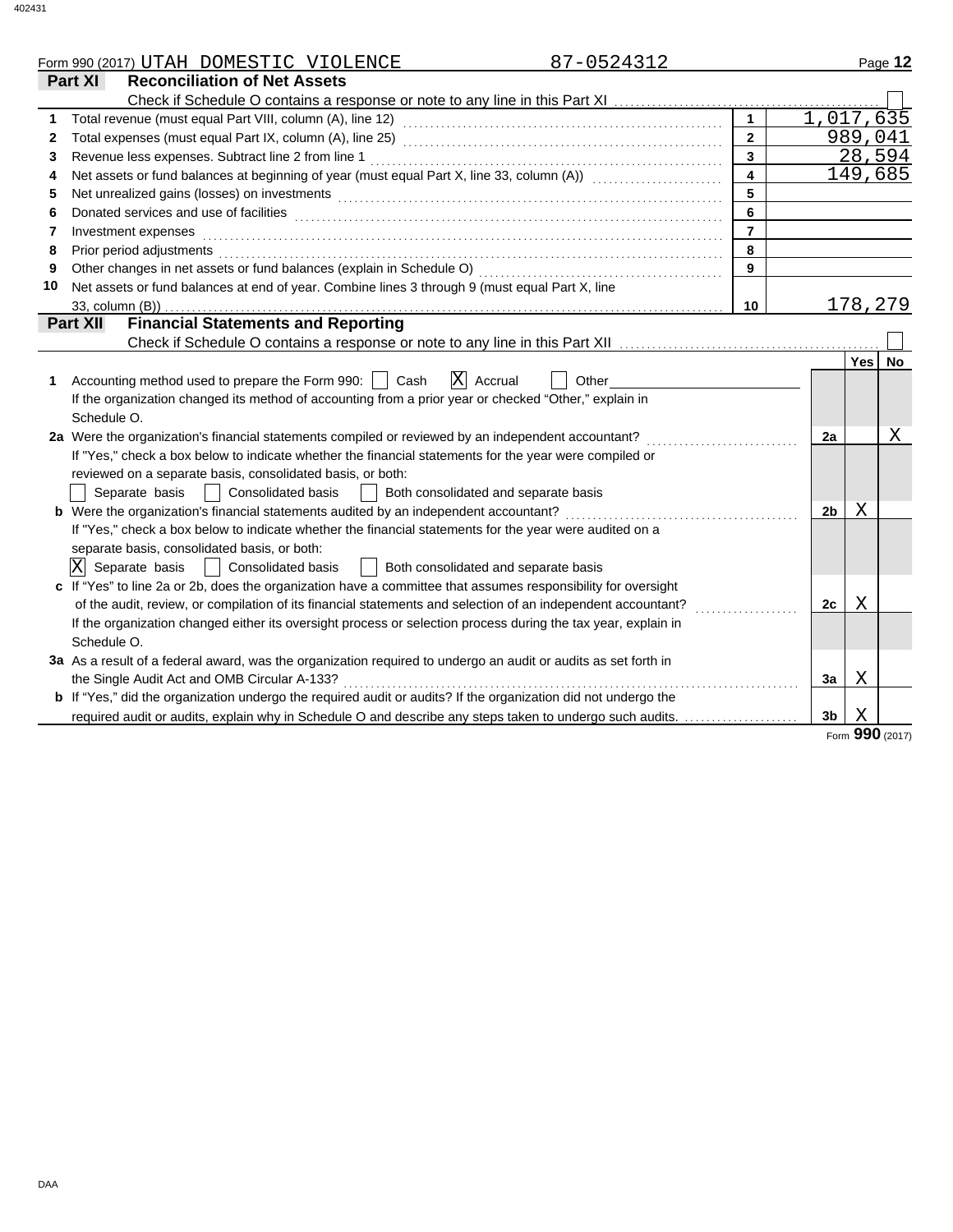| (Form 990 or 990-EZ)       |                                                            | Complete if the organization is a section 501(c)(3) organization or a section 4947(a)(1) nonexempt charitable trust.                                                                                                                                            |     |                          |                        |                                       |
|----------------------------|------------------------------------------------------------|-----------------------------------------------------------------------------------------------------------------------------------------------------------------------------------------------------------------------------------------------------------------|-----|--------------------------|------------------------|---------------------------------------|
| Department of the Treasury |                                                            | Attach to Form 990 or Form 990-EZ.                                                                                                                                                                                                                              |     |                          |                        | 2017<br><b>Open to Public</b>         |
| Internal Revenue Service   |                                                            | Go to www.irs.gov/Form990 for instructions and the latest information.                                                                                                                                                                                          |     |                          |                        | <b>Inspection</b>                     |
| Name of the organization   |                                                            | UTAH DOMESTIC VIOLENCE                                                                                                                                                                                                                                          |     |                          |                        | <b>Employer identification number</b> |
|                            | ADVISORY COUNCIL                                           |                                                                                                                                                                                                                                                                 |     |                          |                        | 87-0524312                            |
| Part I                     |                                                            | Reason for Public Charity Status (All organizations must complete this part.) See instructions.                                                                                                                                                                 |     |                          |                        |                                       |
|                            |                                                            | The organization is not a private foundation because it is: (For lines 1 through 12, check only one box.)                                                                                                                                                       |     |                          |                        |                                       |
| 1                          |                                                            | A church, convention of churches, or association of churches described in section 170(b)(1)(A)(i).                                                                                                                                                              |     |                          |                        |                                       |
| $\mathbf 2$                |                                                            | A school described in section 170(b)(1)(A)(ii). (Attach Schedule E (Form 990 or 990-EZ).)                                                                                                                                                                       |     |                          |                        |                                       |
| 3<br>4                     |                                                            | A hospital or a cooperative hospital service organization described in section 170(b)(1)(A)(iii).<br>A medical research organization operated in conjunction with a hospital described in section 170(b)(1)(A)(iii). Enter the hospital's name,                 |     |                          |                        |                                       |
| city, and state:           |                                                            |                                                                                                                                                                                                                                                                 |     |                          |                        |                                       |
| 5                          |                                                            | An organization operated for the benefit of a college or university owned or operated by a governmental unit described in                                                                                                                                       |     |                          |                        |                                       |
|                            | section 170(b)(1)(A)(iv). (Complete Part II.)              |                                                                                                                                                                                                                                                                 |     |                          |                        |                                       |
| 6                          |                                                            | A federal, state, or local government or governmental unit described in section 170(b)(1)(A)(v).                                                                                                                                                                |     |                          |                        |                                       |
| 7                          |                                                            | An organization that normally receives a substantial part of its support from a governmental unit or from the general public                                                                                                                                    |     |                          |                        |                                       |
|                            | described in section 170(b)(1)(A)(vi). (Complete Part II.) |                                                                                                                                                                                                                                                                 |     |                          |                        |                                       |
| 8                          |                                                            | A community trust described in section 170(b)(1)(A)(vi). (Complete Part II.)                                                                                                                                                                                    |     |                          |                        |                                       |
| 9                          |                                                            | An agricultural research organization described in section 170(b)(1)(A)(ix) operated in conjunction with a land-grant college<br>or university or a non-land grant college of agriculture (see instructions). Enter the name, city, and state of the college or |     |                          |                        |                                       |
| university:                |                                                            |                                                                                                                                                                                                                                                                 |     |                          |                        |                                       |
| $10$ $ X $                 |                                                            | An organization that normally receives: (1) more than 33 1/3% of its support from contributions, membership fees, and gross                                                                                                                                     |     |                          |                        |                                       |
|                            |                                                            | receipts from activities related to its exempt functions—subject to certain exceptions, and (2) no more than 33 1/3% of its                                                                                                                                     |     |                          |                        |                                       |
|                            |                                                            | support from gross investment income and unrelated business taxable income (less section 511 tax) from businesses<br>acquired by the organization after June 30, 1975. See section 509(a)(2). (Complete Part III.)                                              |     |                          |                        |                                       |
| 11                         |                                                            | An organization organized and operated exclusively to test for public safety. See section 509(a)(4).                                                                                                                                                            |     |                          |                        |                                       |
| 12                         |                                                            | An organization organized and operated exclusively for the benefit of, to perform the functions of, or to carry out the purposes                                                                                                                                |     |                          |                        |                                       |
|                            |                                                            | of one or more publicly supported organizations described in section 509(a)(1) or section 509(a)(2). See section 509(a)(3).                                                                                                                                     |     |                          |                        |                                       |
|                            |                                                            | Check the box in lines 12a through 12d that describes the type of supporting organization and complete lines 12e, 12f, and 12g.                                                                                                                                 |     |                          |                        |                                       |
| a                          |                                                            | Type I. A supporting organization operated, supervised, or controlled by its supported organization(s), typically by giving                                                                                                                                     |     |                          |                        |                                       |
|                            |                                                            | the supported organization(s) the power to regularly appoint or elect a majority of the directors or trustees of the<br>supporting organization. You must complete Part IV, Sections A and B.                                                                   |     |                          |                        |                                       |
| b                          |                                                            | Type II. A supporting organization supervised or controlled in connection with its supported organization(s), by having                                                                                                                                         |     |                          |                        |                                       |
|                            |                                                            | control or management of the supporting organization vested in the same persons that control or manage the supported                                                                                                                                            |     |                          |                        |                                       |
|                            |                                                            | organization(s). You must complete Part IV, Sections A and C.                                                                                                                                                                                                   |     |                          |                        |                                       |
| с                          |                                                            | Type III functionally integrated. A supporting organization operated in connection with, and functionally integrated with,<br>its supported organization(s) (see instructions). You must complete Part IV, Sections A, D, and E.                                |     |                          |                        |                                       |
| d                          |                                                            | Type III non-functionally integrated. A supporting organization operated in connection with its supported organization(s)                                                                                                                                       |     |                          |                        |                                       |
|                            |                                                            | that is not functionally integrated. The organization generally must satisfy a distribution requirement and an attentiveness                                                                                                                                    |     |                          |                        |                                       |
|                            |                                                            | requirement (see instructions). You must complete Part IV, Sections A and D, and Part V.                                                                                                                                                                        |     |                          |                        |                                       |
| е                          |                                                            | Check this box if the organization received a written determination from the IRS that it is a Type I, Type II, Type III                                                                                                                                         |     |                          |                        |                                       |
| f                          | Enter the number of supported organizations                | functionally integrated, or Type III non-functionally integrated supporting organization.                                                                                                                                                                       |     |                          |                        |                                       |
| g                          |                                                            | Provide the following information about the supported organization(s).                                                                                                                                                                                          |     |                          |                        |                                       |
| (i) Name of supported      | (ii) EIN                                                   | (iii) Type of organization                                                                                                                                                                                                                                      |     | (iv) Is the organization | (v) Amount of monetary | (vi) Amount of                        |
| organization               |                                                            | (described on lines 1-10                                                                                                                                                                                                                                        |     | listed in your governing | support (see           | other support (see                    |
|                            |                                                            | above (see instructions))                                                                                                                                                                                                                                       |     | document?                | instructions)          | instructions)                         |
|                            |                                                            |                                                                                                                                                                                                                                                                 | Yes | No                       |                        |                                       |
| (A)                        |                                                            |                                                                                                                                                                                                                                                                 |     |                          |                        |                                       |
| (B)                        |                                                            |                                                                                                                                                                                                                                                                 |     |                          |                        |                                       |
|                            |                                                            |                                                                                                                                                                                                                                                                 |     |                          |                        |                                       |
| (C)                        |                                                            |                                                                                                                                                                                                                                                                 |     |                          |                        |                                       |
|                            |                                                            |                                                                                                                                                                                                                                                                 |     |                          |                        |                                       |
| (D)                        |                                                            |                                                                                                                                                                                                                                                                 |     |                          |                        |                                       |
|                            |                                                            |                                                                                                                                                                                                                                                                 |     |                          |                        |                                       |
| (E)                        |                                                            |                                                                                                                                                                                                                                                                 |     |                          |                        |                                       |
|                            |                                                            |                                                                                                                                                                                                                                                                 |     |                          |                        |                                       |
|                            |                                                            |                                                                                                                                                                                                                                                                 |     |                          |                        |                                       |

**For Paperwork Reduction Act Notice, see the Instructions for Form 990 or 990-EZ.**

**Schedule A (Form 990 or 990-EZ) 2017**

**Total**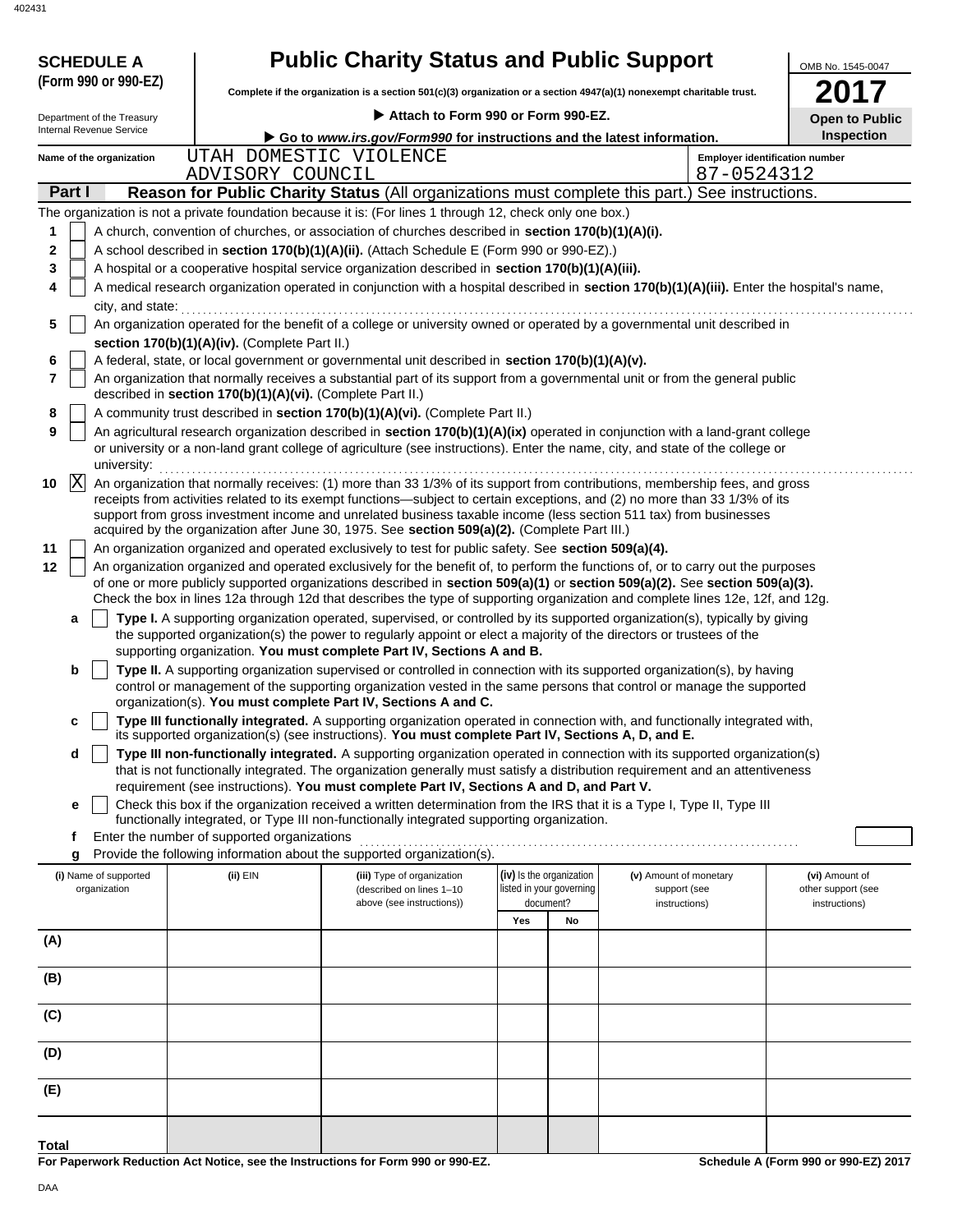### Schedule A (Form 990 or 990-EZ) 2017 UTAH DOMESTIC VIOLENCE 87-0524312 Page **2**

|              | Part II<br>Support Schedule for Organizations Described in Sections 170(b)(1)(A)(iv) and 170(b)(1)(A)(vi)                                                                                                                            |          |                     |            |            |            |           |
|--------------|--------------------------------------------------------------------------------------------------------------------------------------------------------------------------------------------------------------------------------------|----------|---------------------|------------|------------|------------|-----------|
|              | (Complete only if you checked the box on line 5, 7, or 8 of Part I or if the organization failed to qualify under                                                                                                                    |          |                     |            |            |            |           |
|              | Part III. If the organization fails to qualify under the tests listed below, please complete Part III.)                                                                                                                              |          |                     |            |            |            |           |
|              | <b>Section A. Public Support</b>                                                                                                                                                                                                     |          |                     |            |            |            |           |
|              | Calendar year (or fiscal year beginning in) $\blacktriangleright$                                                                                                                                                                    | (a) 2013 | (b) 2014            | $(c)$ 2015 | $(d)$ 2016 | (e) $2017$ | (f) Total |
| 1            | Gifts, grants, contributions, and<br>membership fees received. (Do not<br>include any "unusual grants.")                                                                                                                             |          |                     |            |            |            |           |
| $\mathbf{2}$ | Tax revenues levied for the<br>organization's benefit and either paid<br>to or expended on its behalf                                                                                                                                |          |                     |            |            |            |           |
| 3            | The value of services or facilities<br>furnished by a governmental unit to the<br>organization without charge                                                                                                                        |          |                     |            |            |            |           |
| 4            | Total. Add lines 1 through 3                                                                                                                                                                                                         |          |                     |            |            |            |           |
| 5            | The portion of total contributions by<br>each person (other than a<br>governmental unit or publicly<br>supported organization) included on<br>line 1 that exceeds 2% of the amount<br>shown on line 11, column (f)                   |          |                     |            |            |            |           |
| 6            | Public support. Subtract line 5 from line 4.                                                                                                                                                                                         |          |                     |            |            |            |           |
|              | <b>Section B. Total Support</b>                                                                                                                                                                                                      |          |                     |            |            |            |           |
|              | Calendar year (or fiscal year beginning in) $\blacktriangleright$                                                                                                                                                                    | (a) 2013 | ( <b>b</b> ) $2014$ | $(c)$ 2015 | $(d)$ 2016 | (e) $2017$ | (f) Total |
| 7            | Amounts from line 4                                                                                                                                                                                                                  |          |                     |            |            |            |           |
| 8            | Gross income from interest, dividends,<br>payments received on securities loans,<br>rents, royalties, and income from                                                                                                                |          |                     |            |            |            |           |
| 9            | Net income from unrelated business<br>activities, whether or not the business<br>is regularly carried on                                                                                                                             |          |                     |            |            |            |           |
| 10           | Other income. Do not include gain or<br>loss from the sale of capital assets<br>(Explain in Part VI.)                                                                                                                                |          |                     |            |            |            |           |
| 11           | Total support. Add lines 7 through 10                                                                                                                                                                                                |          |                     |            |            |            |           |
| 12           |                                                                                                                                                                                                                                      |          |                     |            |            | $12 \,$    |           |
| 13           | First five years. If the Form 990 is for the organization's first, second, third, fourth, or fifth tax year as a section 501(c)(3)                                                                                                   |          |                     |            |            |            |           |
|              | organization, check this box and stop here <b>construction and an intervention of the state of the state of the state of the state of the state of the state of the state of the state of the state of the state of the state of</b> |          |                     |            |            |            |           |
|              | Section C. Computation of Public Support Percentage                                                                                                                                                                                  |          |                     |            |            |            |           |
| 14           |                                                                                                                                                                                                                                      |          |                     |            |            | 14         | %         |
| 15           | Public support percentage from 2016 Schedule A, Part II, line 14                                                                                                                                                                     |          |                     |            |            | 15         | %         |
| 16a          | 33 1/3% support test-2017. If the organization did not check the box on line 13, and line 14 is 33 1/3% or more, check this                                                                                                          |          |                     |            |            |            |           |
|              | box and stop here. The organization qualifies as a publicly supported organization                                                                                                                                                   |          |                     |            |            |            |           |
| b            | 33 1/3% support test-2016. If the organization did not check a box on line 13 or 16a, and line 15 is 33 1/3% or more, check                                                                                                          |          |                     |            |            |            |           |
|              | this box and stop here. The organization qualifies as a publicly supported organization                                                                                                                                              |          |                     |            |            |            |           |
|              | 17a 10%-facts-and-circumstances test-2017. If the organization did not check a box on line 13, 16a, or 16b, and line 14 is                                                                                                           |          |                     |            |            |            |           |
|              | 10% or more, and if the organization meets the "facts-and-circumstances" test, check this box and stop here. Explain in                                                                                                              |          |                     |            |            |            |           |
|              | Part VI how the organization meets the "facts-and-circumstances" test. The organization qualifies as a publicly supported                                                                                                            |          |                     |            |            |            |           |
|              | organization                                                                                                                                                                                                                         |          |                     |            |            |            |           |
| b            | 10%-facts-and-circumstances test-2016. If the organization did not check a box on line 13, 16a, 16b, or 17a, and line                                                                                                                |          |                     |            |            |            |           |
|              | 15 is 10% or more, and if the organization meets the "facts-and-circumstances" test, check this box and stop here.                                                                                                                   |          |                     |            |            |            |           |
|              | Explain in Part VI how the organization meets the "facts-and-circumstances" test. The organization qualifies as a publicly                                                                                                           |          |                     |            |            |            |           |
| 18           | supported organization<br>Private foundation. If the organization did not check a box on line 13, 16a, 16b, 17a, or 17b, check this box and see                                                                                      |          |                     |            |            |            |           |
|              |                                                                                                                                                                                                                                      |          |                     |            |            |            |           |

**Schedule A (Form 990 or 990-EZ) 2017**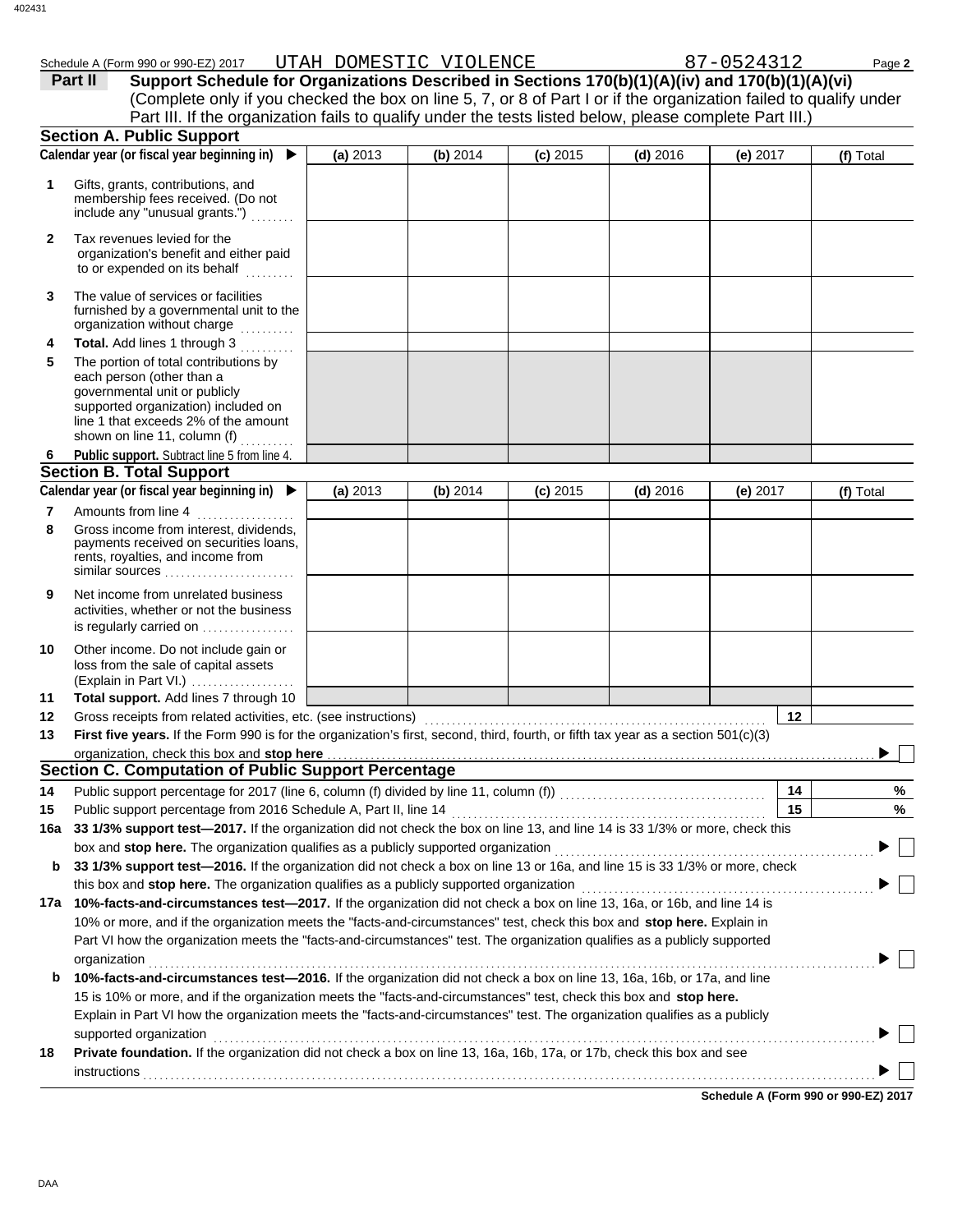| 31           |                                                                                                                                                                                                                                                                                                     |                        |          |            |                         |                         |           |
|--------------|-----------------------------------------------------------------------------------------------------------------------------------------------------------------------------------------------------------------------------------------------------------------------------------------------------|------------------------|----------|------------|-------------------------|-------------------------|-----------|
|              | Schedule A (Form 990 or 990-EZ) 2017                                                                                                                                                                                                                                                                | UTAH DOMESTIC VIOLENCE |          |            |                         | 87-0524312              | Page 3    |
|              | Support Schedule for Organizations Described in Section 509(a)(2)<br>Part III<br>(Complete only if you checked the box on line 10 of Part I or if the organization failed to qualify under Part II.<br>If the organization fails to qualify under the tests listed below, please complete Part II.) |                        |          |            |                         |                         |           |
|              | <b>Section A. Public Support</b>                                                                                                                                                                                                                                                                    |                        |          |            |                         |                         |           |
|              | Calendar year (or fiscal year beginning in)<br>$\blacktriangleright$<br>Gifts, grants, contributions, and membership                                                                                                                                                                                | (a) 2013               | (b) 2014 | $(c)$ 2015 | $(d)$ 2016              | (e) $2017$              | (f) Total |
| 1            | fees received. (Do not include any "unusual grants.")                                                                                                                                                                                                                                               | 679,047                | 665,624  | 932,308    | 1,093,699               | 1,002,102               | 4,372,780 |
| $\mathbf{2}$ | Gross receipts from admissions, merchandise<br>sold or services performed, or facilities<br>furnished in any activity that is related to the<br>organization's tax-exempt purpose                                                                                                                   | 22,561                 | 13,832   | 13,750     | 7,550                   | 15,533                  | 73,226    |
| 3            | Gross receipts from activities that are not an<br>unrelated trade or business under section 513                                                                                                                                                                                                     |                        |          |            |                         |                         |           |
| 4            | Tax revenues levied for the<br>organization's benefit and either paid<br>to or expended on its behalf                                                                                                                                                                                               |                        |          |            |                         |                         |           |
| 5            | The value of services or facilities<br>furnished by a governmental unit to the<br>organization without charge                                                                                                                                                                                       |                        |          |            |                         |                         |           |
| 6            | Total. Add lines 1 through 5                                                                                                                                                                                                                                                                        | 701,608                | 679,456  | 946,058    | 1,101,249               | 1,017,635               | 4,446,006 |
|              | <b>7a</b> Amounts included on lines 1, 2, and 3<br>received from disqualified persons                                                                                                                                                                                                               |                        |          |            |                         |                         |           |
| b            | Amounts included on lines 2 and 3<br>received from other than disqualified<br>persons that exceed the greater of \$5,000<br>or 1% of the amount on line 13 for the year                                                                                                                             |                        |          |            |                         |                         |           |
| c            | Add lines 7a and 7b                                                                                                                                                                                                                                                                                 |                        |          |            |                         |                         |           |
| 8            | Public support. (Subtract line 7c from                                                                                                                                                                                                                                                              |                        |          |            |                         |                         |           |
|              | line 6.)<br><b>Section B. Total Support</b>                                                                                                                                                                                                                                                         |                        |          |            |                         |                         | 4,446,006 |
|              | Calendar year (or fiscal year beginning in)                                                                                                                                                                                                                                                         |                        |          | $(c)$ 2015 |                         |                         |           |
| 9            |                                                                                                                                                                                                                                                                                                     | (a) 2013               | (b) 2014 |            | $(d)$ 2016<br>1,101,249 | (e) $2017$<br>1,017,635 | (f) Total |
|              | Amounts from line 6<br><b>10a</b> Gross income from interest, dividends,<br>payments received on securities loans, rents,<br>royalties, and income from similar sources                                                                                                                             | 701,608                | 679,456  | 946,058    |                         |                         | 4,446,006 |
| b            | Unrelated business taxable income (less<br>section 511 taxes) from businesses<br>acquired after June 30, 1975                                                                                                                                                                                       |                        |          |            |                         |                         |           |
| c            |                                                                                                                                                                                                                                                                                                     |                        |          |            |                         |                         |           |
| 11           | Net income from unrelated business<br>activities not included in line 10b, whether<br>or not the business is regularly carried on                                                                                                                                                                   |                        |          |            |                         |                         |           |
| 12           | Other income. Do not include gain or<br>loss from the sale of capital assets<br>(Explain in Part VI.)<br>.                                                                                                                                                                                          |                        |          |            |                         |                         |           |
| 13           | Total support. (Add lines 9, 10c, 11,                                                                                                                                                                                                                                                               |                        |          |            |                         |                         |           |
|              | and 12.) <u></u>                                                                                                                                                                                                                                                                                    | 701,608                | 679,456  | 946,058    | 1,101,249               | 1,017,635               | 4,446,006 |
| 14           | First five years. If the Form 990 is for the organization's first, second, third, fourth, or fifth tax year as a section 501(c)(3)                                                                                                                                                                  |                        |          |            |                         |                         |           |
|              | organization, check this box and stop here                                                                                                                                                                                                                                                          |                        |          |            |                         |                         |           |
|              | <b>Section C. Computation of Public Support Percentage</b>                                                                                                                                                                                                                                          |                        |          |            |                         |                         |           |
| 15           |                                                                                                                                                                                                                                                                                                     |                        |          |            |                         | 15                      | 100.00%   |
| 16           |                                                                                                                                                                                                                                                                                                     |                        |          |            |                         | 16                      | 100.00%   |
| 17           | Section D. Computation of Investment Income Percentage<br>Investment income percentage for 2017 (line 10c, column (f) divided by line 13, column (f)) [[[[[[[[[[[[[[[[[[                                                                                                                            |                        |          |            |                         | 17                      | %         |
| 18           |                                                                                                                                                                                                                                                                                                     |                        |          |            |                         | 18                      | %         |
|              |                                                                                                                                                                                                                                                                                                     |                        |          |            |                         |                         |           |

17 is not more than 33 1/3%, check this box and **stop here.** The organization qualifies as a publicly supported organization . . . . . . . . . . . . . . . **19a 33 1/3% support tests—2017.** If the organization did not check the box on line 14, and line 15 is more than 33 1/3%, and line **b** 33 1/3% support tests-2016. If the organization did not check a box on line 14 or line 19a, and line 16 is more than 33 1/3%, and  $\blacktriangleright$   $\boxed{\text{X}}$ 

line 18 is not more than 33 1/3%, check this box and stop here. The organization qualifies as a publicly supported organization .........

**20 Private foundation.** If the organization did not check a box on line 14, 19a, or 19b, check this box and see instructions . . . . . . . . . . . . . . . . . . .

**Schedule A (Form 990 or 990-EZ) 2017**

 $\ddot{\phantom{1}}$  $\blacktriangleright$  $\mathbb{R}^n$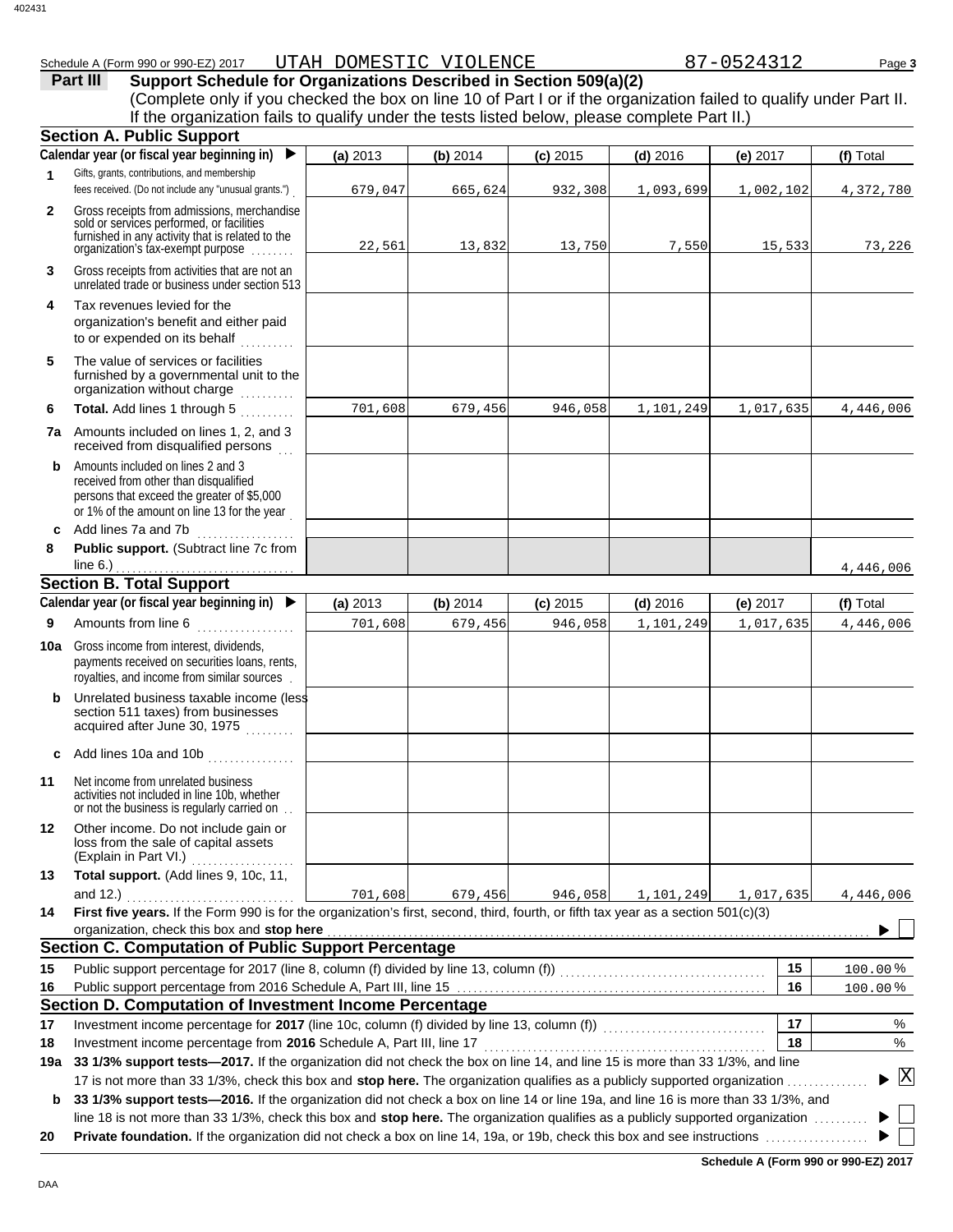## UTAH DOMESTIC VIOLENCE 87-0524312

*determine whether the organization had excess business holdings.)*

|     | Schedule A (Form 990 or 990-EZ) 2017<br>UTAH DOMESTIC VIOLENCE<br>$87 - 0524312$                                                                                                                                                  |                |            | Page 4 |
|-----|-----------------------------------------------------------------------------------------------------------------------------------------------------------------------------------------------------------------------------------|----------------|------------|--------|
|     | Part IV<br><b>Supporting Organizations</b>                                                                                                                                                                                        |                |            |        |
|     | (Complete only if you checked a box in line 12 on Part I. If you checked 12a of Part I, complete Sections A                                                                                                                       |                |            |        |
|     | and B. If you checked 12b of Part I, complete Sections A and C. If you checked 12c of Part I, complete                                                                                                                            |                |            |        |
|     | Sections A, D, and E. If you checked 12d of Part I, complete Sections A and D, and complete Part V.)                                                                                                                              |                |            |        |
|     | <b>Section A. All Supporting Organizations</b>                                                                                                                                                                                    |                |            |        |
|     |                                                                                                                                                                                                                                   |                | <b>Yes</b> | No     |
| 1   | Are all of the organization's supported organizations listed by name in the organization's governing                                                                                                                              |                |            |        |
|     | documents? If "No," describe in Part VI how the supported organizations are designated. If designated by                                                                                                                          |                |            |        |
|     | class or purpose, describe the designation. If historic and continuing relationship, explain.                                                                                                                                     | 1              |            |        |
| 2   | Did the organization have any supported organization that does not have an IRS determination of status                                                                                                                            |                |            |        |
|     | under section 509(a)(1) or (2)? If "Yes," explain in Part VI how the organization determined that the supported                                                                                                                   |                |            |        |
|     | organization was described in section 509(a)(1) or (2).                                                                                                                                                                           | $\mathbf{2}$   |            |        |
| За  | Did the organization have a supported organization described in section 501(c)(4), (5), or (6)? If "Yes," answer<br>$(b)$ and $(c)$ below.                                                                                        | 3a             |            |        |
| b   | Did the organization confirm that each supported organization qualified under section $501(c)(4)$ , (5), or (6) and                                                                                                               |                |            |        |
|     | satisfied the public support tests under section 509(a)(2)? If "Yes," describe in Part VI when and how the                                                                                                                        |                |            |        |
|     | organization made the determination.                                                                                                                                                                                              | 3 <sub>b</sub> |            |        |
| c   | Did the organization ensure that all support to such organizations was used exclusively for section $170(c)(2)(B)$                                                                                                                |                |            |        |
|     | purposes? If "Yes," explain in Part VI what controls the organization put in place to ensure such use.                                                                                                                            | 3c             |            |        |
| 4a  | Was any supported organization not organized in the United States ("foreign supported organization")? If                                                                                                                          |                |            |        |
|     | "Yes," and if you checked 12a or 12b in Part I, answer (b) and (c) below.                                                                                                                                                         | 4a             |            |        |
| b   | Did the organization have ultimate control and discretion in deciding whether to make grants to the foreign                                                                                                                       |                |            |        |
|     | supported organization? If "Yes," describe in Part VI how the organization had such control and discretion                                                                                                                        |                |            |        |
|     | despite being controlled or supervised by or in connection with its supported organizations.                                                                                                                                      | 4b             |            |        |
| c   | Did the organization support any foreign supported organization that does not have an IRS determination                                                                                                                           |                |            |        |
|     | under sections 501(c)(3) and 509(a)(1) or (2)? If "Yes," explain in Part VI what controls the organization used                                                                                                                   |                |            |        |
|     | to ensure that all support to the foreign supported organization was used exclusively for section $170(c)(2)(B)$                                                                                                                  |                |            |        |
|     | purposes.                                                                                                                                                                                                                         | 4c             |            |        |
| 5a  | Did the organization add, substitute, or remove any supported organizations during the tax year? If "Yes,"                                                                                                                        |                |            |        |
|     | answer (b) and (c) below (if applicable). Also, provide detail in Part VI, including (i) the names and EIN                                                                                                                        |                |            |        |
|     | numbers of the supported organizations added, substituted, or removed; (ii) the reasons for each such action;                                                                                                                     |                |            |        |
|     | (iii) the authority under the organization's organizing document authorizing such action; and (iv) how the action                                                                                                                 |                |            |        |
|     | was accomplished (such as by amendment to the organizing document).                                                                                                                                                               | 5a             |            |        |
| b   | Type I or Type II only. Was any added or substituted supported organization part of a class already                                                                                                                               |                |            |        |
|     | designated in the organization's organizing document?                                                                                                                                                                             | 5b             |            |        |
| c   | Substitutions only. Was the substitution the result of an event beyond the organization's control?                                                                                                                                | 5 <sub>c</sub> |            |        |
| 6   | Did the organization provide support (whether in the form of grants or the provision of services or facilities) to                                                                                                                |                |            |        |
|     | anyone other than (i) its supported organizations, (ii) individuals that are part of the charitable class benefited                                                                                                               |                |            |        |
|     | by one or more of its supported organizations, or (iii) other supporting organizations that also support or                                                                                                                       | 6              |            |        |
| 7   | benefit one or more of the filing organization's supported organizations? If "Yes," provide detail in Part VI.<br>Did the organization provide a grant, loan, compensation, or other similar payment to a substantial contributor |                |            |        |
|     | (defined in section $4958(c)(3)(C)$ ), a family member of a substantial contributor, or a 35% controlled entity with                                                                                                              |                |            |        |
|     | regard to a substantial contributor? If "Yes," complete Part I of Schedule L (Form 990 or 990-EZ).                                                                                                                                | 7              |            |        |
| 8   | Did the organization make a loan to a disqualified person (as defined in section 4958) not described in line 7?                                                                                                                   |                |            |        |
|     | If "Yes," complete Part I of Schedule L (Form 990 or 990-EZ).                                                                                                                                                                     | 8              |            |        |
| 9а  | Was the organization controlled directly or indirectly at any time during the tax year by one or more                                                                                                                             |                |            |        |
|     | disqualified persons as defined in section 4946 (other than foundation managers and organizations described                                                                                                                       |                |            |        |
|     | in section 509(a)(1) or (2))? If "Yes," provide detail in Part VI.                                                                                                                                                                | 9a             |            |        |
| b   | Did one or more disqualified persons (as defined in line 9a) hold a controlling interest in any entity in which                                                                                                                   |                |            |        |
|     | the supporting organization had an interest? If "Yes," provide detail in Part VI.                                                                                                                                                 | 9b             |            |        |
| c   | Did a disqualified person (as defined in line 9a) have an ownership interest in, or derive any personal benefit                                                                                                                   |                |            |        |
|     | from, assets in which the supporting organization also had an interest? If "Yes," provide detail in Part VI.                                                                                                                      | 9c             |            |        |
| 10a | Was the organization subject to the excess business holdings rules of section 4943 because of section                                                                                                                             |                |            |        |
|     | 4943(f) (regarding certain Type II supporting organizations, and all Type III non-functionally integrated                                                                                                                         |                |            |        |
|     | supporting organizations)? If "Yes," answer 10b below.                                                                                                                                                                            | 10a            |            |        |
| b   | Did the organization have any excess business holdings in the tax year? (Use Schedule C, Form 4720, to                                                                                                                            |                |            |        |

**Schedule A (Form 990 or 990-EZ) 2017 10b**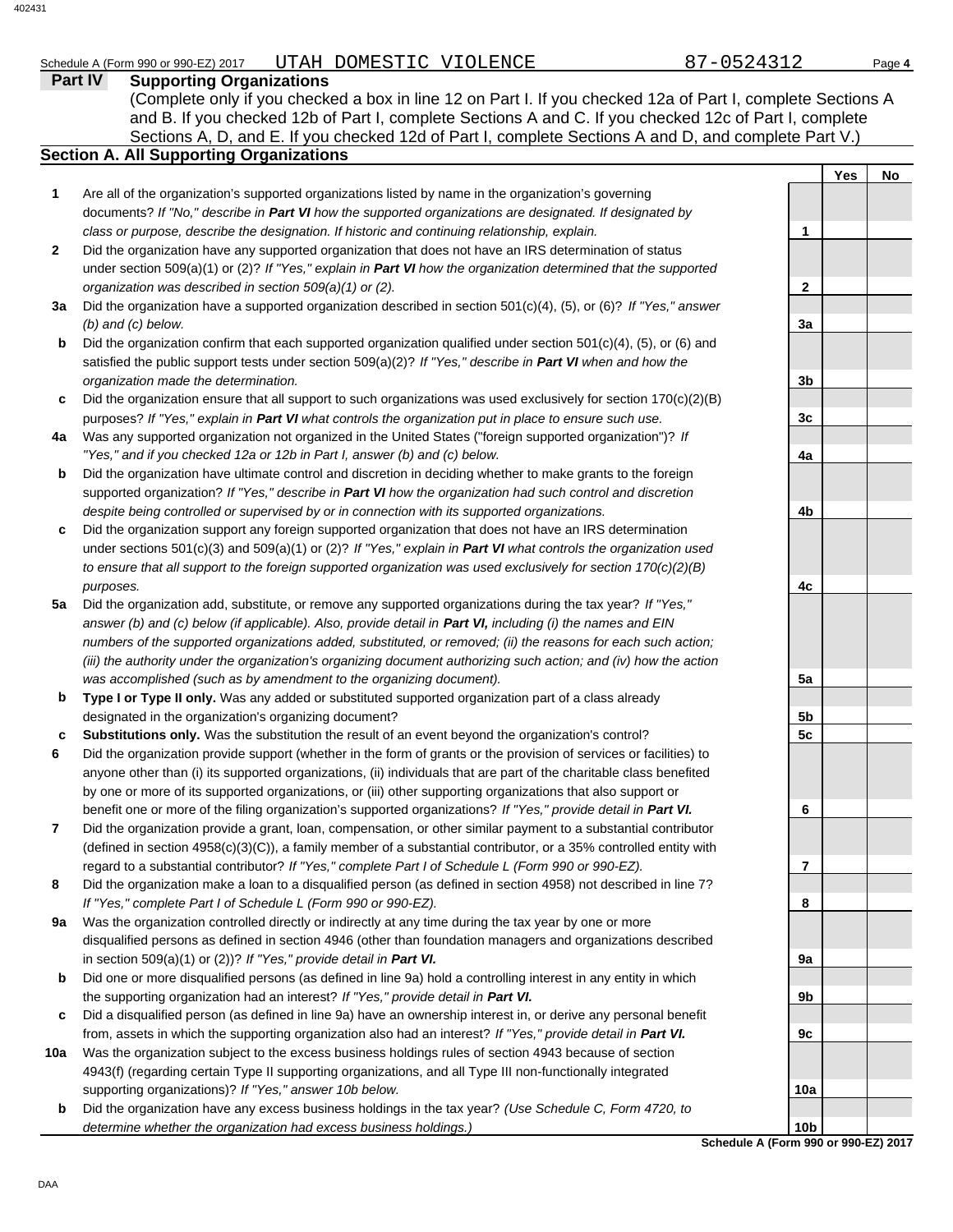| Schedule A (Form 990 or 990-EZ) 2017 | DOMESTIC<br>VIOLENCE<br>IITAH.<br>______ | Page 5 |
|--------------------------------------|------------------------------------------|--------|
|                                      |                                          |        |

**Part IV Supporting Organizations** *(continued)*

**Yes No**

| 11           | Has the organization accepted a gift or contribution from any of the following persons?                                                                                                                                                  |                 |            |    |
|--------------|------------------------------------------------------------------------------------------------------------------------------------------------------------------------------------------------------------------------------------------|-----------------|------------|----|
|              | a A person who directly or indirectly controls, either alone or together with persons described in (b) and (c)                                                                                                                           |                 |            |    |
|              | below, the governing body of a supported organization?                                                                                                                                                                                   | 11a             |            |    |
| b            | A family member of a person described in (a) above?                                                                                                                                                                                      | 11 <sub>b</sub> |            |    |
| c            | A 35% controlled entity of a person described in (a) or (b) above? If "Yes" to a, b, or c, provide detail in Part VI.                                                                                                                    | 11c             |            |    |
|              | <b>Section B. Type I Supporting Organizations</b>                                                                                                                                                                                        |                 | Yes        |    |
| 1            | Did the directors, trustees, or membership of one or more supported organizations have the power to                                                                                                                                      |                 |            | No |
|              | regularly appoint or elect at least a majority of the organization's directors or trustees at all times during the                                                                                                                       |                 |            |    |
|              | tax year? If "No," describe in Part VI how the supported organization(s) effectively operated, supervised, or                                                                                                                            |                 |            |    |
|              | controlled the organization's activities. If the organization had more than one supported organization,                                                                                                                                  |                 |            |    |
|              | describe how the powers to appoint and/or remove directors or trustees were allocated among the supported                                                                                                                                |                 |            |    |
|              | organizations and what conditions or restrictions, if any, applied to such powers during the tax year.                                                                                                                                   | 1               |            |    |
| $\mathbf{2}$ |                                                                                                                                                                                                                                          |                 |            |    |
|              | Did the organization operate for the benefit of any supported organization other than the supported<br>organization(s) that operated, supervised, or controlled the supporting organization? If "Yes," explain in Part                   |                 |            |    |
|              | VI how providing such benefit carried out the purposes of the supported organization(s) that operated,                                                                                                                                   |                 |            |    |
|              | supervised, or controlled the supporting organization.                                                                                                                                                                                   | $\mathbf{2}$    |            |    |
|              | <b>Section C. Type II Supporting Organizations</b>                                                                                                                                                                                       |                 |            |    |
|              |                                                                                                                                                                                                                                          |                 | Yes        | No |
| 1            |                                                                                                                                                                                                                                          |                 |            |    |
|              | Were a majority of the organization's directors or trustees during the tax year also a majority of the directors<br>or trustees of each of the organization's supported organization(s)? If "No," describe in Part VI how control        |                 |            |    |
|              | or management of the supporting organization was vested in the same persons that controlled or managed                                                                                                                                   |                 |            |    |
|              | the supported organization(s).                                                                                                                                                                                                           | 1               |            |    |
|              | <b>Section D. All Type III Supporting Organizations</b>                                                                                                                                                                                  |                 |            |    |
|              |                                                                                                                                                                                                                                          |                 | <b>Yes</b> | No |
| 1            | Did the organization provide to each of its supported organizations, by the last day of the fifth month of the                                                                                                                           |                 |            |    |
|              | organization's tax year, (i) a written notice describing the type and amount of support provided during the prior tax                                                                                                                    |                 |            |    |
|              | year, (ii) a copy of the Form 990 that was most recently filed as of the date of notification, and (iii) copies of the                                                                                                                   |                 |            |    |
|              | organization's governing documents in effect on the date of notification, to the extent not previously provided?                                                                                                                         | 1               |            |    |
| $\mathbf{2}$ | Were any of the organization's officers, directors, or trustees either (i) appointed or elected by the supported                                                                                                                         |                 |            |    |
|              |                                                                                                                                                                                                                                          |                 |            |    |
|              | organization(s) or (ii) serving on the governing body of a supported organization? If "No," explain in Part VI how                                                                                                                       | $\mathbf{2}$    |            |    |
|              | the organization maintained a close and continuous working relationship with the supported organization(s).                                                                                                                              |                 |            |    |
| 3            | By reason of the relationship described in (2), did the organization's supported organizations have a                                                                                                                                    |                 |            |    |
|              | significant voice in the organization's investment policies and in directing the use of the organization's<br>income or assets at all times during the tax year? If "Yes," describe in Part VI the role the organization's               |                 |            |    |
|              |                                                                                                                                                                                                                                          | 3               |            |    |
|              | supported organizations played in this regard.<br>Section E. Type III Functionally-Integrated Supporting Organizations                                                                                                                   |                 |            |    |
| 1            | Check the box next to the method that the organization used to satisfy the Integral Part Test during the year (see instructions).                                                                                                        |                 |            |    |
| a            | The organization satisfied the Activities Test. Complete line 2 below.                                                                                                                                                                   |                 |            |    |
| b            | The organization is the parent of each of its supported organizations. Complete line 3 below.                                                                                                                                            |                 |            |    |
| c            | The organization supported a governmental entity. Describe in Part VI how you supported a government entity (see instructions).                                                                                                          |                 |            |    |
|              |                                                                                                                                                                                                                                          |                 |            |    |
| $\mathbf{2}$ | Activities Test. Answer (a) and (b) below.                                                                                                                                                                                               |                 | Yes        | No |
| а            | Did substantially all of the organization's activities during the tax year directly further the exempt purposes of                                                                                                                       |                 |            |    |
|              | the supported organization(s) to which the organization was responsive? If "Yes," then in Part VI identify                                                                                                                               |                 |            |    |
|              | those supported organizations and explain how these activities directly furthered their exempt purposes,                                                                                                                                 |                 |            |    |
|              | how the organization was responsive to those supported organizations, and how the organization determined                                                                                                                                |                 |            |    |
|              | that these activities constituted substantially all of its activities.                                                                                                                                                                   | 2a              |            |    |
| b            | Did the activities described in (a) constitute activities that, but for the organization's involvement, one or more                                                                                                                      |                 |            |    |
|              | of the organization's supported organization(s) would have been engaged in? If "Yes," explain in Part VI the                                                                                                                             |                 |            |    |
|              | reasons for the organization's position that its supported organization(s) would have engaged in these                                                                                                                                   |                 |            |    |
|              | activities but for the organization's involvement.                                                                                                                                                                                       | 2 <sub>b</sub>  |            |    |
|              | Parent of Supported Organizations. Answer (a) and (b) below.                                                                                                                                                                             |                 |            |    |
|              |                                                                                                                                                                                                                                          |                 |            |    |
| 3            |                                                                                                                                                                                                                                          |                 |            |    |
| a            | Did the organization have the power to regularly appoint or elect a majority of the officers, directors, or                                                                                                                              |                 |            |    |
|              | trustees of each of the supported organizations? Provide details in Part VI.                                                                                                                                                             | 3a              |            |    |
| b            | Did the organization exercise a substantial degree of direction over the policies, programs, and activities of each<br>of its supported organizations? If "Yes," describe in Part VI the role played by the organization in this regard. | 3 <sub>b</sub>  |            |    |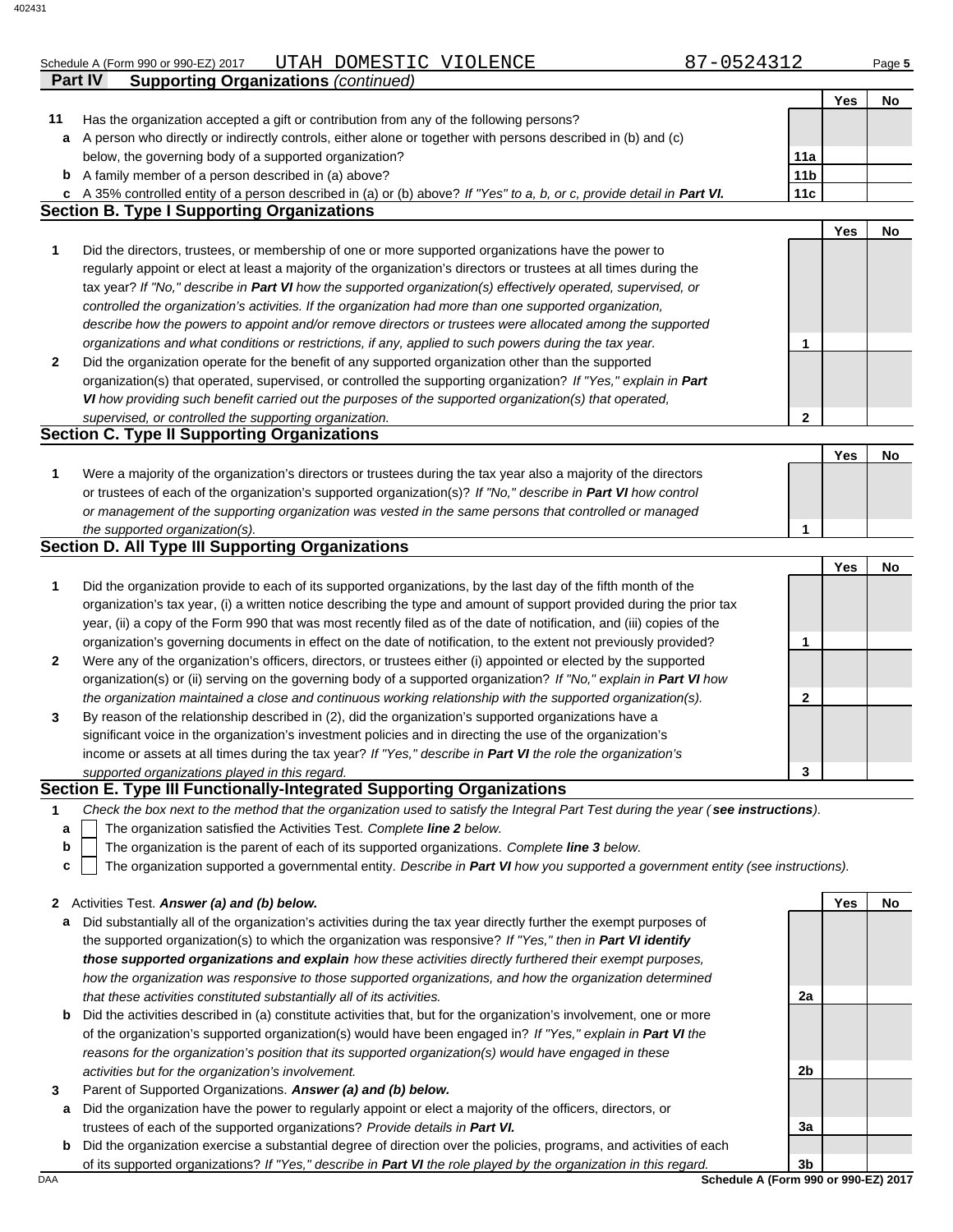## Schedule A (Form 990 or 990-EZ) 2017 UTAH DOMESTIC VIOLENCE 87-0524312 Page **6**

| Part V<br>Type III Non-Functionally Integrated 509(a)(3) Supporting Organizations                                                     |                |                                |                                |
|---------------------------------------------------------------------------------------------------------------------------------------|----------------|--------------------------------|--------------------------------|
| Check here if the organization satisfied the Integral Part Test as a qualifying trust on Nov. 20, 1970 (explain in Part VI). See<br>1 |                |                                |                                |
| instructions. All other Type III non-functionally integrated supporting organizations must complete Sections A through E.             |                |                                |                                |
| <b>Section A - Adjusted Net Income</b>                                                                                                | (A) Prior Year | (B) Current Year<br>(optional) |                                |
| Net short-term capital gain<br>1                                                                                                      | 1              |                                |                                |
| $\mathbf{2}$<br>Recoveries of prior-year distributions                                                                                | $\mathbf{2}$   |                                |                                |
| 3<br>Other gross income (see instructions)                                                                                            | 3              |                                |                                |
| 4<br>Add lines 1 through 3.                                                                                                           | 4              |                                |                                |
| 5<br>Depreciation and depletion                                                                                                       | 5              |                                |                                |
| Portion of operating expenses paid or incurred for production or<br>6                                                                 |                |                                |                                |
| collection of gross income or for management, conservation, or                                                                        |                |                                |                                |
| maintenance of property held for production of income (see instructions)                                                              | 6              |                                |                                |
| 7<br>Other expenses (see instructions)                                                                                                | $\overline{7}$ |                                |                                |
| 8<br>Adjusted Net Income (subtract lines 5, 6 and 7 from line 4).                                                                     | 8              |                                |                                |
| <b>Section B - Minimum Asset Amount</b>                                                                                               |                | (A) Prior Year                 | (B) Current Year<br>(optional) |
| Aggregate fair market value of all non-exempt-use assets (see<br>1                                                                    |                |                                |                                |
| instructions for short tax year or assets held for part of year):                                                                     |                |                                |                                |
| Average monthly value of securities<br>a                                                                                              | 1a             |                                |                                |
| Average monthly cash balances<br>b                                                                                                    | 1 <sub>b</sub> |                                |                                |
| <b>c</b> Fair market value of other non-exempt-use assets                                                                             | 1c             |                                |                                |
| <b>Total</b> (add lines 1a, 1b, and 1c)<br>d                                                                                          | 1d             |                                |                                |
| Discount claimed for blockage or other<br>е                                                                                           |                |                                |                                |
| factors (explain in detail in <b>Part VI</b> ):                                                                                       |                |                                |                                |
| Acquisition indebtedness applicable to non-exempt-use assets<br>$\mathbf{2}$                                                          | $\mathbf 2$    |                                |                                |
| Subtract line 2 from line 1d.<br>3                                                                                                    | 3              |                                |                                |
| 4<br>Cash deemed held for exempt use. Enter 1-1/2% of line 3 (for greater amount,                                                     |                |                                |                                |
| see instructions).                                                                                                                    | 4              |                                |                                |
| 5<br>Net value of non-exempt-use assets (subtract line 4 from line 3)                                                                 | 5              |                                |                                |
| 6<br>Multiply line 5 by .035.                                                                                                         | 6              |                                |                                |
| 7<br>Recoveries of prior-year distributions                                                                                           | $\overline{7}$ |                                |                                |
| 8<br>Minimum Asset Amount (add line 7 to line 6)                                                                                      | 8              |                                |                                |
| <b>Section C - Distributable Amount</b>                                                                                               |                |                                | <b>Current Year</b>            |
| Adjusted net income for prior year (from Section A, line 8, Column A)<br>1                                                            | $\mathbf{1}$   |                                |                                |
| $\mathbf{2}$<br>Enter 85% of line 1.                                                                                                  | $\mathbf 2$    |                                |                                |
| 3<br>Minimum asset amount for prior year (from Section B, line 8, Column A)                                                           | 3              |                                |                                |
| 4<br>Enter greater of line 2 or line 3.                                                                                               | 4              |                                |                                |
| 5<br>Income tax imposed in prior year                                                                                                 | 5              |                                |                                |
| 6<br><b>Distributable Amount.</b> Subtract line 5 from line 4, unless subject to                                                      |                |                                |                                |
| emergency temporary reduction (see instructions)                                                                                      | 6              |                                |                                |

**7** | Check here if the current year is the organization's first as a non-functionally integrated Type III supporting organization (see instructions).

**Schedule A (Form 990 or 990-EZ) 2017**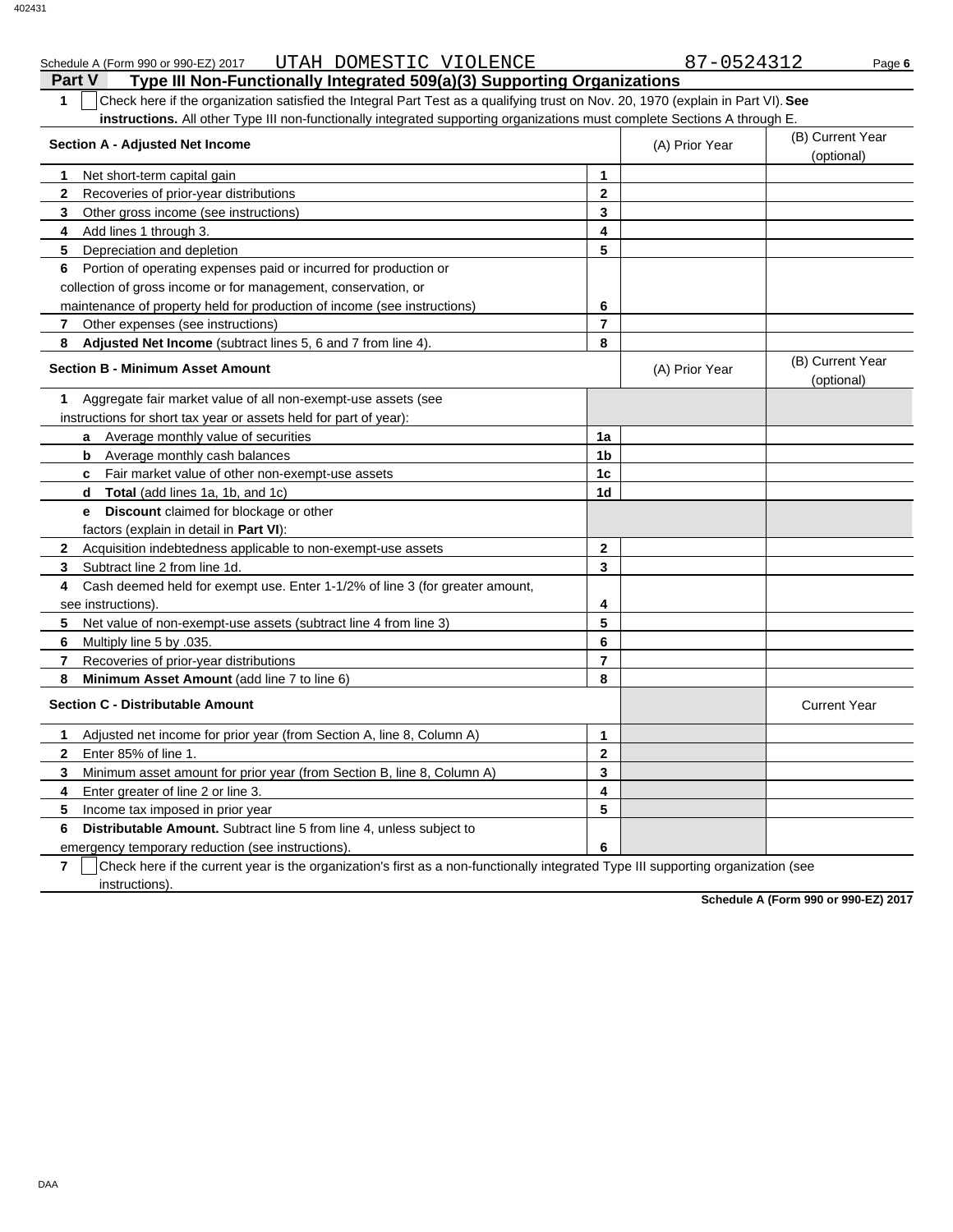|               | UTAH DOMESTIC VIOLENCE<br>Schedule A (Form 990 or 990-EZ) 2017                             |                                    | 87-0524312                                    | Page 7                                                  |
|---------------|--------------------------------------------------------------------------------------------|------------------------------------|-----------------------------------------------|---------------------------------------------------------|
| <b>Part V</b> | Type III Non-Functionally Integrated 509(a)(3) Supporting Organizations (continued)        |                                    |                                               |                                                         |
|               | <b>Section D - Distributions</b>                                                           |                                    |                                               | <b>Current Year</b>                                     |
| 1             | Amounts paid to supported organizations to accomplish exempt purposes                      |                                    |                                               |                                                         |
| $\mathbf{2}$  | Amounts paid to perform activity that directly furthers exempt purposes of supported       |                                    |                                               |                                                         |
|               | organizations, in excess of income from activity                                           |                                    |                                               |                                                         |
| 3             | Administrative expenses paid to accomplish exempt purposes of supported organizations      |                                    |                                               |                                                         |
| 4             | Amounts paid to acquire exempt-use assets                                                  |                                    |                                               |                                                         |
| 5             | Qualified set-aside amounts (prior IRS approval required)                                  |                                    |                                               |                                                         |
| 6             | Other distributions (describe in Part VI). See instructions.                               |                                    |                                               |                                                         |
| 7             | Total annual distributions. Add lines 1 through 6.                                         |                                    |                                               |                                                         |
| 8             | Distributions to attentive supported organizations to which the organization is responsive |                                    |                                               |                                                         |
|               | (provide details in Part VI). See instructions.                                            |                                    |                                               |                                                         |
| 9             | Distributable amount for 2017 from Section C, line 6                                       |                                    |                                               |                                                         |
| 10            | Line 8 amount divided by line 9 amount                                                     |                                    |                                               |                                                         |
|               | Section E - Distribution Allocations (see instructions)                                    | (i)<br><b>Excess Distributions</b> | (ii)<br><b>Underdistributions</b><br>Pre-2017 | (iii)<br><b>Distributable</b><br><b>Amount for 2017</b> |
| 1             | Distributable amount for 2017 from Section C, line 6                                       |                                    |                                               |                                                         |
| $\mathbf{2}$  | Underdistributions, if any, for years prior to 2017                                        |                                    |                                               |                                                         |
|               | (reasonable cause required-explain in Part VI). See                                        |                                    |                                               |                                                         |
|               | instructions.                                                                              |                                    |                                               |                                                         |
| 3             | Excess distributions carryover, if any, to 2017:                                           |                                    |                                               |                                                         |
| a             |                                                                                            |                                    |                                               |                                                         |
|               | <b>b</b> From 2013                                                                         |                                    |                                               |                                                         |
|               | <b>c</b> From 2014                                                                         |                                    |                                               |                                                         |
|               | <b>d</b> From 2015                                                                         |                                    |                                               |                                                         |
|               | e From 2016                                                                                |                                    |                                               |                                                         |
|               | f Total of lines 3a through e                                                              |                                    |                                               |                                                         |
|               | g Applied to underdistributions of prior years                                             |                                    |                                               |                                                         |
|               | h Applied to 2017 distributable amount                                                     |                                    |                                               |                                                         |
|               | Carryover from 2012 not applied (see instructions)                                         |                                    |                                               |                                                         |
| 4             | Remainder. Subtract lines 3g, 3h, and 3i from 3f.<br>Distributions for 2017 from           |                                    |                                               |                                                         |
|               | \$<br>Section D. line 7:                                                                   |                                    |                                               |                                                         |
|               | a Applied to underdistributions of prior years                                             |                                    |                                               |                                                         |
|               | <b>b</b> Applied to 2017 distributable amount                                              |                                    |                                               |                                                         |
|               | c Remainder. Subtract lines 4a and 4b from 4.                                              |                                    |                                               |                                                         |
| 5             | Remaining underdistributions for years prior to 2017, if                                   |                                    |                                               |                                                         |
|               | any. Subtract lines 3g and 4a from line 2. For result                                      |                                    |                                               |                                                         |
|               | greater than zero, explain in Part VI. See instructions.                                   |                                    |                                               |                                                         |
| 6             | Remaining underdistributions for 2017. Subtract lines 3h                                   |                                    |                                               |                                                         |
|               | and 4b from line 1. For result greater than zero, explain in                               |                                    |                                               |                                                         |
|               | Part VI. See instructions.                                                                 |                                    |                                               |                                                         |
| 7             | Excess distributions carryover to 2018. Add lines 3j                                       |                                    |                                               |                                                         |
|               | and 4c.                                                                                    |                                    |                                               |                                                         |
| 8             | Breakdown of line 7:                                                                       |                                    |                                               |                                                         |
|               | a Excess from 2013                                                                         |                                    |                                               |                                                         |
|               |                                                                                            |                                    |                                               |                                                         |
|               | c Excess from 2015                                                                         |                                    |                                               |                                                         |
|               | d Excess from 2016                                                                         |                                    |                                               |                                                         |
|               | e Excess from 2017                                                                         |                                    |                                               |                                                         |
|               |                                                                                            |                                    |                                               |                                                         |

**Schedule A (Form 990 or 990-EZ) 2017**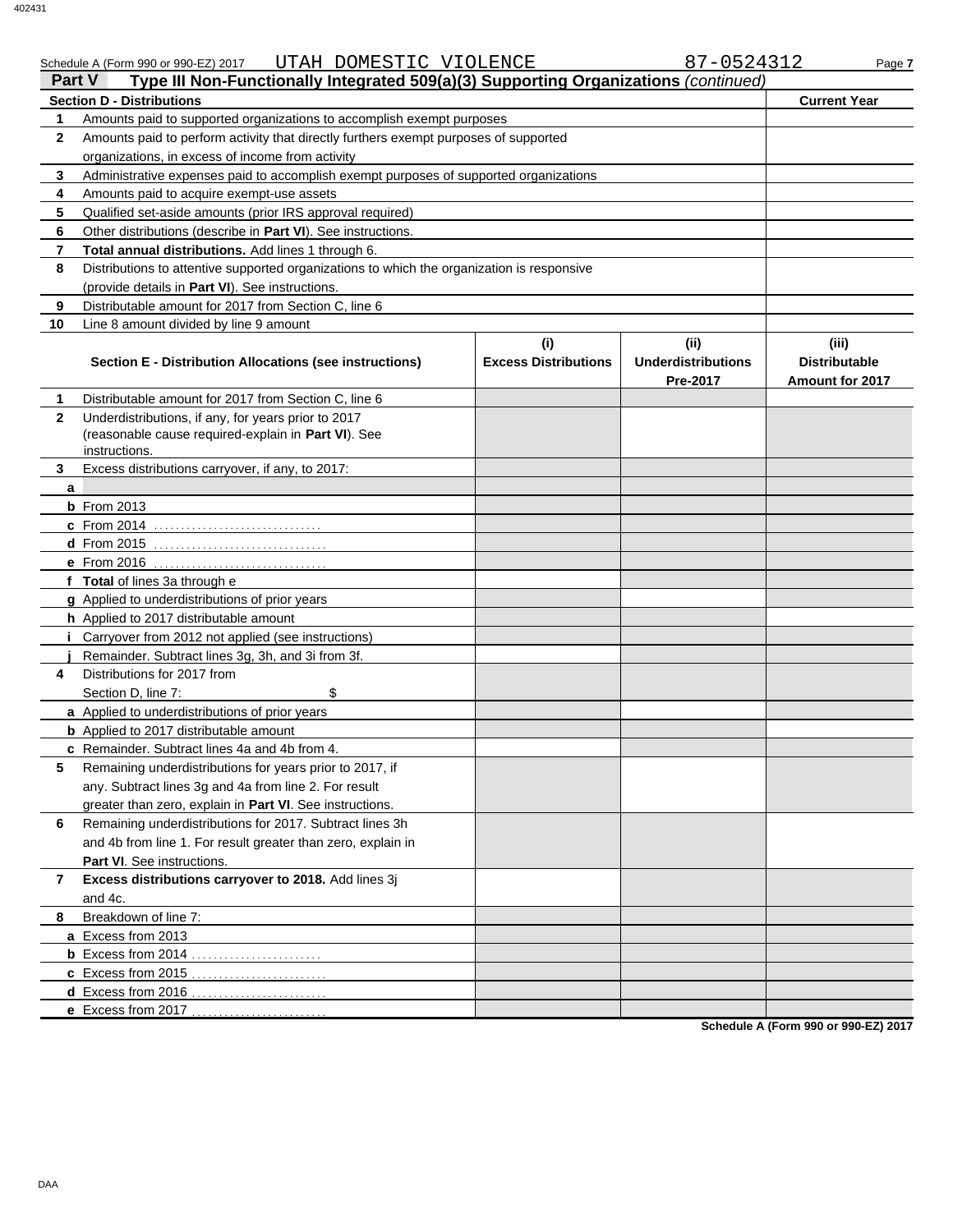| Part VI | 87-0524312<br>UTAH DOMESTIC VIOLENCE<br>Schedule A (Form 990 or 990-EZ) 2017<br>Page 8<br>Supplemental Information. Provide the explanations required by Part II, line 10; Part II, line 17a or 17b; Part<br>III, line 12; Part IV, Section A, lines 1, 2, 3b, 3c, 4b, 4c, 5a, 6, 9a, 9b, 9c, 11a, 11b, and 11c; Part IV, Section<br>B, lines 1 and 2; Part IV, Section C, line 1; Part IV, Section D, lines 2 and 3; Part IV, Section E, lines 1c, 2a, 2b,<br>3a and 3b; Part V, line 1; Part V, Section B, line 1e; Part V, Section D, lines 5, 6, and 8; and Part V, Section E,<br>lines 2, 5, and 6. Also complete this part for any additional information. (See instructions.) |
|---------|--------------------------------------------------------------------------------------------------------------------------------------------------------------------------------------------------------------------------------------------------------------------------------------------------------------------------------------------------------------------------------------------------------------------------------------------------------------------------------------------------------------------------------------------------------------------------------------------------------------------------------------------------------------------------------------|
|         |                                                                                                                                                                                                                                                                                                                                                                                                                                                                                                                                                                                                                                                                                      |
|         |                                                                                                                                                                                                                                                                                                                                                                                                                                                                                                                                                                                                                                                                                      |
|         |                                                                                                                                                                                                                                                                                                                                                                                                                                                                                                                                                                                                                                                                                      |
|         |                                                                                                                                                                                                                                                                                                                                                                                                                                                                                                                                                                                                                                                                                      |
|         |                                                                                                                                                                                                                                                                                                                                                                                                                                                                                                                                                                                                                                                                                      |
|         |                                                                                                                                                                                                                                                                                                                                                                                                                                                                                                                                                                                                                                                                                      |
|         |                                                                                                                                                                                                                                                                                                                                                                                                                                                                                                                                                                                                                                                                                      |
|         |                                                                                                                                                                                                                                                                                                                                                                                                                                                                                                                                                                                                                                                                                      |
|         |                                                                                                                                                                                                                                                                                                                                                                                                                                                                                                                                                                                                                                                                                      |
|         |                                                                                                                                                                                                                                                                                                                                                                                                                                                                                                                                                                                                                                                                                      |
|         |                                                                                                                                                                                                                                                                                                                                                                                                                                                                                                                                                                                                                                                                                      |
|         |                                                                                                                                                                                                                                                                                                                                                                                                                                                                                                                                                                                                                                                                                      |
|         |                                                                                                                                                                                                                                                                                                                                                                                                                                                                                                                                                                                                                                                                                      |
|         |                                                                                                                                                                                                                                                                                                                                                                                                                                                                                                                                                                                                                                                                                      |
|         |                                                                                                                                                                                                                                                                                                                                                                                                                                                                                                                                                                                                                                                                                      |
|         |                                                                                                                                                                                                                                                                                                                                                                                                                                                                                                                                                                                                                                                                                      |
|         |                                                                                                                                                                                                                                                                                                                                                                                                                                                                                                                                                                                                                                                                                      |
|         |                                                                                                                                                                                                                                                                                                                                                                                                                                                                                                                                                                                                                                                                                      |
|         |                                                                                                                                                                                                                                                                                                                                                                                                                                                                                                                                                                                                                                                                                      |
|         |                                                                                                                                                                                                                                                                                                                                                                                                                                                                                                                                                                                                                                                                                      |
|         |                                                                                                                                                                                                                                                                                                                                                                                                                                                                                                                                                                                                                                                                                      |
|         |                                                                                                                                                                                                                                                                                                                                                                                                                                                                                                                                                                                                                                                                                      |
|         |                                                                                                                                                                                                                                                                                                                                                                                                                                                                                                                                                                                                                                                                                      |
|         |                                                                                                                                                                                                                                                                                                                                                                                                                                                                                                                                                                                                                                                                                      |
|         |                                                                                                                                                                                                                                                                                                                                                                                                                                                                                                                                                                                                                                                                                      |
|         |                                                                                                                                                                                                                                                                                                                                                                                                                                                                                                                                                                                                                                                                                      |
|         |                                                                                                                                                                                                                                                                                                                                                                                                                                                                                                                                                                                                                                                                                      |
|         |                                                                                                                                                                                                                                                                                                                                                                                                                                                                                                                                                                                                                                                                                      |
|         |                                                                                                                                                                                                                                                                                                                                                                                                                                                                                                                                                                                                                                                                                      |
|         |                                                                                                                                                                                                                                                                                                                                                                                                                                                                                                                                                                                                                                                                                      |
|         |                                                                                                                                                                                                                                                                                                                                                                                                                                                                                                                                                                                                                                                                                      |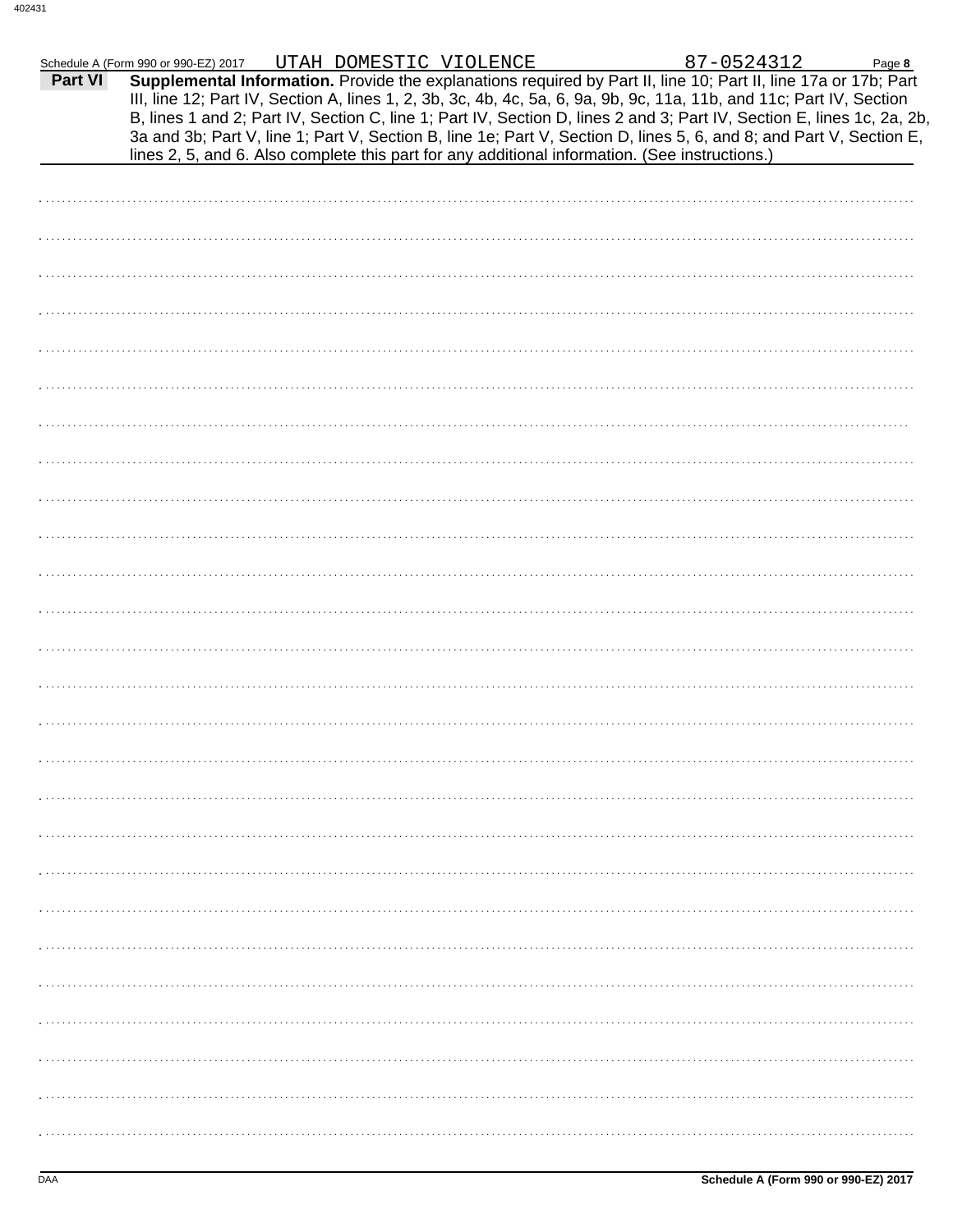| <b>Schedule B</b>                                                                                                                                                                                              | <b>Schedule of Contributors</b>                                                                                             |            | OMB No. 1545-0047                     |
|----------------------------------------------------------------------------------------------------------------------------------------------------------------------------------------------------------------|-----------------------------------------------------------------------------------------------------------------------------|------------|---------------------------------------|
| (Form 990, 990-EZ,<br>or 990-PF)<br>Attach to Form 990, Form 990-EZ, or Form 990-PF.<br>Department of the Treasury<br>Go to www.irs.gov/Form990 for the latest information.<br><b>Internal Revenue Service</b> |                                                                                                                             |            | 2017                                  |
| Name of the organization                                                                                                                                                                                       |                                                                                                                             |            | <b>Employer identification number</b> |
| UTAH DOMESTIC VIOLENCE                                                                                                                                                                                         |                                                                                                                             |            |                                       |
| ADVISORY COUNCIL<br>Organization type (check one):                                                                                                                                                             |                                                                                                                             | 87-0524312 |                                       |
| Filers of:                                                                                                                                                                                                     | Section:                                                                                                                    |            |                                       |
| Form 990 or 990-EZ                                                                                                                                                                                             | $ {\rm X} $<br>501(c)<br>3 ) (enter number) organization                                                                    |            |                                       |
|                                                                                                                                                                                                                | $4947(a)(1)$ nonexempt charitable trust not treated as a private foundation                                                 |            |                                       |
|                                                                                                                                                                                                                | 527 political organization                                                                                                  |            |                                       |
| Form 990-PF                                                                                                                                                                                                    | 501(c)(3) exempt private foundation                                                                                         |            |                                       |
|                                                                                                                                                                                                                | 4947(a)(1) nonexempt charitable trust treated as a private foundation                                                       |            |                                       |
|                                                                                                                                                                                                                | $501(c)(3)$ taxable private foundation                                                                                      |            |                                       |
|                                                                                                                                                                                                                | Check if your organization is covered by the General Rule or a Special Rule.                                                |            |                                       |
| instructions.                                                                                                                                                                                                  | Note: Only a section 501(c)(7), (8), or (10) organization can check boxes for both the General Rule and a Special Rule. See |            |                                       |
| <b>General Rule</b>                                                                                                                                                                                            |                                                                                                                             |            |                                       |

#### **Special Rules**

| For an organization described in section 501(c)(3) filing Form 990 or 990-EZ that met the 33 $1/3\%$ support test of the    |
|-----------------------------------------------------------------------------------------------------------------------------|
| regulations under sections $509(a)(1)$ and $170(b)(1)(A)(vi)$ , that checked Schedule A (Form 990 or 990-EZ), Part II, line |
| 13, 16a, or 16b, and that received from any one contributor, during the year, total contributions of the greater of (1)     |
| \$5,000; or (2) 2% of the amount on (i) Form 990, Part VIII, line 1h; or (ii) Form 990-EZ, line 1. Complete Parts I and II. |

literary, or educational purposes, or for the prevention of cruelty to children or animals. Complete Parts I, II, and III. For an organization described in section 501(c)(7), (8), or (10) filing Form 990 or 990-EZ that received from any one contributor, during the year, total contributions of more than \$1,000 *exclusively* for religious, charitable, scientific,

For an organization described in section 501(c)(7), (8), or (10) filing Form 990 or 990-EZ that received from any one contributor, during the year, contributions *exclusively* for religious, charitable, etc., purposes, but no such contributions totaled more than \$1,000. If this box is checked, enter here the total contributions that were received during the year for an *exclusively* religious, charitable, etc., purpose. Don't complete any of the parts unless the **General Rule** applies to this organization because it received *nonexclusively* religious, charitable, etc., contributions totaling \$5,000 or more during the year . . . . . . . . . . . . . . . . . . . . . . . . . . . . . . . . . . . . . . . . . . . . . . . . . . . . . . . . . . . . . . . . . . . . . . . . . . . . \$ . . . . . . . . . . . . . . . . . . . . . . . . . . .

990-EZ, or 990-PF), but it **must** answer "No" on Part IV, line 2, of its Form 990; or check the box on line H of its Form 990-EZ or on its Form 990-PF, Part I, line 2, to certify that it doesn't meet the filing requirements of Schedule B (Form 990, 990-EZ, or 990-PF). **Caution:** An organization that isn't covered by the General Rule and/or the Special Rules doesn't file Schedule B (Form 990,

**For Paperwork Reduction Act Notice, see the instructions for Form 990, 990-EZ, or 990-PF.**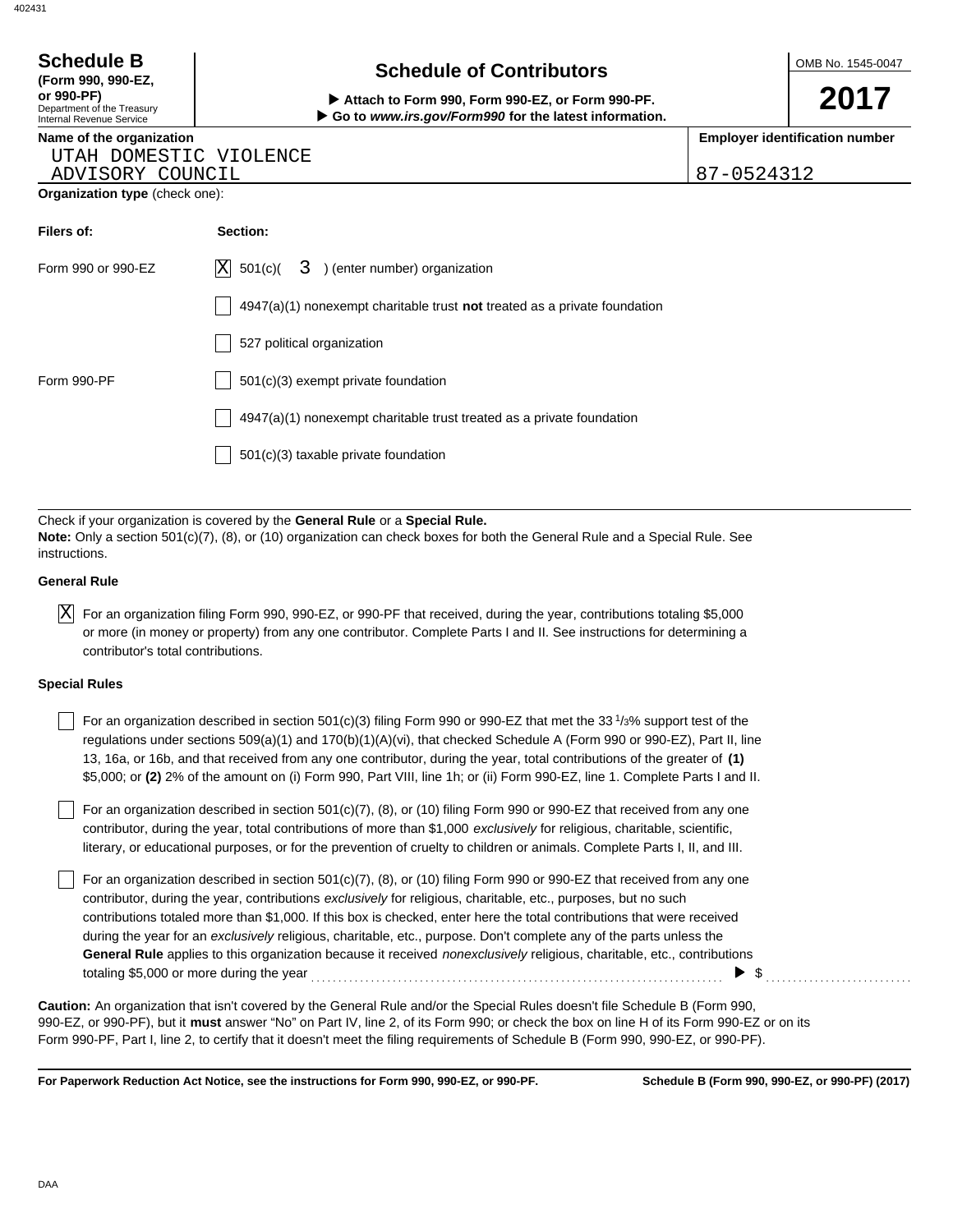|                  | Schedule B (Form 990, 990-EZ, or 990-PF) (2017)                                                 | PAGE 1                            | -2<br>ΟF<br>Page 2                                                                                  |
|------------------|-------------------------------------------------------------------------------------------------|-----------------------------------|-----------------------------------------------------------------------------------------------------|
|                  | Name of organization<br>UTAH DOMESTIC VIOLENCE                                                  |                                   | <b>Employer identification number</b><br>87-0524312                                                 |
| Part I           | Contributors (see instructions). Use duplicate copies of Part I if additional space is needed.  |                                   |                                                                                                     |
| (a)<br>No.       | (b)<br>Name, address, and ZIP + 4                                                               | (C)<br><b>Total contributions</b> | (d)<br>Type of contribution                                                                         |
| . $1$            | US DEPARTMENT OF WORKFORCE SERVICES<br>140 E 300 S<br>UT 84111<br>SALT LAKE CITY                | 496,019<br>\$                     | Person<br>Payroll<br><b>Noncash</b><br>(Complete Part II for<br>noncash contributions.)             |
| (a)<br>No.       | (b)<br>Name, address, and ZIP + 4                                                               | (c)<br><b>Total contributions</b> | (d)<br>Type of contribution                                                                         |
| 2                | US DEPARTMNET OF HEALTH & HUMAN SERV<br>INDEPENDENCE AVENUE SW<br>200<br>DC 20201<br>WASHINGTON | 223,209<br>\$                     | Person<br>Payroll<br><b>Noncash</b><br>(Complete Part II for<br>noncash contributions.)             |
| (a)<br>No.       | (b)<br>Name, address, and ZIP + 4                                                               | (c)<br><b>Total contributions</b> | (d)<br>Type of contribution                                                                         |
| $\overline{3}$ . | US DEPARTMENT OF JUSTICE<br>950 PENNSYLVANIA AVE NW<br>DC 20530<br>WASHINGTON                   | 107,471<br>\$                     | Person<br>Payroll<br><b>Noncash</b><br>(Complete Part II for<br>noncash contributions.)             |
| (a)<br>No.       | (b)<br>Name, address, and ZIP + 4                                                               | (c)<br><b>Total contributions</b> | (d)<br>Type of contribution                                                                         |
| $\frac{4}{1}$    | UTAH DEPARTMENT OF HUMAN SERVICES<br>195N 1950 W<br>SALT LAKE CITY<br><b>UT 84116</b>           | 43, 417                           | Χ<br>Person<br><b>Payroll</b><br><b>Noncash</b><br>(Complete Part II for<br>noncash contributions.) |
| (a)<br>No.       | (b)<br>Name, address, and ZIP + 4                                                               | (c)<br><b>Total contributions</b> | (d)<br>Type of contribution                                                                         |
| 5 <sub>1</sub>   | JACKSON FOOD STORES<br>3450 EAST COMMERCIAL COURT<br>ID 83642<br>MERIDIAN                       | 13,398<br>\$                      | Person<br>Χ<br>Payroll<br><b>Noncash</b><br>(Complete Part II for<br>noncash contributions.)        |
| (a)<br>No.       | (b)<br>Name, address, and ZIP + 4                                                               | (c)<br><b>Total contributions</b> | (d)<br>Type of contribution                                                                         |
| 6 <sub>1</sub>   | BAMBOO HR<br>335 SOUTH 560 WEST                                                                 |                                   | Χ<br>Person<br>Payroll                                                                              |

. . . . . . . . . . . . . . . . . . . . . . . . . . . . . . . . . . . . . . . . . . . . . . . . . . . . . . . . . . . . . . . . . . . . . . . . . . . LINDON UT 84042

**Schedule B (Form 990, 990-EZ, or 990-PF) (2017)**

**Noncash**

(Complete Part II for noncash contributions.)

Ħ

 $$\dots \dots $10,000$$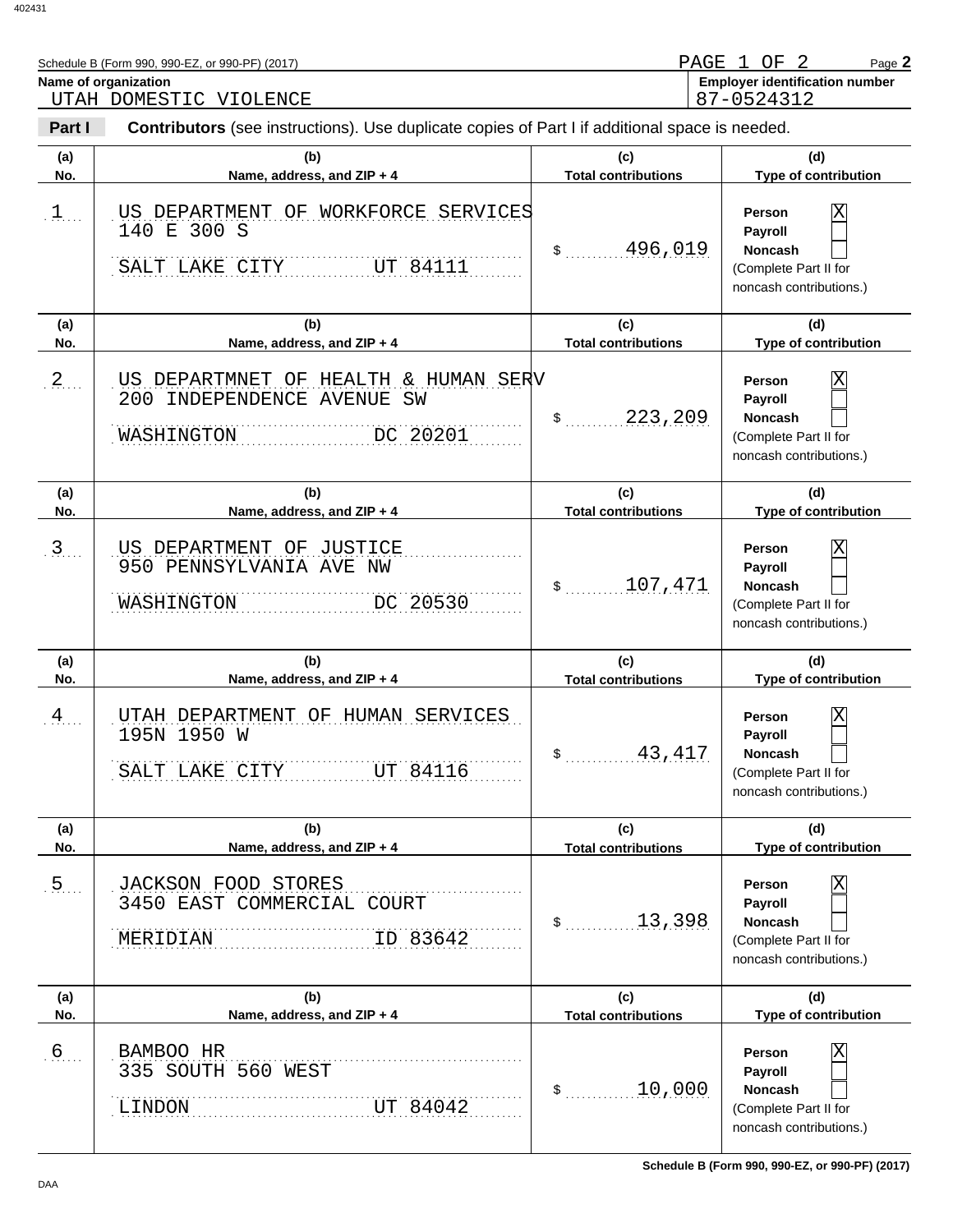|            | Schedule B (Form 990, 990-EZ, or 990-PF) (2017)<br>Name of organization                                                  |                                   | <b>Employer identification number</b>                                                                           |
|------------|--------------------------------------------------------------------------------------------------------------------------|-----------------------------------|-----------------------------------------------------------------------------------------------------------------|
| Part I     | UTAH DOMESTIC VIOLENCE<br>Contributors (see instructions). Use duplicate copies of Part I if additional space is needed. |                                   | 87-0524312                                                                                                      |
| (a)<br>No. | (b)<br>Name, address, and ZIP + 4                                                                                        | (c)<br><b>Total contributions</b> | (d)<br>Type of contribution                                                                                     |
| .7.        | ARUP LABORATORIES<br>500 CHIPETA WAY<br>SALT LAKE CITY<br>UT 84108                                                       | 9,330                             | X<br>Person<br>Payroll<br>Noncash<br>(Complete Part II for<br>noncash contributions.)                           |
| (a)<br>No. | (b)<br>Name, address, and ZIP + 4                                                                                        | (c)<br><b>Total contributions</b> | (d)<br>Type of contribution                                                                                     |
|            |                                                                                                                          | \$                                | Person<br>Payroll<br>Noncash<br>(Complete Part II for<br>noncash contributions.)                                |
| (a)<br>No. | (b)<br>Name, address, and ZIP + 4                                                                                        | (c)<br><b>Total contributions</b> | (d)<br>Type of contribution                                                                                     |
|            |                                                                                                                          | \$                                | Person<br>Payroll<br>Noncash<br>(Complete Part II for<br>noncash contributions.)                                |
| (a)<br>No. | (b)<br>Name, address, and ZIP + 4                                                                                        | (c)<br><b>Total contributions</b> | (d)<br>Type of contribution                                                                                     |
|            |                                                                                                                          | \$                                | Person<br><b>Pavroll</b><br>Noncash<br>(Complete Part II for<br>noncash contributions.)                         |
| (a)<br>No. | (b)<br>Name, address, and ZIP + 4                                                                                        | (c)<br><b>Total contributions</b> | (d)<br>Type of contribution                                                                                     |
|            |                                                                                                                          | \$                                | Person<br>Payroll<br><b>Noncash</b><br>(Complete Part II for<br>noncash contributions.)                         |
| (a)        | (b)                                                                                                                      | (c)                               | (d)                                                                                                             |
| No.        | Name, address, and ZIP + 4                                                                                               | <b>Total contributions</b><br>\$  | Type of contribution<br>Person<br>Payroll<br><b>Noncash</b><br>(Complete Part II for<br>noncash contributions.) |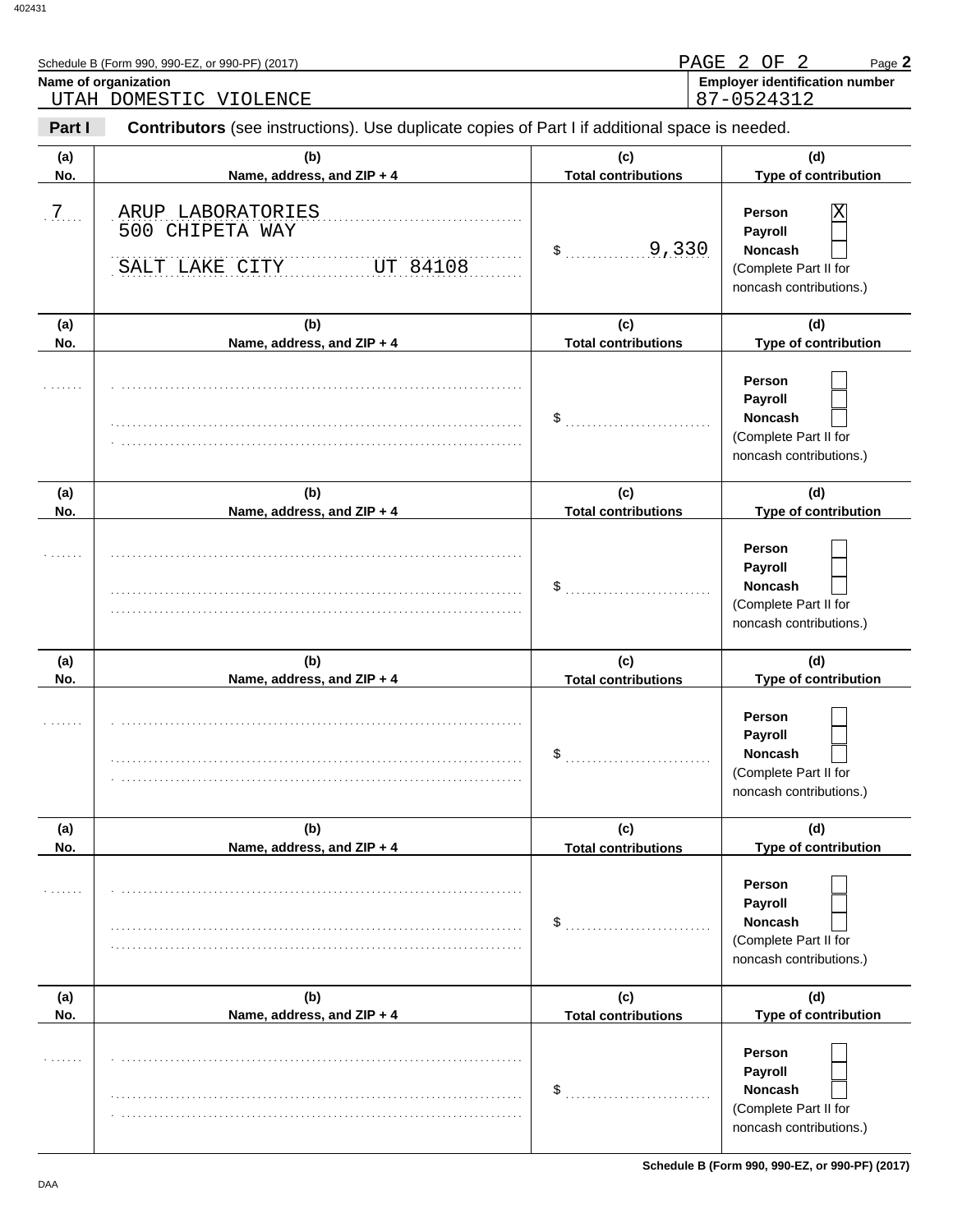| Part IV, line 6, 7, 8, 9, 10, 11a, 11b, 11c, 11d, 11e, 11f, 12a, or 12b.<br>Attach to Form 990.<br><b>Open to Public</b><br>Department of the Treasury<br>Internal Revenue Service<br><b>Inspection</b><br>Go to www.irs.gov/Form990 for instructions and the latest information.<br><b>Employer identification number</b><br>Name of the organization<br>UTAH DOMESTIC VIOLENCE<br>87-0524312<br>ADVISORY COUNCIL<br>Organizations Maintaining Donor Advised Funds or Other Similar Funds or Accounts.<br>Part I<br>Complete if the organization answered "Yes" on Form 990, Part IV, line 6.<br>(a) Donor advised funds<br>(b) Funds and other accounts<br>1<br>2<br>3<br><u> 1989 - Andrea Stadt British Stadt British Stadt British Stadt British Stadt British Stadt British Stadt British Stadt British Stadt British Stadt British Stadt British Stadt British Stadt British Stadt British Stadt Brit</u><br>4<br>Did the organization inform all donors and donor advisors in writing that the assets held in donor advised<br>5<br>Yes<br>No<br>Did the organization inform all grantees, donors, and donor advisors in writing that grant funds can be used<br>6<br>only for charitable purposes and not for the benefit of the donor or donor advisor, or for any other purpose<br><b>Yes</b><br>conferring impermissible private benefit?<br><b>No</b><br>Part II<br><b>Conservation Easements.</b><br>Complete if the organization answered "Yes" on Form 990, Part IV, line 7.<br>Purpose(s) of conservation easements held by the organization (check all that apply).<br>1<br>Preservation of land for public use (e.g., recreation or education)<br>Preservation of a historically important land area<br>Protection of natural habitat<br>Preservation of a certified historic structure<br>Preservation of open space<br>Complete lines 2a through 2d if the organization held a qualified conservation contribution in the form of a conservation<br>2<br>easement on the last day of the tax year.<br>Held at the End of the Tax Year<br>2a<br>а<br>2 <sub>b</sub><br>b<br>2c<br>Number of conservation easements on a certified historic structure included in (a) [11] Number of conservation<br>Number of conservation easements included in (c) acquired after 7/25/06, and not on a<br>d<br>2d<br>historic structure listed in the National Register<br>Number of conservation easements modified, transferred, released, extinguished, or terminated by the organization during the<br>3<br>tax year $\blacktriangleright$<br>Number of states where property subject to conservation easement is located ▶<br>Does the organization have a written policy regarding the periodic monitoring, inspection, handling of<br>5<br>$\Box$ Yes<br>No<br>Staff and volunteer hours devoted to monitoring, inspecting, handling of violations, and enforcing conservation easements during the year<br>6<br>.<br>Amount of expenses incurred in monitoring, inspecting, handling of violations, and enforcing conservation easements during the year<br>7<br>$\blacktriangleright$ \$<br>Does each conservation easement reported on line 2(d) above satisfy the requirements of section 170(h)(4)(B)(i)<br>8<br>Yes<br>No<br>In Part XIII, describe how the organization reports conservation easements in its revenue and expense statement, and<br>9<br>balance sheet, and include, if applicable, the text of the footnote to the organization's financial statements that describes the<br>organization's accounting for conservation easements.<br>Organizations Maintaining Collections of Art, Historical Treasures, or Other Similar Assets.<br>Part III<br>Complete if the organization answered "Yes" on Form 990, Part IV, line 8.<br>1a If the organization elected, as permitted under SFAS 116 (ASC 958), not to report in its revenue statement and balance sheet<br>works of art, historical treasures, or other similar assets held for public exhibition, education, or research in furtherance of<br>public service, provide, in Part XIII, the text of the footnote to its financial statements that describes these items.<br><b>b</b> If the organization elected, as permitted under SFAS 116 (ASC 958), to report in its revenue statement and balance sheet<br>works of art, historical treasures, or other similar assets held for public exhibition, education, or research in furtherance of<br>public service, provide the following amounts relating to these items:<br>$\triangleright$ \$<br>(ii) Assets included in Form 990, Part X<br>If the organization received or held works of art, historical treasures, or other similar assets for financial gain, provide the<br>2<br>following amounts required to be reported under SFAS 116 (ASC 958) relating to these items:<br>$\triangleright$ \$<br>Schedule D (Form 990) 2017 | <b>SCHEDULE D</b><br>(Form 990) | Supplemental Financial Statements<br>$\triangleright$ Complete if the organization answered "Yes" on Form 990, | OMB No. 1545-0047 |
|----------------------------------------------------------------------------------------------------------------------------------------------------------------------------------------------------------------------------------------------------------------------------------------------------------------------------------------------------------------------------------------------------------------------------------------------------------------------------------------------------------------------------------------------------------------------------------------------------------------------------------------------------------------------------------------------------------------------------------------------------------------------------------------------------------------------------------------------------------------------------------------------------------------------------------------------------------------------------------------------------------------------------------------------------------------------------------------------------------------------------------------------------------------------------------------------------------------------------------------------------------------------------------------------------------------------------------------------------------------------------------------------------------------------------------------------------------------------------------------------------------------------------------------------------------------------------------------------------------------------------------------------------------------------------------------------------------------------------------------------------------------------------------------------------------------------------------------------------------------------------------------------------------------------------------------------------------------------------------------------------------------------------------------------------------------------------------------------------------------------------------------------------------------------------------------------------------------------------------------------------------------------------------------------------------------------------------------------------------------------------------------------------------------------------------------------------------------------------------------------------------------------------------------------------------------------------------------------------------------------------------------------------------------------------------------------------------------------------------------------------------------------------------------------------------------------------------------------------------------------------------------------------------------------------------------------------------------------------------------------------------------------------------------------------------------------------------------------------------------------------------------------------------------------------------------------------------------------------------------------------------------------------------------------------------------------------------------------------------------------------------------------------------------------------------------------------------------------------------------------------------------------------------------------------------------------------------------------------------------------------------------------------------------------------------------------------------------------------------------------------------------------------------------------------------------------------------------------------------------------------------------------------------------------------------------------------------------------------------------------------------------------------------------------------------------------------------------------------------------------------------------------------------------------------------------------------------------------------------------------------------------------------------------------------------------------------------------------------------------------------------------------------------------------------------------------------------------------------------------------------------------------------------------------------------------------------------------------------------------------------------------------------------------------------------------------------------------------------------------------------------------------------------------------------------------------------------------------------------------------------------------|---------------------------------|----------------------------------------------------------------------------------------------------------------|-------------------|
|                                                                                                                                                                                                                                                                                                                                                                                                                                                                                                                                                                                                                                                                                                                                                                                                                                                                                                                                                                                                                                                                                                                                                                                                                                                                                                                                                                                                                                                                                                                                                                                                                                                                                                                                                                                                                                                                                                                                                                                                                                                                                                                                                                                                                                                                                                                                                                                                                                                                                                                                                                                                                                                                                                                                                                                                                                                                                                                                                                                                                                                                                                                                                                                                                                                                                                                                                                                                                                                                                                                                                                                                                                                                                                                                                                                                                                                                                                                                                                                                                                                                                                                                                                                                                                                                                                                                                                                                                                                                                                                                                                                                                                                                                                                                                                                                                                                                                        |                                 |                                                                                                                |                   |
|                                                                                                                                                                                                                                                                                                                                                                                                                                                                                                                                                                                                                                                                                                                                                                                                                                                                                                                                                                                                                                                                                                                                                                                                                                                                                                                                                                                                                                                                                                                                                                                                                                                                                                                                                                                                                                                                                                                                                                                                                                                                                                                                                                                                                                                                                                                                                                                                                                                                                                                                                                                                                                                                                                                                                                                                                                                                                                                                                                                                                                                                                                                                                                                                                                                                                                                                                                                                                                                                                                                                                                                                                                                                                                                                                                                                                                                                                                                                                                                                                                                                                                                                                                                                                                                                                                                                                                                                                                                                                                                                                                                                                                                                                                                                                                                                                                                                                        |                                 |                                                                                                                |                   |
|                                                                                                                                                                                                                                                                                                                                                                                                                                                                                                                                                                                                                                                                                                                                                                                                                                                                                                                                                                                                                                                                                                                                                                                                                                                                                                                                                                                                                                                                                                                                                                                                                                                                                                                                                                                                                                                                                                                                                                                                                                                                                                                                                                                                                                                                                                                                                                                                                                                                                                                                                                                                                                                                                                                                                                                                                                                                                                                                                                                                                                                                                                                                                                                                                                                                                                                                                                                                                                                                                                                                                                                                                                                                                                                                                                                                                                                                                                                                                                                                                                                                                                                                                                                                                                                                                                                                                                                                                                                                                                                                                                                                                                                                                                                                                                                                                                                                                        |                                 |                                                                                                                |                   |
|                                                                                                                                                                                                                                                                                                                                                                                                                                                                                                                                                                                                                                                                                                                                                                                                                                                                                                                                                                                                                                                                                                                                                                                                                                                                                                                                                                                                                                                                                                                                                                                                                                                                                                                                                                                                                                                                                                                                                                                                                                                                                                                                                                                                                                                                                                                                                                                                                                                                                                                                                                                                                                                                                                                                                                                                                                                                                                                                                                                                                                                                                                                                                                                                                                                                                                                                                                                                                                                                                                                                                                                                                                                                                                                                                                                                                                                                                                                                                                                                                                                                                                                                                                                                                                                                                                                                                                                                                                                                                                                                                                                                                                                                                                                                                                                                                                                                                        |                                 |                                                                                                                |                   |
|                                                                                                                                                                                                                                                                                                                                                                                                                                                                                                                                                                                                                                                                                                                                                                                                                                                                                                                                                                                                                                                                                                                                                                                                                                                                                                                                                                                                                                                                                                                                                                                                                                                                                                                                                                                                                                                                                                                                                                                                                                                                                                                                                                                                                                                                                                                                                                                                                                                                                                                                                                                                                                                                                                                                                                                                                                                                                                                                                                                                                                                                                                                                                                                                                                                                                                                                                                                                                                                                                                                                                                                                                                                                                                                                                                                                                                                                                                                                                                                                                                                                                                                                                                                                                                                                                                                                                                                                                                                                                                                                                                                                                                                                                                                                                                                                                                                                                        |                                 |                                                                                                                |                   |
|                                                                                                                                                                                                                                                                                                                                                                                                                                                                                                                                                                                                                                                                                                                                                                                                                                                                                                                                                                                                                                                                                                                                                                                                                                                                                                                                                                                                                                                                                                                                                                                                                                                                                                                                                                                                                                                                                                                                                                                                                                                                                                                                                                                                                                                                                                                                                                                                                                                                                                                                                                                                                                                                                                                                                                                                                                                                                                                                                                                                                                                                                                                                                                                                                                                                                                                                                                                                                                                                                                                                                                                                                                                                                                                                                                                                                                                                                                                                                                                                                                                                                                                                                                                                                                                                                                                                                                                                                                                                                                                                                                                                                                                                                                                                                                                                                                                                                        |                                 |                                                                                                                |                   |
|                                                                                                                                                                                                                                                                                                                                                                                                                                                                                                                                                                                                                                                                                                                                                                                                                                                                                                                                                                                                                                                                                                                                                                                                                                                                                                                                                                                                                                                                                                                                                                                                                                                                                                                                                                                                                                                                                                                                                                                                                                                                                                                                                                                                                                                                                                                                                                                                                                                                                                                                                                                                                                                                                                                                                                                                                                                                                                                                                                                                                                                                                                                                                                                                                                                                                                                                                                                                                                                                                                                                                                                                                                                                                                                                                                                                                                                                                                                                                                                                                                                                                                                                                                                                                                                                                                                                                                                                                                                                                                                                                                                                                                                                                                                                                                                                                                                                                        |                                 |                                                                                                                |                   |
|                                                                                                                                                                                                                                                                                                                                                                                                                                                                                                                                                                                                                                                                                                                                                                                                                                                                                                                                                                                                                                                                                                                                                                                                                                                                                                                                                                                                                                                                                                                                                                                                                                                                                                                                                                                                                                                                                                                                                                                                                                                                                                                                                                                                                                                                                                                                                                                                                                                                                                                                                                                                                                                                                                                                                                                                                                                                                                                                                                                                                                                                                                                                                                                                                                                                                                                                                                                                                                                                                                                                                                                                                                                                                                                                                                                                                                                                                                                                                                                                                                                                                                                                                                                                                                                                                                                                                                                                                                                                                                                                                                                                                                                                                                                                                                                                                                                                                        |                                 |                                                                                                                |                   |
|                                                                                                                                                                                                                                                                                                                                                                                                                                                                                                                                                                                                                                                                                                                                                                                                                                                                                                                                                                                                                                                                                                                                                                                                                                                                                                                                                                                                                                                                                                                                                                                                                                                                                                                                                                                                                                                                                                                                                                                                                                                                                                                                                                                                                                                                                                                                                                                                                                                                                                                                                                                                                                                                                                                                                                                                                                                                                                                                                                                                                                                                                                                                                                                                                                                                                                                                                                                                                                                                                                                                                                                                                                                                                                                                                                                                                                                                                                                                                                                                                                                                                                                                                                                                                                                                                                                                                                                                                                                                                                                                                                                                                                                                                                                                                                                                                                                                                        |                                 |                                                                                                                |                   |
|                                                                                                                                                                                                                                                                                                                                                                                                                                                                                                                                                                                                                                                                                                                                                                                                                                                                                                                                                                                                                                                                                                                                                                                                                                                                                                                                                                                                                                                                                                                                                                                                                                                                                                                                                                                                                                                                                                                                                                                                                                                                                                                                                                                                                                                                                                                                                                                                                                                                                                                                                                                                                                                                                                                                                                                                                                                                                                                                                                                                                                                                                                                                                                                                                                                                                                                                                                                                                                                                                                                                                                                                                                                                                                                                                                                                                                                                                                                                                                                                                                                                                                                                                                                                                                                                                                                                                                                                                                                                                                                                                                                                                                                                                                                                                                                                                                                                                        |                                 |                                                                                                                |                   |
|                                                                                                                                                                                                                                                                                                                                                                                                                                                                                                                                                                                                                                                                                                                                                                                                                                                                                                                                                                                                                                                                                                                                                                                                                                                                                                                                                                                                                                                                                                                                                                                                                                                                                                                                                                                                                                                                                                                                                                                                                                                                                                                                                                                                                                                                                                                                                                                                                                                                                                                                                                                                                                                                                                                                                                                                                                                                                                                                                                                                                                                                                                                                                                                                                                                                                                                                                                                                                                                                                                                                                                                                                                                                                                                                                                                                                                                                                                                                                                                                                                                                                                                                                                                                                                                                                                                                                                                                                                                                                                                                                                                                                                                                                                                                                                                                                                                                                        |                                 |                                                                                                                |                   |
|                                                                                                                                                                                                                                                                                                                                                                                                                                                                                                                                                                                                                                                                                                                                                                                                                                                                                                                                                                                                                                                                                                                                                                                                                                                                                                                                                                                                                                                                                                                                                                                                                                                                                                                                                                                                                                                                                                                                                                                                                                                                                                                                                                                                                                                                                                                                                                                                                                                                                                                                                                                                                                                                                                                                                                                                                                                                                                                                                                                                                                                                                                                                                                                                                                                                                                                                                                                                                                                                                                                                                                                                                                                                                                                                                                                                                                                                                                                                                                                                                                                                                                                                                                                                                                                                                                                                                                                                                                                                                                                                                                                                                                                                                                                                                                                                                                                                                        |                                 |                                                                                                                |                   |
|                                                                                                                                                                                                                                                                                                                                                                                                                                                                                                                                                                                                                                                                                                                                                                                                                                                                                                                                                                                                                                                                                                                                                                                                                                                                                                                                                                                                                                                                                                                                                                                                                                                                                                                                                                                                                                                                                                                                                                                                                                                                                                                                                                                                                                                                                                                                                                                                                                                                                                                                                                                                                                                                                                                                                                                                                                                                                                                                                                                                                                                                                                                                                                                                                                                                                                                                                                                                                                                                                                                                                                                                                                                                                                                                                                                                                                                                                                                                                                                                                                                                                                                                                                                                                                                                                                                                                                                                                                                                                                                                                                                                                                                                                                                                                                                                                                                                                        |                                 |                                                                                                                |                   |
|                                                                                                                                                                                                                                                                                                                                                                                                                                                                                                                                                                                                                                                                                                                                                                                                                                                                                                                                                                                                                                                                                                                                                                                                                                                                                                                                                                                                                                                                                                                                                                                                                                                                                                                                                                                                                                                                                                                                                                                                                                                                                                                                                                                                                                                                                                                                                                                                                                                                                                                                                                                                                                                                                                                                                                                                                                                                                                                                                                                                                                                                                                                                                                                                                                                                                                                                                                                                                                                                                                                                                                                                                                                                                                                                                                                                                                                                                                                                                                                                                                                                                                                                                                                                                                                                                                                                                                                                                                                                                                                                                                                                                                                                                                                                                                                                                                                                                        |                                 |                                                                                                                |                   |
|                                                                                                                                                                                                                                                                                                                                                                                                                                                                                                                                                                                                                                                                                                                                                                                                                                                                                                                                                                                                                                                                                                                                                                                                                                                                                                                                                                                                                                                                                                                                                                                                                                                                                                                                                                                                                                                                                                                                                                                                                                                                                                                                                                                                                                                                                                                                                                                                                                                                                                                                                                                                                                                                                                                                                                                                                                                                                                                                                                                                                                                                                                                                                                                                                                                                                                                                                                                                                                                                                                                                                                                                                                                                                                                                                                                                                                                                                                                                                                                                                                                                                                                                                                                                                                                                                                                                                                                                                                                                                                                                                                                                                                                                                                                                                                                                                                                                                        |                                 |                                                                                                                |                   |
|                                                                                                                                                                                                                                                                                                                                                                                                                                                                                                                                                                                                                                                                                                                                                                                                                                                                                                                                                                                                                                                                                                                                                                                                                                                                                                                                                                                                                                                                                                                                                                                                                                                                                                                                                                                                                                                                                                                                                                                                                                                                                                                                                                                                                                                                                                                                                                                                                                                                                                                                                                                                                                                                                                                                                                                                                                                                                                                                                                                                                                                                                                                                                                                                                                                                                                                                                                                                                                                                                                                                                                                                                                                                                                                                                                                                                                                                                                                                                                                                                                                                                                                                                                                                                                                                                                                                                                                                                                                                                                                                                                                                                                                                                                                                                                                                                                                                                        |                                 |                                                                                                                |                   |
|                                                                                                                                                                                                                                                                                                                                                                                                                                                                                                                                                                                                                                                                                                                                                                                                                                                                                                                                                                                                                                                                                                                                                                                                                                                                                                                                                                                                                                                                                                                                                                                                                                                                                                                                                                                                                                                                                                                                                                                                                                                                                                                                                                                                                                                                                                                                                                                                                                                                                                                                                                                                                                                                                                                                                                                                                                                                                                                                                                                                                                                                                                                                                                                                                                                                                                                                                                                                                                                                                                                                                                                                                                                                                                                                                                                                                                                                                                                                                                                                                                                                                                                                                                                                                                                                                                                                                                                                                                                                                                                                                                                                                                                                                                                                                                                                                                                                                        |                                 |                                                                                                                |                   |
|                                                                                                                                                                                                                                                                                                                                                                                                                                                                                                                                                                                                                                                                                                                                                                                                                                                                                                                                                                                                                                                                                                                                                                                                                                                                                                                                                                                                                                                                                                                                                                                                                                                                                                                                                                                                                                                                                                                                                                                                                                                                                                                                                                                                                                                                                                                                                                                                                                                                                                                                                                                                                                                                                                                                                                                                                                                                                                                                                                                                                                                                                                                                                                                                                                                                                                                                                                                                                                                                                                                                                                                                                                                                                                                                                                                                                                                                                                                                                                                                                                                                                                                                                                                                                                                                                                                                                                                                                                                                                                                                                                                                                                                                                                                                                                                                                                                                                        |                                 |                                                                                                                |                   |
|                                                                                                                                                                                                                                                                                                                                                                                                                                                                                                                                                                                                                                                                                                                                                                                                                                                                                                                                                                                                                                                                                                                                                                                                                                                                                                                                                                                                                                                                                                                                                                                                                                                                                                                                                                                                                                                                                                                                                                                                                                                                                                                                                                                                                                                                                                                                                                                                                                                                                                                                                                                                                                                                                                                                                                                                                                                                                                                                                                                                                                                                                                                                                                                                                                                                                                                                                                                                                                                                                                                                                                                                                                                                                                                                                                                                                                                                                                                                                                                                                                                                                                                                                                                                                                                                                                                                                                                                                                                                                                                                                                                                                                                                                                                                                                                                                                                                                        |                                 |                                                                                                                |                   |
|                                                                                                                                                                                                                                                                                                                                                                                                                                                                                                                                                                                                                                                                                                                                                                                                                                                                                                                                                                                                                                                                                                                                                                                                                                                                                                                                                                                                                                                                                                                                                                                                                                                                                                                                                                                                                                                                                                                                                                                                                                                                                                                                                                                                                                                                                                                                                                                                                                                                                                                                                                                                                                                                                                                                                                                                                                                                                                                                                                                                                                                                                                                                                                                                                                                                                                                                                                                                                                                                                                                                                                                                                                                                                                                                                                                                                                                                                                                                                                                                                                                                                                                                                                                                                                                                                                                                                                                                                                                                                                                                                                                                                                                                                                                                                                                                                                                                                        |                                 |                                                                                                                |                   |
|                                                                                                                                                                                                                                                                                                                                                                                                                                                                                                                                                                                                                                                                                                                                                                                                                                                                                                                                                                                                                                                                                                                                                                                                                                                                                                                                                                                                                                                                                                                                                                                                                                                                                                                                                                                                                                                                                                                                                                                                                                                                                                                                                                                                                                                                                                                                                                                                                                                                                                                                                                                                                                                                                                                                                                                                                                                                                                                                                                                                                                                                                                                                                                                                                                                                                                                                                                                                                                                                                                                                                                                                                                                                                                                                                                                                                                                                                                                                                                                                                                                                                                                                                                                                                                                                                                                                                                                                                                                                                                                                                                                                                                                                                                                                                                                                                                                                                        |                                 |                                                                                                                |                   |
|                                                                                                                                                                                                                                                                                                                                                                                                                                                                                                                                                                                                                                                                                                                                                                                                                                                                                                                                                                                                                                                                                                                                                                                                                                                                                                                                                                                                                                                                                                                                                                                                                                                                                                                                                                                                                                                                                                                                                                                                                                                                                                                                                                                                                                                                                                                                                                                                                                                                                                                                                                                                                                                                                                                                                                                                                                                                                                                                                                                                                                                                                                                                                                                                                                                                                                                                                                                                                                                                                                                                                                                                                                                                                                                                                                                                                                                                                                                                                                                                                                                                                                                                                                                                                                                                                                                                                                                                                                                                                                                                                                                                                                                                                                                                                                                                                                                                                        |                                 |                                                                                                                |                   |
|                                                                                                                                                                                                                                                                                                                                                                                                                                                                                                                                                                                                                                                                                                                                                                                                                                                                                                                                                                                                                                                                                                                                                                                                                                                                                                                                                                                                                                                                                                                                                                                                                                                                                                                                                                                                                                                                                                                                                                                                                                                                                                                                                                                                                                                                                                                                                                                                                                                                                                                                                                                                                                                                                                                                                                                                                                                                                                                                                                                                                                                                                                                                                                                                                                                                                                                                                                                                                                                                                                                                                                                                                                                                                                                                                                                                                                                                                                                                                                                                                                                                                                                                                                                                                                                                                                                                                                                                                                                                                                                                                                                                                                                                                                                                                                                                                                                                                        |                                 |                                                                                                                |                   |
|                                                                                                                                                                                                                                                                                                                                                                                                                                                                                                                                                                                                                                                                                                                                                                                                                                                                                                                                                                                                                                                                                                                                                                                                                                                                                                                                                                                                                                                                                                                                                                                                                                                                                                                                                                                                                                                                                                                                                                                                                                                                                                                                                                                                                                                                                                                                                                                                                                                                                                                                                                                                                                                                                                                                                                                                                                                                                                                                                                                                                                                                                                                                                                                                                                                                                                                                                                                                                                                                                                                                                                                                                                                                                                                                                                                                                                                                                                                                                                                                                                                                                                                                                                                                                                                                                                                                                                                                                                                                                                                                                                                                                                                                                                                                                                                                                                                                                        |                                 |                                                                                                                |                   |
|                                                                                                                                                                                                                                                                                                                                                                                                                                                                                                                                                                                                                                                                                                                                                                                                                                                                                                                                                                                                                                                                                                                                                                                                                                                                                                                                                                                                                                                                                                                                                                                                                                                                                                                                                                                                                                                                                                                                                                                                                                                                                                                                                                                                                                                                                                                                                                                                                                                                                                                                                                                                                                                                                                                                                                                                                                                                                                                                                                                                                                                                                                                                                                                                                                                                                                                                                                                                                                                                                                                                                                                                                                                                                                                                                                                                                                                                                                                                                                                                                                                                                                                                                                                                                                                                                                                                                                                                                                                                                                                                                                                                                                                                                                                                                                                                                                                                                        |                                 |                                                                                                                |                   |
|                                                                                                                                                                                                                                                                                                                                                                                                                                                                                                                                                                                                                                                                                                                                                                                                                                                                                                                                                                                                                                                                                                                                                                                                                                                                                                                                                                                                                                                                                                                                                                                                                                                                                                                                                                                                                                                                                                                                                                                                                                                                                                                                                                                                                                                                                                                                                                                                                                                                                                                                                                                                                                                                                                                                                                                                                                                                                                                                                                                                                                                                                                                                                                                                                                                                                                                                                                                                                                                                                                                                                                                                                                                                                                                                                                                                                                                                                                                                                                                                                                                                                                                                                                                                                                                                                                                                                                                                                                                                                                                                                                                                                                                                                                                                                                                                                                                                                        |                                 |                                                                                                                |                   |
|                                                                                                                                                                                                                                                                                                                                                                                                                                                                                                                                                                                                                                                                                                                                                                                                                                                                                                                                                                                                                                                                                                                                                                                                                                                                                                                                                                                                                                                                                                                                                                                                                                                                                                                                                                                                                                                                                                                                                                                                                                                                                                                                                                                                                                                                                                                                                                                                                                                                                                                                                                                                                                                                                                                                                                                                                                                                                                                                                                                                                                                                                                                                                                                                                                                                                                                                                                                                                                                                                                                                                                                                                                                                                                                                                                                                                                                                                                                                                                                                                                                                                                                                                                                                                                                                                                                                                                                                                                                                                                                                                                                                                                                                                                                                                                                                                                                                                        |                                 |                                                                                                                |                   |
|                                                                                                                                                                                                                                                                                                                                                                                                                                                                                                                                                                                                                                                                                                                                                                                                                                                                                                                                                                                                                                                                                                                                                                                                                                                                                                                                                                                                                                                                                                                                                                                                                                                                                                                                                                                                                                                                                                                                                                                                                                                                                                                                                                                                                                                                                                                                                                                                                                                                                                                                                                                                                                                                                                                                                                                                                                                                                                                                                                                                                                                                                                                                                                                                                                                                                                                                                                                                                                                                                                                                                                                                                                                                                                                                                                                                                                                                                                                                                                                                                                                                                                                                                                                                                                                                                                                                                                                                                                                                                                                                                                                                                                                                                                                                                                                                                                                                                        |                                 |                                                                                                                |                   |
|                                                                                                                                                                                                                                                                                                                                                                                                                                                                                                                                                                                                                                                                                                                                                                                                                                                                                                                                                                                                                                                                                                                                                                                                                                                                                                                                                                                                                                                                                                                                                                                                                                                                                                                                                                                                                                                                                                                                                                                                                                                                                                                                                                                                                                                                                                                                                                                                                                                                                                                                                                                                                                                                                                                                                                                                                                                                                                                                                                                                                                                                                                                                                                                                                                                                                                                                                                                                                                                                                                                                                                                                                                                                                                                                                                                                                                                                                                                                                                                                                                                                                                                                                                                                                                                                                                                                                                                                                                                                                                                                                                                                                                                                                                                                                                                                                                                                                        |                                 |                                                                                                                |                   |
|                                                                                                                                                                                                                                                                                                                                                                                                                                                                                                                                                                                                                                                                                                                                                                                                                                                                                                                                                                                                                                                                                                                                                                                                                                                                                                                                                                                                                                                                                                                                                                                                                                                                                                                                                                                                                                                                                                                                                                                                                                                                                                                                                                                                                                                                                                                                                                                                                                                                                                                                                                                                                                                                                                                                                                                                                                                                                                                                                                                                                                                                                                                                                                                                                                                                                                                                                                                                                                                                                                                                                                                                                                                                                                                                                                                                                                                                                                                                                                                                                                                                                                                                                                                                                                                                                                                                                                                                                                                                                                                                                                                                                                                                                                                                                                                                                                                                                        |                                 |                                                                                                                |                   |
|                                                                                                                                                                                                                                                                                                                                                                                                                                                                                                                                                                                                                                                                                                                                                                                                                                                                                                                                                                                                                                                                                                                                                                                                                                                                                                                                                                                                                                                                                                                                                                                                                                                                                                                                                                                                                                                                                                                                                                                                                                                                                                                                                                                                                                                                                                                                                                                                                                                                                                                                                                                                                                                                                                                                                                                                                                                                                                                                                                                                                                                                                                                                                                                                                                                                                                                                                                                                                                                                                                                                                                                                                                                                                                                                                                                                                                                                                                                                                                                                                                                                                                                                                                                                                                                                                                                                                                                                                                                                                                                                                                                                                                                                                                                                                                                                                                                                                        |                                 |                                                                                                                |                   |
|                                                                                                                                                                                                                                                                                                                                                                                                                                                                                                                                                                                                                                                                                                                                                                                                                                                                                                                                                                                                                                                                                                                                                                                                                                                                                                                                                                                                                                                                                                                                                                                                                                                                                                                                                                                                                                                                                                                                                                                                                                                                                                                                                                                                                                                                                                                                                                                                                                                                                                                                                                                                                                                                                                                                                                                                                                                                                                                                                                                                                                                                                                                                                                                                                                                                                                                                                                                                                                                                                                                                                                                                                                                                                                                                                                                                                                                                                                                                                                                                                                                                                                                                                                                                                                                                                                                                                                                                                                                                                                                                                                                                                                                                                                                                                                                                                                                                                        |                                 |                                                                                                                |                   |
|                                                                                                                                                                                                                                                                                                                                                                                                                                                                                                                                                                                                                                                                                                                                                                                                                                                                                                                                                                                                                                                                                                                                                                                                                                                                                                                                                                                                                                                                                                                                                                                                                                                                                                                                                                                                                                                                                                                                                                                                                                                                                                                                                                                                                                                                                                                                                                                                                                                                                                                                                                                                                                                                                                                                                                                                                                                                                                                                                                                                                                                                                                                                                                                                                                                                                                                                                                                                                                                                                                                                                                                                                                                                                                                                                                                                                                                                                                                                                                                                                                                                                                                                                                                                                                                                                                                                                                                                                                                                                                                                                                                                                                                                                                                                                                                                                                                                                        |                                 |                                                                                                                |                   |
|                                                                                                                                                                                                                                                                                                                                                                                                                                                                                                                                                                                                                                                                                                                                                                                                                                                                                                                                                                                                                                                                                                                                                                                                                                                                                                                                                                                                                                                                                                                                                                                                                                                                                                                                                                                                                                                                                                                                                                                                                                                                                                                                                                                                                                                                                                                                                                                                                                                                                                                                                                                                                                                                                                                                                                                                                                                                                                                                                                                                                                                                                                                                                                                                                                                                                                                                                                                                                                                                                                                                                                                                                                                                                                                                                                                                                                                                                                                                                                                                                                                                                                                                                                                                                                                                                                                                                                                                                                                                                                                                                                                                                                                                                                                                                                                                                                                                                        |                                 |                                                                                                                |                   |
|                                                                                                                                                                                                                                                                                                                                                                                                                                                                                                                                                                                                                                                                                                                                                                                                                                                                                                                                                                                                                                                                                                                                                                                                                                                                                                                                                                                                                                                                                                                                                                                                                                                                                                                                                                                                                                                                                                                                                                                                                                                                                                                                                                                                                                                                                                                                                                                                                                                                                                                                                                                                                                                                                                                                                                                                                                                                                                                                                                                                                                                                                                                                                                                                                                                                                                                                                                                                                                                                                                                                                                                                                                                                                                                                                                                                                                                                                                                                                                                                                                                                                                                                                                                                                                                                                                                                                                                                                                                                                                                                                                                                                                                                                                                                                                                                                                                                                        |                                 |                                                                                                                |                   |
|                                                                                                                                                                                                                                                                                                                                                                                                                                                                                                                                                                                                                                                                                                                                                                                                                                                                                                                                                                                                                                                                                                                                                                                                                                                                                                                                                                                                                                                                                                                                                                                                                                                                                                                                                                                                                                                                                                                                                                                                                                                                                                                                                                                                                                                                                                                                                                                                                                                                                                                                                                                                                                                                                                                                                                                                                                                                                                                                                                                                                                                                                                                                                                                                                                                                                                                                                                                                                                                                                                                                                                                                                                                                                                                                                                                                                                                                                                                                                                                                                                                                                                                                                                                                                                                                                                                                                                                                                                                                                                                                                                                                                                                                                                                                                                                                                                                                                        |                                 |                                                                                                                |                   |
|                                                                                                                                                                                                                                                                                                                                                                                                                                                                                                                                                                                                                                                                                                                                                                                                                                                                                                                                                                                                                                                                                                                                                                                                                                                                                                                                                                                                                                                                                                                                                                                                                                                                                                                                                                                                                                                                                                                                                                                                                                                                                                                                                                                                                                                                                                                                                                                                                                                                                                                                                                                                                                                                                                                                                                                                                                                                                                                                                                                                                                                                                                                                                                                                                                                                                                                                                                                                                                                                                                                                                                                                                                                                                                                                                                                                                                                                                                                                                                                                                                                                                                                                                                                                                                                                                                                                                                                                                                                                                                                                                                                                                                                                                                                                                                                                                                                                                        |                                 |                                                                                                                |                   |
|                                                                                                                                                                                                                                                                                                                                                                                                                                                                                                                                                                                                                                                                                                                                                                                                                                                                                                                                                                                                                                                                                                                                                                                                                                                                                                                                                                                                                                                                                                                                                                                                                                                                                                                                                                                                                                                                                                                                                                                                                                                                                                                                                                                                                                                                                                                                                                                                                                                                                                                                                                                                                                                                                                                                                                                                                                                                                                                                                                                                                                                                                                                                                                                                                                                                                                                                                                                                                                                                                                                                                                                                                                                                                                                                                                                                                                                                                                                                                                                                                                                                                                                                                                                                                                                                                                                                                                                                                                                                                                                                                                                                                                                                                                                                                                                                                                                                                        |                                 |                                                                                                                |                   |
|                                                                                                                                                                                                                                                                                                                                                                                                                                                                                                                                                                                                                                                                                                                                                                                                                                                                                                                                                                                                                                                                                                                                                                                                                                                                                                                                                                                                                                                                                                                                                                                                                                                                                                                                                                                                                                                                                                                                                                                                                                                                                                                                                                                                                                                                                                                                                                                                                                                                                                                                                                                                                                                                                                                                                                                                                                                                                                                                                                                                                                                                                                                                                                                                                                                                                                                                                                                                                                                                                                                                                                                                                                                                                                                                                                                                                                                                                                                                                                                                                                                                                                                                                                                                                                                                                                                                                                                                                                                                                                                                                                                                                                                                                                                                                                                                                                                                                        |                                 |                                                                                                                |                   |
|                                                                                                                                                                                                                                                                                                                                                                                                                                                                                                                                                                                                                                                                                                                                                                                                                                                                                                                                                                                                                                                                                                                                                                                                                                                                                                                                                                                                                                                                                                                                                                                                                                                                                                                                                                                                                                                                                                                                                                                                                                                                                                                                                                                                                                                                                                                                                                                                                                                                                                                                                                                                                                                                                                                                                                                                                                                                                                                                                                                                                                                                                                                                                                                                                                                                                                                                                                                                                                                                                                                                                                                                                                                                                                                                                                                                                                                                                                                                                                                                                                                                                                                                                                                                                                                                                                                                                                                                                                                                                                                                                                                                                                                                                                                                                                                                                                                                                        |                                 |                                                                                                                |                   |
|                                                                                                                                                                                                                                                                                                                                                                                                                                                                                                                                                                                                                                                                                                                                                                                                                                                                                                                                                                                                                                                                                                                                                                                                                                                                                                                                                                                                                                                                                                                                                                                                                                                                                                                                                                                                                                                                                                                                                                                                                                                                                                                                                                                                                                                                                                                                                                                                                                                                                                                                                                                                                                                                                                                                                                                                                                                                                                                                                                                                                                                                                                                                                                                                                                                                                                                                                                                                                                                                                                                                                                                                                                                                                                                                                                                                                                                                                                                                                                                                                                                                                                                                                                                                                                                                                                                                                                                                                                                                                                                                                                                                                                                                                                                                                                                                                                                                                        |                                 |                                                                                                                |                   |
|                                                                                                                                                                                                                                                                                                                                                                                                                                                                                                                                                                                                                                                                                                                                                                                                                                                                                                                                                                                                                                                                                                                                                                                                                                                                                                                                                                                                                                                                                                                                                                                                                                                                                                                                                                                                                                                                                                                                                                                                                                                                                                                                                                                                                                                                                                                                                                                                                                                                                                                                                                                                                                                                                                                                                                                                                                                                                                                                                                                                                                                                                                                                                                                                                                                                                                                                                                                                                                                                                                                                                                                                                                                                                                                                                                                                                                                                                                                                                                                                                                                                                                                                                                                                                                                                                                                                                                                                                                                                                                                                                                                                                                                                                                                                                                                                                                                                                        |                                 |                                                                                                                |                   |
|                                                                                                                                                                                                                                                                                                                                                                                                                                                                                                                                                                                                                                                                                                                                                                                                                                                                                                                                                                                                                                                                                                                                                                                                                                                                                                                                                                                                                                                                                                                                                                                                                                                                                                                                                                                                                                                                                                                                                                                                                                                                                                                                                                                                                                                                                                                                                                                                                                                                                                                                                                                                                                                                                                                                                                                                                                                                                                                                                                                                                                                                                                                                                                                                                                                                                                                                                                                                                                                                                                                                                                                                                                                                                                                                                                                                                                                                                                                                                                                                                                                                                                                                                                                                                                                                                                                                                                                                                                                                                                                                                                                                                                                                                                                                                                                                                                                                                        |                                 |                                                                                                                |                   |
|                                                                                                                                                                                                                                                                                                                                                                                                                                                                                                                                                                                                                                                                                                                                                                                                                                                                                                                                                                                                                                                                                                                                                                                                                                                                                                                                                                                                                                                                                                                                                                                                                                                                                                                                                                                                                                                                                                                                                                                                                                                                                                                                                                                                                                                                                                                                                                                                                                                                                                                                                                                                                                                                                                                                                                                                                                                                                                                                                                                                                                                                                                                                                                                                                                                                                                                                                                                                                                                                                                                                                                                                                                                                                                                                                                                                                                                                                                                                                                                                                                                                                                                                                                                                                                                                                                                                                                                                                                                                                                                                                                                                                                                                                                                                                                                                                                                                                        |                                 |                                                                                                                |                   |
|                                                                                                                                                                                                                                                                                                                                                                                                                                                                                                                                                                                                                                                                                                                                                                                                                                                                                                                                                                                                                                                                                                                                                                                                                                                                                                                                                                                                                                                                                                                                                                                                                                                                                                                                                                                                                                                                                                                                                                                                                                                                                                                                                                                                                                                                                                                                                                                                                                                                                                                                                                                                                                                                                                                                                                                                                                                                                                                                                                                                                                                                                                                                                                                                                                                                                                                                                                                                                                                                                                                                                                                                                                                                                                                                                                                                                                                                                                                                                                                                                                                                                                                                                                                                                                                                                                                                                                                                                                                                                                                                                                                                                                                                                                                                                                                                                                                                                        |                                 |                                                                                                                |                   |
|                                                                                                                                                                                                                                                                                                                                                                                                                                                                                                                                                                                                                                                                                                                                                                                                                                                                                                                                                                                                                                                                                                                                                                                                                                                                                                                                                                                                                                                                                                                                                                                                                                                                                                                                                                                                                                                                                                                                                                                                                                                                                                                                                                                                                                                                                                                                                                                                                                                                                                                                                                                                                                                                                                                                                                                                                                                                                                                                                                                                                                                                                                                                                                                                                                                                                                                                                                                                                                                                                                                                                                                                                                                                                                                                                                                                                                                                                                                                                                                                                                                                                                                                                                                                                                                                                                                                                                                                                                                                                                                                                                                                                                                                                                                                                                                                                                                                                        |                                 |                                                                                                                |                   |
|                                                                                                                                                                                                                                                                                                                                                                                                                                                                                                                                                                                                                                                                                                                                                                                                                                                                                                                                                                                                                                                                                                                                                                                                                                                                                                                                                                                                                                                                                                                                                                                                                                                                                                                                                                                                                                                                                                                                                                                                                                                                                                                                                                                                                                                                                                                                                                                                                                                                                                                                                                                                                                                                                                                                                                                                                                                                                                                                                                                                                                                                                                                                                                                                                                                                                                                                                                                                                                                                                                                                                                                                                                                                                                                                                                                                                                                                                                                                                                                                                                                                                                                                                                                                                                                                                                                                                                                                                                                                                                                                                                                                                                                                                                                                                                                                                                                                                        |                                 |                                                                                                                |                   |
|                                                                                                                                                                                                                                                                                                                                                                                                                                                                                                                                                                                                                                                                                                                                                                                                                                                                                                                                                                                                                                                                                                                                                                                                                                                                                                                                                                                                                                                                                                                                                                                                                                                                                                                                                                                                                                                                                                                                                                                                                                                                                                                                                                                                                                                                                                                                                                                                                                                                                                                                                                                                                                                                                                                                                                                                                                                                                                                                                                                                                                                                                                                                                                                                                                                                                                                                                                                                                                                                                                                                                                                                                                                                                                                                                                                                                                                                                                                                                                                                                                                                                                                                                                                                                                                                                                                                                                                                                                                                                                                                                                                                                                                                                                                                                                                                                                                                                        |                                 |                                                                                                                |                   |
|                                                                                                                                                                                                                                                                                                                                                                                                                                                                                                                                                                                                                                                                                                                                                                                                                                                                                                                                                                                                                                                                                                                                                                                                                                                                                                                                                                                                                                                                                                                                                                                                                                                                                                                                                                                                                                                                                                                                                                                                                                                                                                                                                                                                                                                                                                                                                                                                                                                                                                                                                                                                                                                                                                                                                                                                                                                                                                                                                                                                                                                                                                                                                                                                                                                                                                                                                                                                                                                                                                                                                                                                                                                                                                                                                                                                                                                                                                                                                                                                                                                                                                                                                                                                                                                                                                                                                                                                                                                                                                                                                                                                                                                                                                                                                                                                                                                                                        |                                 |                                                                                                                |                   |
|                                                                                                                                                                                                                                                                                                                                                                                                                                                                                                                                                                                                                                                                                                                                                                                                                                                                                                                                                                                                                                                                                                                                                                                                                                                                                                                                                                                                                                                                                                                                                                                                                                                                                                                                                                                                                                                                                                                                                                                                                                                                                                                                                                                                                                                                                                                                                                                                                                                                                                                                                                                                                                                                                                                                                                                                                                                                                                                                                                                                                                                                                                                                                                                                                                                                                                                                                                                                                                                                                                                                                                                                                                                                                                                                                                                                                                                                                                                                                                                                                                                                                                                                                                                                                                                                                                                                                                                                                                                                                                                                                                                                                                                                                                                                                                                                                                                                                        |                                 |                                                                                                                |                   |
|                                                                                                                                                                                                                                                                                                                                                                                                                                                                                                                                                                                                                                                                                                                                                                                                                                                                                                                                                                                                                                                                                                                                                                                                                                                                                                                                                                                                                                                                                                                                                                                                                                                                                                                                                                                                                                                                                                                                                                                                                                                                                                                                                                                                                                                                                                                                                                                                                                                                                                                                                                                                                                                                                                                                                                                                                                                                                                                                                                                                                                                                                                                                                                                                                                                                                                                                                                                                                                                                                                                                                                                                                                                                                                                                                                                                                                                                                                                                                                                                                                                                                                                                                                                                                                                                                                                                                                                                                                                                                                                                                                                                                                                                                                                                                                                                                                                                                        |                                 |                                                                                                                |                   |
|                                                                                                                                                                                                                                                                                                                                                                                                                                                                                                                                                                                                                                                                                                                                                                                                                                                                                                                                                                                                                                                                                                                                                                                                                                                                                                                                                                                                                                                                                                                                                                                                                                                                                                                                                                                                                                                                                                                                                                                                                                                                                                                                                                                                                                                                                                                                                                                                                                                                                                                                                                                                                                                                                                                                                                                                                                                                                                                                                                                                                                                                                                                                                                                                                                                                                                                                                                                                                                                                                                                                                                                                                                                                                                                                                                                                                                                                                                                                                                                                                                                                                                                                                                                                                                                                                                                                                                                                                                                                                                                                                                                                                                                                                                                                                                                                                                                                                        |                                 |                                                                                                                |                   |
|                                                                                                                                                                                                                                                                                                                                                                                                                                                                                                                                                                                                                                                                                                                                                                                                                                                                                                                                                                                                                                                                                                                                                                                                                                                                                                                                                                                                                                                                                                                                                                                                                                                                                                                                                                                                                                                                                                                                                                                                                                                                                                                                                                                                                                                                                                                                                                                                                                                                                                                                                                                                                                                                                                                                                                                                                                                                                                                                                                                                                                                                                                                                                                                                                                                                                                                                                                                                                                                                                                                                                                                                                                                                                                                                                                                                                                                                                                                                                                                                                                                                                                                                                                                                                                                                                                                                                                                                                                                                                                                                                                                                                                                                                                                                                                                                                                                                                        |                                 |                                                                                                                |                   |
|                                                                                                                                                                                                                                                                                                                                                                                                                                                                                                                                                                                                                                                                                                                                                                                                                                                                                                                                                                                                                                                                                                                                                                                                                                                                                                                                                                                                                                                                                                                                                                                                                                                                                                                                                                                                                                                                                                                                                                                                                                                                                                                                                                                                                                                                                                                                                                                                                                                                                                                                                                                                                                                                                                                                                                                                                                                                                                                                                                                                                                                                                                                                                                                                                                                                                                                                                                                                                                                                                                                                                                                                                                                                                                                                                                                                                                                                                                                                                                                                                                                                                                                                                                                                                                                                                                                                                                                                                                                                                                                                                                                                                                                                                                                                                                                                                                                                                        |                                 |                                                                                                                |                   |
|                                                                                                                                                                                                                                                                                                                                                                                                                                                                                                                                                                                                                                                                                                                                                                                                                                                                                                                                                                                                                                                                                                                                                                                                                                                                                                                                                                                                                                                                                                                                                                                                                                                                                                                                                                                                                                                                                                                                                                                                                                                                                                                                                                                                                                                                                                                                                                                                                                                                                                                                                                                                                                                                                                                                                                                                                                                                                                                                                                                                                                                                                                                                                                                                                                                                                                                                                                                                                                                                                                                                                                                                                                                                                                                                                                                                                                                                                                                                                                                                                                                                                                                                                                                                                                                                                                                                                                                                                                                                                                                                                                                                                                                                                                                                                                                                                                                                                        |                                 |                                                                                                                |                   |
|                                                                                                                                                                                                                                                                                                                                                                                                                                                                                                                                                                                                                                                                                                                                                                                                                                                                                                                                                                                                                                                                                                                                                                                                                                                                                                                                                                                                                                                                                                                                                                                                                                                                                                                                                                                                                                                                                                                                                                                                                                                                                                                                                                                                                                                                                                                                                                                                                                                                                                                                                                                                                                                                                                                                                                                                                                                                                                                                                                                                                                                                                                                                                                                                                                                                                                                                                                                                                                                                                                                                                                                                                                                                                                                                                                                                                                                                                                                                                                                                                                                                                                                                                                                                                                                                                                                                                                                                                                                                                                                                                                                                                                                                                                                                                                                                                                                                                        |                                 |                                                                                                                |                   |

402431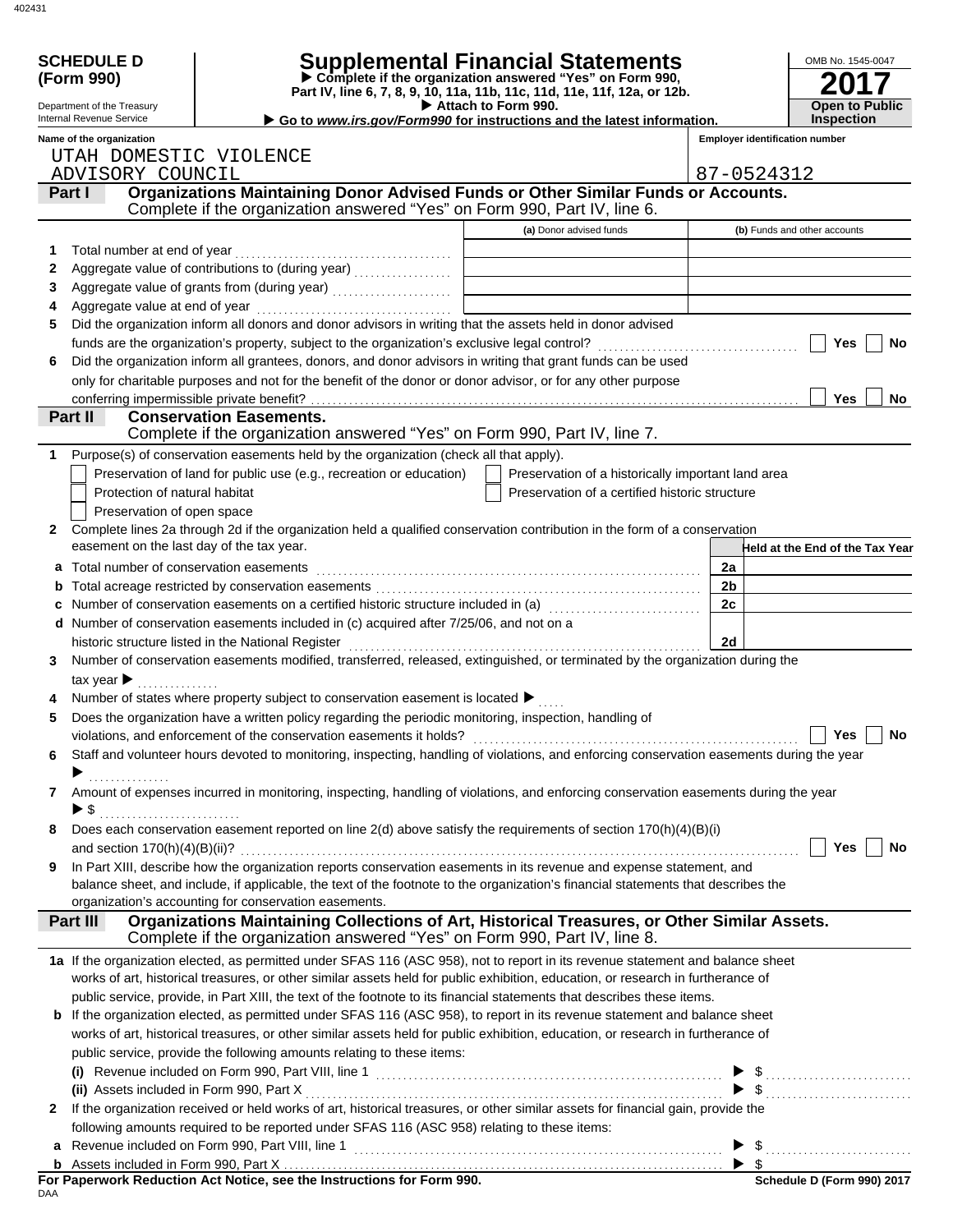| Schedule D (Form 990) 2017 UTAH DOMESTIC VIOLENCE                                                                                                                                                                                  |                                         |                           |                                    | 87-0524312                      |                      |                     | Page 2            |
|------------------------------------------------------------------------------------------------------------------------------------------------------------------------------------------------------------------------------------|-----------------------------------------|---------------------------|------------------------------------|---------------------------------|----------------------|---------------------|-------------------|
| Organizations Maintaining Collections of Art, Historical Treasures, or Other Similar Assets (continued)<br>Part II                                                                                                                 |                                         |                           |                                    |                                 |                      |                     |                   |
| Using the organization's acquisition, accession, and other records, check any of the following that are a significant use of its<br>3<br>collection items (check all that apply):                                                  |                                         |                           |                                    |                                 |                      |                     |                   |
| Public exhibition<br>a                                                                                                                                                                                                             | d                                       | Loan or exchange programs |                                    |                                 |                      |                     |                   |
| Scholarly research<br>b                                                                                                                                                                                                            | е                                       |                           |                                    |                                 |                      |                     |                   |
| Preservation for future generations<br>c                                                                                                                                                                                           |                                         |                           |                                    |                                 |                      |                     |                   |
| Provide a description of the organization's collections and explain how they further the organization's exempt purpose in Part<br>4                                                                                                |                                         |                           |                                    |                                 |                      |                     |                   |
| XIII.                                                                                                                                                                                                                              |                                         |                           |                                    |                                 |                      |                     |                   |
| During the year, did the organization solicit or receive donations of art, historical treasures, or other similar<br>5                                                                                                             |                                         |                           |                                    |                                 |                      |                     |                   |
|                                                                                                                                                                                                                                    |                                         |                           |                                    |                                 |                      | <b>Yes</b>          | <b>No</b>         |
| Part IV<br><b>Escrow and Custodial Arrangements.</b>                                                                                                                                                                               |                                         |                           |                                    |                                 |                      |                     |                   |
| Complete if the organization answered "Yes" on Form 990, Part IV, line 9, or reported an amount on Form<br>990, Part X, line 21.                                                                                                   |                                         |                           |                                    |                                 |                      |                     |                   |
| 1a Is the organization an agent, trustee, custodian or other intermediary for contributions or other assets not                                                                                                                    |                                         |                           |                                    |                                 |                      |                     |                   |
| included on Form 990, Part X?                                                                                                                                                                                                      |                                         |                           |                                    |                                 |                      | Yes                 | <b>No</b>         |
| <b>b</b> If "Yes," explain the arrangement in Part XIII and complete the following table:                                                                                                                                          |                                         |                           |                                    |                                 |                      |                     |                   |
|                                                                                                                                                                                                                                    |                                         |                           |                                    |                                 |                      | Amount              |                   |
| c Beginning balance                                                                                                                                                                                                                |                                         |                           |                                    |                                 | 1c                   |                     |                   |
|                                                                                                                                                                                                                                    |                                         |                           |                                    |                                 | 1d                   |                     |                   |
| e Distributions during the year manufactured contains and the year manufactured with the set of the set of the                                                                                                                     |                                         |                           |                                    |                                 | 1е                   |                     |                   |
|                                                                                                                                                                                                                                    |                                         |                           |                                    |                                 | 1f                   |                     |                   |
|                                                                                                                                                                                                                                    |                                         |                           |                                    |                                 |                      | <b>Yes</b>          | No                |
| <b>b</b> If "Yes," explain the arrangement in Part XIII. Check here if the explanation has been provided on Part XIII                                                                                                              |                                         |                           |                                    |                                 |                      |                     |                   |
| Part V<br><b>Endowment Funds.</b>                                                                                                                                                                                                  |                                         |                           |                                    |                                 |                      |                     |                   |
| Complete if the organization answered "Yes" on Form 990, Part IV, line 10.                                                                                                                                                         |                                         |                           |                                    |                                 |                      |                     |                   |
|                                                                                                                                                                                                                                    | (a) Current year                        | (b) Prior year            | (c) Two years back                 |                                 | (d) Three years back | (e) Four years back |                   |
| 1a Beginning of year balance                                                                                                                                                                                                       |                                         |                           |                                    |                                 |                      |                     |                   |
| <b>b</b> Contributions <b>contributions</b>                                                                                                                                                                                        |                                         |                           |                                    |                                 |                      |                     |                   |
| c Net investment earnings, gains, and                                                                                                                                                                                              |                                         |                           |                                    |                                 |                      |                     |                   |
| losses                                                                                                                                                                                                                             |                                         |                           |                                    |                                 |                      |                     |                   |
| d Grants or scholarships<br>.                                                                                                                                                                                                      |                                         |                           |                                    |                                 |                      |                     |                   |
| e Other expenditures for facilities and                                                                                                                                                                                            |                                         |                           |                                    |                                 |                      |                     |                   |
|                                                                                                                                                                                                                                    |                                         |                           |                                    |                                 |                      |                     |                   |
|                                                                                                                                                                                                                                    |                                         |                           |                                    |                                 |                      |                     |                   |
|                                                                                                                                                                                                                                    |                                         |                           |                                    |                                 |                      |                     |                   |
| 2 Provide the estimated percentage of the current year end balance (line 1g, column (a)) held as:                                                                                                                                  |                                         |                           |                                    |                                 |                      |                     |                   |
| a Board designated or quasi-endowment $\blacktriangleright$                                                                                                                                                                        |                                         |                           |                                    |                                 |                      |                     |                   |
| <b>b</b> Permanent endowment >                                                                                                                                                                                                     | . %                                     |                           |                                    |                                 |                      |                     |                   |
| . %<br>c Temporarily restricted endowment >                                                                                                                                                                                        |                                         |                           |                                    |                                 |                      |                     |                   |
| The percentages on lines 2a, 2b, and 2c should equal 100%.                                                                                                                                                                         | $\ldots$ %                              |                           |                                    |                                 |                      |                     |                   |
| 3a Are there endowment funds not in the possession of the organization that are held and administered for the                                                                                                                      |                                         |                           |                                    |                                 |                      |                     |                   |
| organization by:                                                                                                                                                                                                                   |                                         |                           |                                    |                                 |                      |                     | <b>Yes</b><br>No. |
|                                                                                                                                                                                                                                    |                                         |                           |                                    |                                 |                      | 3a(i)               |                   |
| (i) unrelated organizations <i>contraction</i> and contract or an analysis of the contract or analysis of the contract or analysis of the contract of the contract of the contract of the contract of the contract of the contract |                                         |                           |                                    |                                 |                      | 3a(ii)              |                   |
| (ii) related organizations<br>b If "Yes" on line 3a(ii), are the related organizations listed as required on Schedule R? [[[[[[[[[[[[[[[[[[[                                                                                       |                                         |                           |                                    |                                 |                      | 3b                  |                   |
|                                                                                                                                                                                                                                    |                                         |                           |                                    |                                 |                      |                     |                   |
| Describe in Part XIII the intended uses of the organization's endowment funds.<br>Land, Buildings, and Equipment.<br><b>Part VI</b>                                                                                                |                                         |                           |                                    |                                 |                      |                     |                   |
| Complete if the organization answered "Yes" on Form 990, Part IV, line 11a. See Form 990, Part X, line 10.                                                                                                                         |                                         |                           |                                    |                                 |                      |                     |                   |
|                                                                                                                                                                                                                                    |                                         |                           |                                    |                                 |                      |                     |                   |
| Description of property                                                                                                                                                                                                            | (a) Cost or other basis<br>(investment) |                           | (b) Cost or other basis<br>(other) | (c) Accumulated<br>depreciation |                      | (d) Book value      |                   |
|                                                                                                                                                                                                                                    |                                         |                           |                                    |                                 |                      |                     |                   |
| <b>1a</b> Land                                                                                                                                                                                                                     |                                         |                           |                                    |                                 |                      |                     |                   |
|                                                                                                                                                                                                                                    |                                         |                           |                                    |                                 |                      |                     |                   |
| c Leasehold improvements                                                                                                                                                                                                           |                                         |                           |                                    |                                 |                      |                     |                   |
|                                                                                                                                                                                                                                    |                                         |                           | 10,872<br>$\overline{720}$         |                                 | 6,796                |                     | 4,076             |
|                                                                                                                                                                                                                                    |                                         |                           |                                    |                                 | $\overline{326}$     |                     | 394               |
| Total. Add lines 1a through 1e. (Column (d) must equal Form 990, Part X, column (B), line 10c.)                                                                                                                                    |                                         |                           |                                    |                                 |                      |                     | 4,470             |

**Schedule D (Form 990) 2017**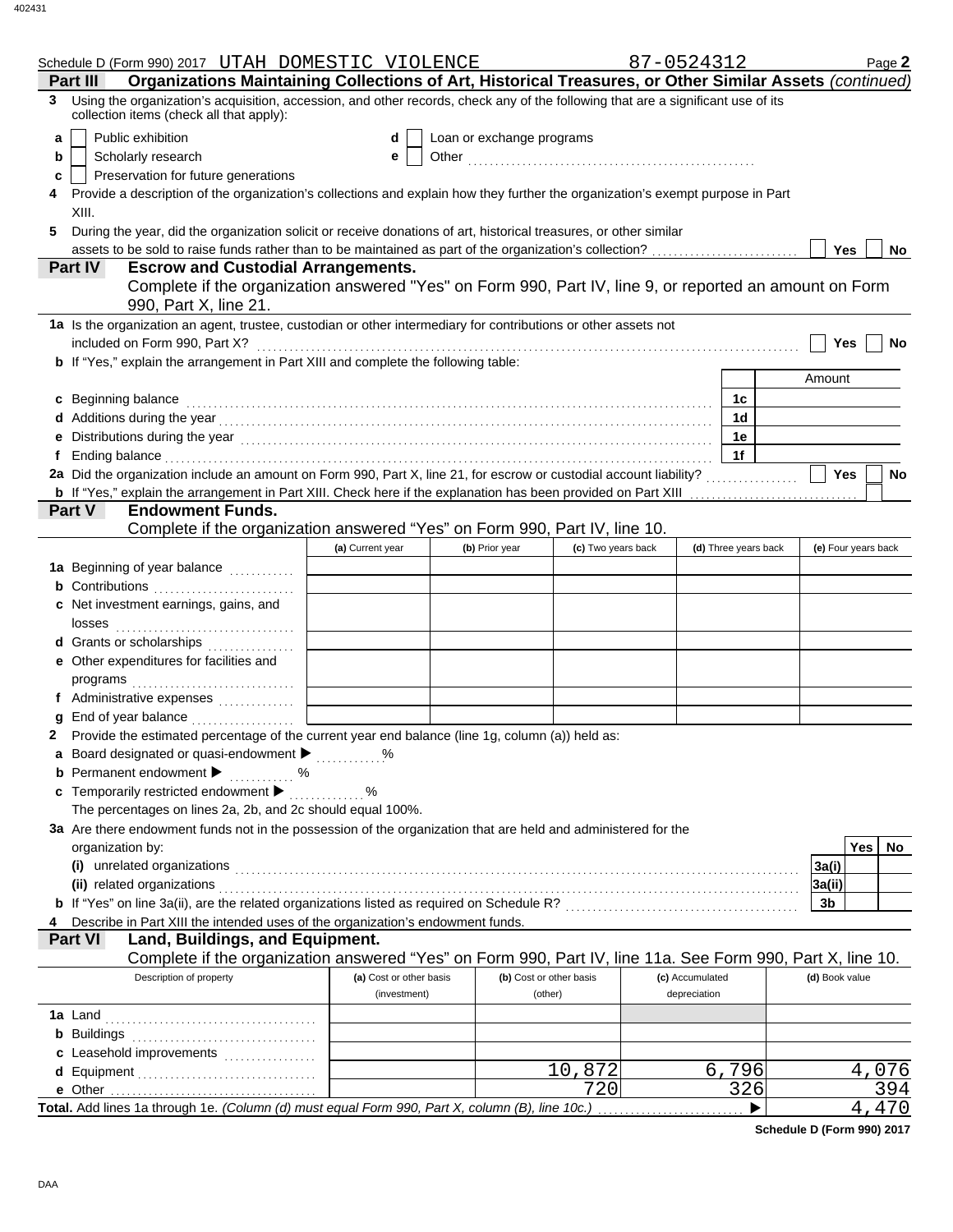| Schedule D (Form 990) 2017 UTAH DOMESTIC VIOLENCE                                                                    |                | 87-0524312                                                   | Page 3         |
|----------------------------------------------------------------------------------------------------------------------|----------------|--------------------------------------------------------------|----------------|
| <b>Investments-Other Securities.</b><br><b>Part VII</b>                                                              |                |                                                              |                |
| Complete if the organization answered "Yes" on Form 990, Part IV, line 11b. See Form 990, Part X, line 12.           |                |                                                              |                |
| (a) Description of security or category<br>(including name of security)                                              | (b) Book value | (c) Method of valuation:<br>Cost or end-of-year market value |                |
|                                                                                                                      |                |                                                              |                |
| (1) Financial derivatives                                                                                            |                |                                                              |                |
|                                                                                                                      |                |                                                              |                |
| $(3)$ Other<br>(A)                                                                                                   |                |                                                              |                |
| (B)                                                                                                                  |                |                                                              |                |
| (C)                                                                                                                  |                |                                                              |                |
| (D)                                                                                                                  |                |                                                              |                |
| (E)                                                                                                                  |                |                                                              |                |
| (F)                                                                                                                  |                |                                                              |                |
| (G)                                                                                                                  |                |                                                              |                |
| (H)                                                                                                                  |                |                                                              |                |
| Total. (Column (b) must equal Form 990, Part X, col. (B) line 12.) ▶                                                 |                |                                                              |                |
| <b>Investments-Program Related.</b><br><b>Part VIII</b>                                                              |                |                                                              |                |
| Complete if the organization answered "Yes" on Form 990, Part IV, line 11c. See Form 990, Part X, line 13.           |                |                                                              |                |
| (a) Description of investment                                                                                        | (b) Book value | (c) Method of valuation:                                     |                |
|                                                                                                                      |                | Cost or end-of-year market value                             |                |
| (1)                                                                                                                  |                |                                                              |                |
| (2)                                                                                                                  |                |                                                              |                |
| (3)                                                                                                                  |                |                                                              |                |
| (4)                                                                                                                  |                |                                                              |                |
| (5)                                                                                                                  |                |                                                              |                |
| (6)                                                                                                                  |                |                                                              |                |
| (7)<br>(8)                                                                                                           |                |                                                              |                |
| (9)                                                                                                                  |                |                                                              |                |
| Total. (Column (b) must equal Form 990, Part X, col. (B) line 13.) ▶                                                 |                |                                                              |                |
| Part IX<br>Other Assets.                                                                                             |                |                                                              |                |
| Complete if the organization answered "Yes" on Form 990, Part IV, line 11d. See Form 990, Part X, line 15.           |                |                                                              |                |
| (a) Description                                                                                                      |                |                                                              | (b) Book value |
| (1)                                                                                                                  |                |                                                              |                |
| (2                                                                                                                   |                |                                                              |                |
| (3)                                                                                                                  |                |                                                              |                |
| (4)                                                                                                                  |                |                                                              |                |
| (5)                                                                                                                  |                |                                                              |                |
| (6)                                                                                                                  |                |                                                              |                |
| (7)                                                                                                                  |                |                                                              |                |
| (8)                                                                                                                  |                |                                                              |                |
| (9)                                                                                                                  |                |                                                              |                |
| Total. (Column (b) must equal Form 990, Part X, col. (B) line 15.)                                                   |                |                                                              |                |
| <b>Other Liabilities.</b><br>Part X                                                                                  |                |                                                              |                |
| Complete if the organization answered "Yes" on Form 990, Part IV, line 11e or 11f. See Form 990, Part X,<br>line 25. |                |                                                              |                |
| (a) Description of liability                                                                                         | (b) Book value |                                                              |                |
| 1.<br>Federal income taxes                                                                                           |                |                                                              |                |
| (1)<br>(2)                                                                                                           |                |                                                              |                |
| (3)                                                                                                                  |                |                                                              |                |
| (4)                                                                                                                  |                |                                                              |                |
| (5)                                                                                                                  |                |                                                              |                |
| (6)                                                                                                                  |                |                                                              |                |
| (7)                                                                                                                  |                |                                                              |                |

**Total.** *(Column (b) must equal Form 990, Part X, col. (B) line 25.)*   $(9)$ 

Liability for uncertain tax positions. In Part XIII, provide the text of the footnote to the organization's financial statements that reports the **2.** organization's liability for uncertain tax positions under FIN 48 (ASC 740). Check here if the text of the footnote has been provided in Part XIII

DAA

(8)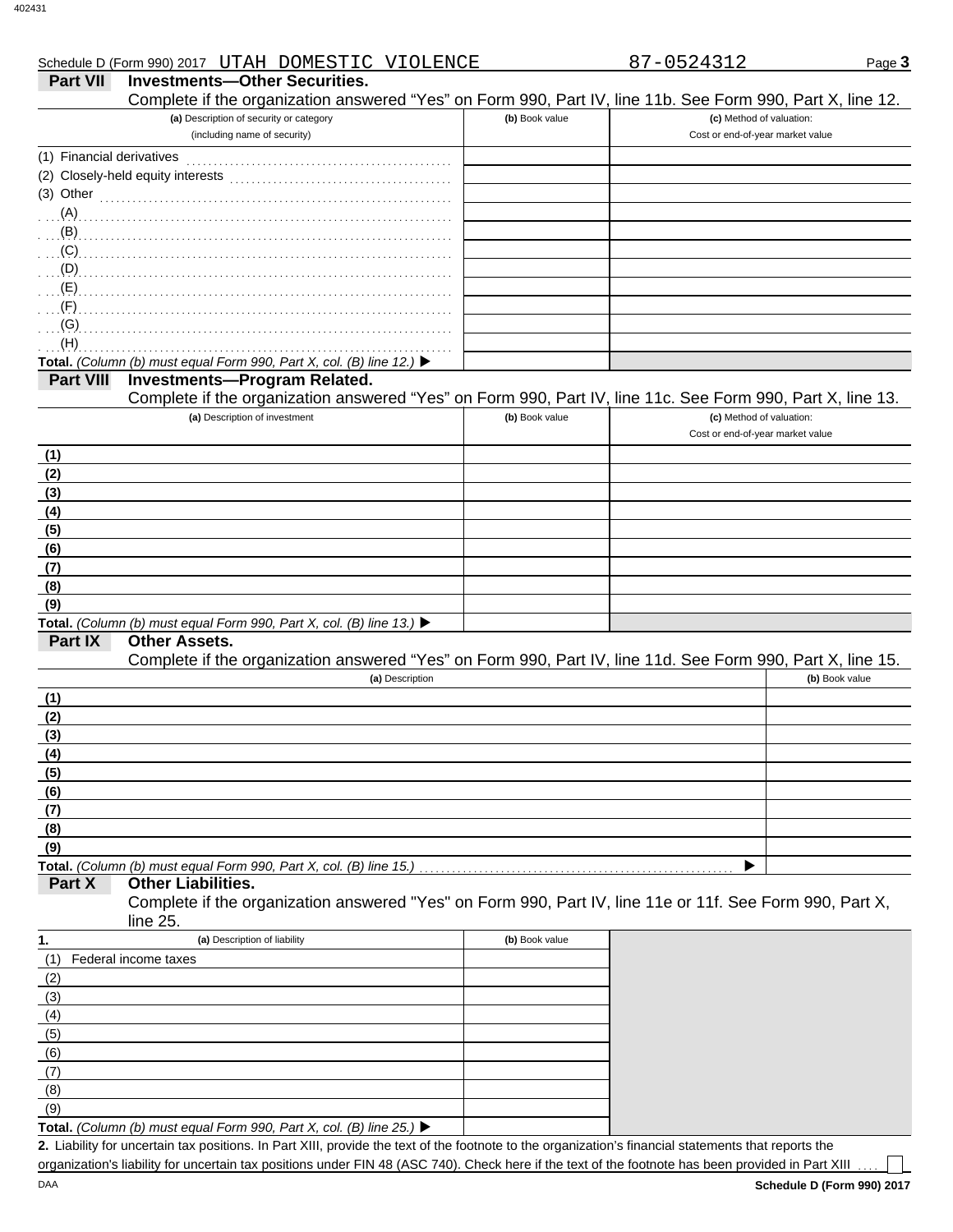| Schedule D (Form 990) 2017 UTAH DOMESTIC VIOLENCE                                                                                                  | 87-0524312              |                         | Page 4             |
|----------------------------------------------------------------------------------------------------------------------------------------------------|-------------------------|-------------------------|--------------------|
| Reconciliation of Revenue per Audited Financial Statements With Revenue per Return.<br>Part XI                                                     |                         |                         |                    |
| Complete if the organization answered "Yes" on Form 990, Part IV, line 12a.                                                                        |                         |                         |                    |
| Total revenue, gains, and other support per audited financial statements                                                                           |                         | 1.                      | 1,019,237          |
| Amounts included on line 1 but not on Form 990, Part VIII, line 12:<br>$\mathbf{2}$                                                                |                         |                         |                    |
|                                                                                                                                                    | 2a                      |                         |                    |
| b                                                                                                                                                  | 2 <sub>b</sub><br>1,602 |                         |                    |
|                                                                                                                                                    | 2c<br>2d                |                         |                    |
|                                                                                                                                                    |                         |                         |                    |
|                                                                                                                                                    |                         | 2е<br>$\overline{3}$    | 1,602<br>1,017,635 |
| 3<br>Amounts included on Form 990, Part VIII, line 12, but not on line 1:                                                                          |                         |                         |                    |
| 4<br>a Investment expenses not included on Form 990, Part VIII, line 7b [                                                                          | 4a                      |                         |                    |
|                                                                                                                                                    | 4 <sub>b</sub>          |                         |                    |
| c Add lines 4a and 4b                                                                                                                              |                         | 4c                      |                    |
|                                                                                                                                                    |                         | $\overline{\mathbf{5}}$ | 1,017,635          |
| Reconciliation of Expenses per Audited Financial Statements With Expenses per Return.<br>Part XII                                                  |                         |                         |                    |
| Complete if the organization answered "Yes" on Form 990, Part IV, line 12a.                                                                        |                         |                         |                    |
| Total expenses and losses per audited financial statements                                                                                         |                         | $\mathbf 1$             | 990,643            |
| Amounts included on line 1 but not on Form 990, Part IX, line 25:<br>$\mathbf{2}$                                                                  |                         |                         |                    |
| a                                                                                                                                                  | 1,602<br>2a             |                         |                    |
|                                                                                                                                                    | 2 <sub>b</sub>          |                         |                    |
|                                                                                                                                                    | 2c                      |                         |                    |
|                                                                                                                                                    | 2d                      |                         |                    |
|                                                                                                                                                    |                         | 2e                      | 1,602              |
| 3                                                                                                                                                  |                         | 3                       | 989,04             |
| Amounts included on Form 990, Part IX, line 25, but not on line 1:                                                                                 |                         |                         |                    |
| a Investment expenses not included on Form 990, Part VIII, line 7b                                                                                 | 4a                      |                         |                    |
|                                                                                                                                                    | 4 <sub>b</sub>          |                         |                    |
| c Add lines 4a and 4b                                                                                                                              |                         | 4с                      |                    |
|                                                                                                                                                    |                         | 5                       | 989,041            |
| Part XIII Supplemental Information.                                                                                                                |                         |                         |                    |
| Provide the descriptions required for Part II, lines 3, 5, and 9; Part III, lines 1a and 4; Part IV, lines 1b and 2b; Part V, line 4; Part X, line |                         |                         |                    |
| 2; Part XI, lines 2d and 4b; and Part XII, lines 2d and 4b. Also complete this part to provide any additional information.                         |                         |                         |                    |
|                                                                                                                                                    |                         |                         |                    |
|                                                                                                                                                    |                         |                         |                    |
|                                                                                                                                                    |                         |                         |                    |
|                                                                                                                                                    |                         |                         |                    |
|                                                                                                                                                    |                         |                         |                    |
|                                                                                                                                                    |                         |                         |                    |
|                                                                                                                                                    |                         |                         |                    |
|                                                                                                                                                    |                         |                         |                    |
|                                                                                                                                                    |                         |                         |                    |
|                                                                                                                                                    |                         |                         |                    |
|                                                                                                                                                    |                         |                         |                    |
|                                                                                                                                                    |                         |                         |                    |
|                                                                                                                                                    |                         |                         |                    |
|                                                                                                                                                    |                         |                         |                    |
|                                                                                                                                                    |                         |                         |                    |
|                                                                                                                                                    |                         |                         |                    |
|                                                                                                                                                    |                         |                         |                    |
|                                                                                                                                                    |                         |                         |                    |
|                                                                                                                                                    |                         |                         |                    |
|                                                                                                                                                    |                         |                         |                    |
|                                                                                                                                                    |                         |                         |                    |
|                                                                                                                                                    |                         |                         |                    |
|                                                                                                                                                    |                         |                         |                    |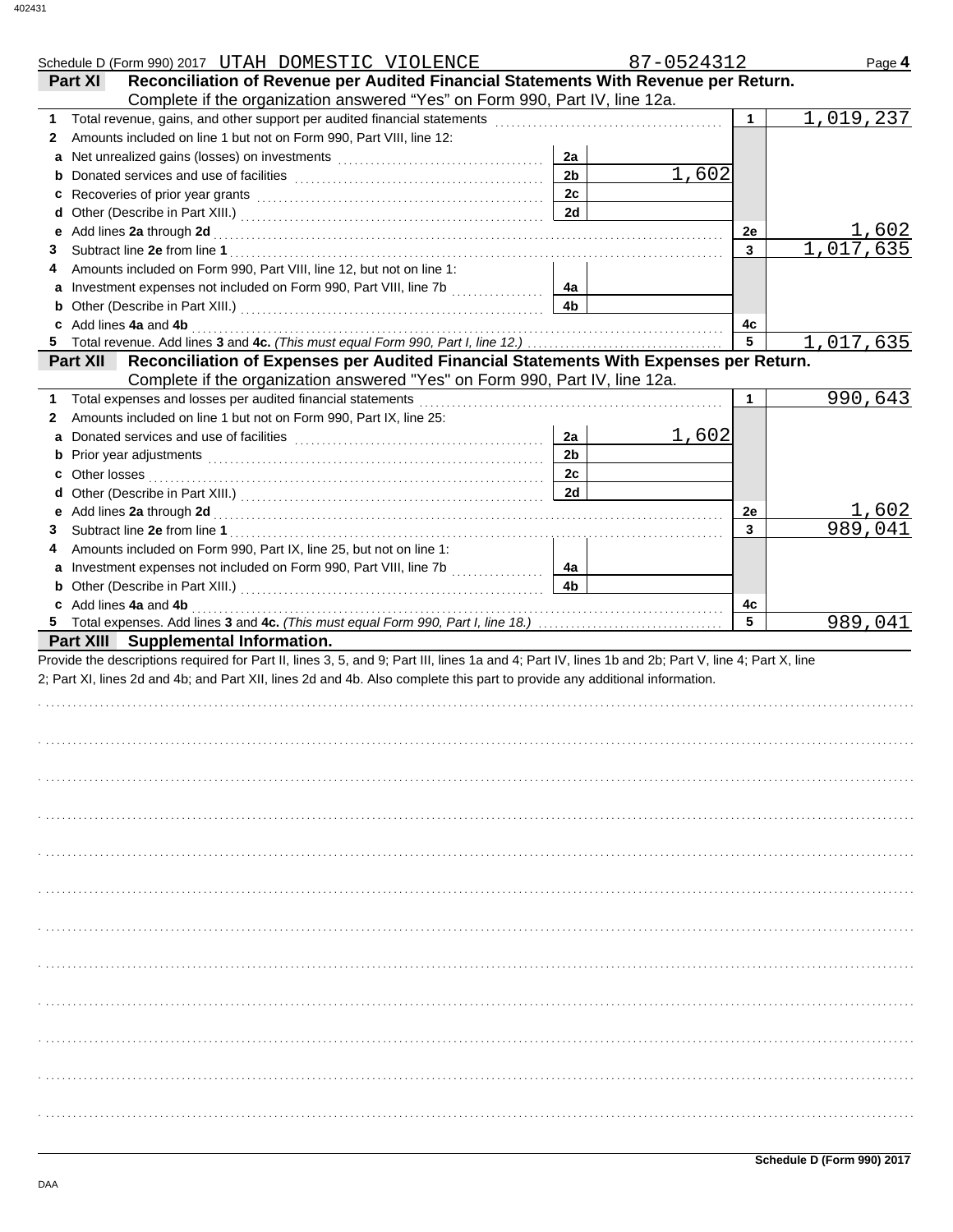| Schedule D (Form 990) 2017 UTAH DOMESTIC VIOLENCE     | 87-0524312 | Page 5 |
|-------------------------------------------------------|------------|--------|
| <b>Part XIII</b> Supplemental Information (continued) |            |        |
|                                                       |            |        |
|                                                       |            |        |
|                                                       |            |        |
|                                                       |            |        |
|                                                       |            |        |
|                                                       |            |        |
|                                                       |            |        |
|                                                       |            |        |
|                                                       |            |        |
|                                                       |            |        |
|                                                       |            |        |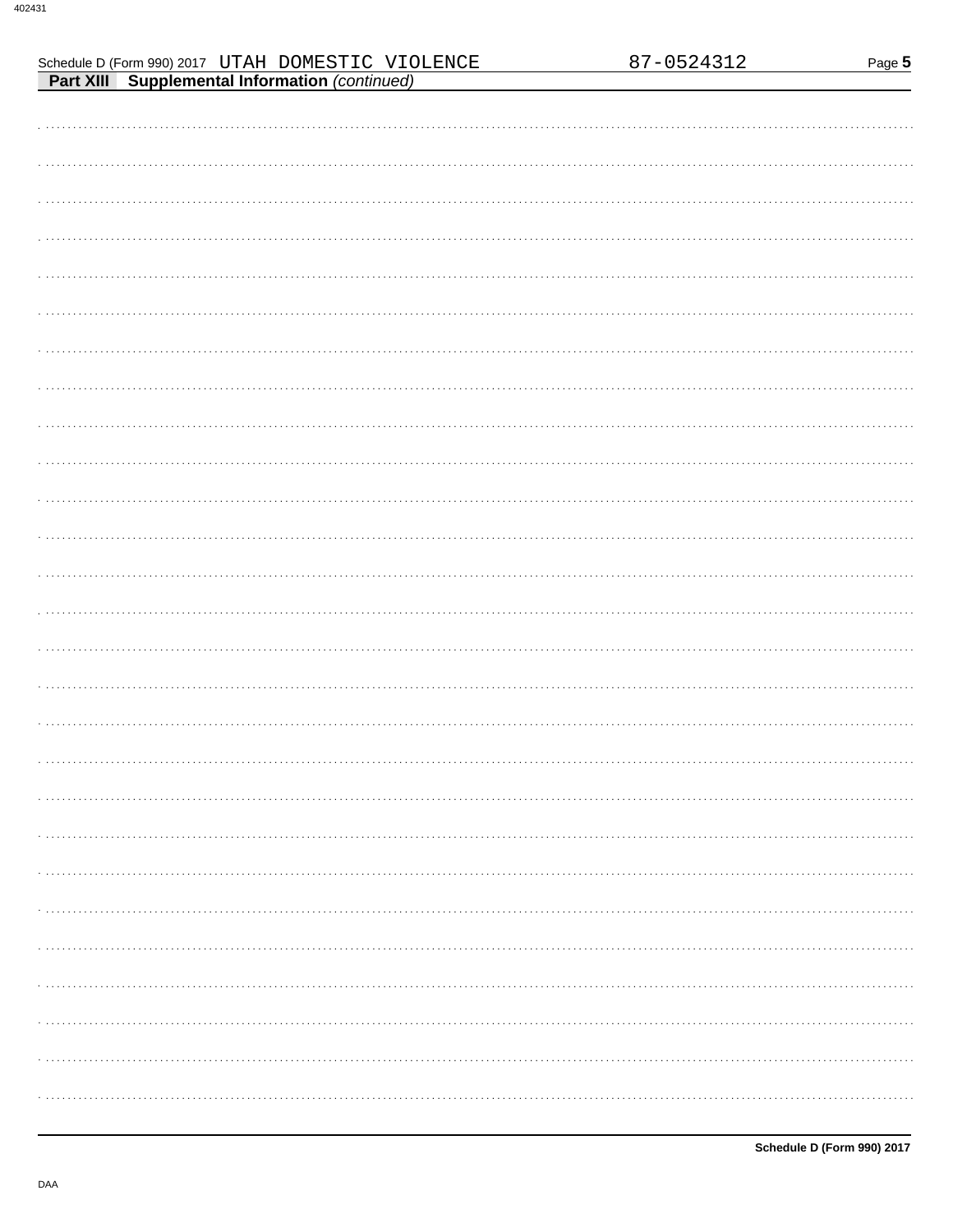| <b>SCHEDULE O</b>                                      | Supplemental Information to Form 990 or 990-EZ                                                                                         |                                       | OMB No. 1545-0047                          |
|--------------------------------------------------------|----------------------------------------------------------------------------------------------------------------------------------------|---------------------------------------|--------------------------------------------|
| (Form 990 or 990-EZ)                                   | Complete to provide information for responses to specific questions on<br>Form 990 or 990-EZ or to provide any additional information. |                                       | 2017                                       |
| Department of the Treasury<br>Internal Revenue Service | Attach to Form 990 or 990-EZ.<br>Go to www.irs.gov/Form990 for the latest information.                                                 |                                       | <b>Open to Public</b><br><b>Inspection</b> |
|                                                        | Name of the organization UTAH DOMESTIC VIOLENCE                                                                                        | <b>Employer identification number</b> |                                            |
|                                                        | ADVISORY COUNCIL                                                                                                                       | 87-0524312                            |                                            |
|                                                        |                                                                                                                                        |                                       |                                            |

FORM 990 - ORGANIZATION'S MISSION

UDVC IS THE NATIONALLY RECOGNIZED NONPROFIT DOMESTIC VIOLENCE COALITION FOR THE STATE OF UTAH. UDVC'S MISSION IS TO CREATE A STATE WHERE DOMESTIC <u>VIOLENCE IS INTOLERABLE AND IT ENVISIONS A WORLD WHERE EVERYONE LIVES FREE</u> . . . . . . . . . . . . . . . . . . . . . . . . . . . . . . . . . . . . . . . . . . . . . . . . . . . . . . . . . . . . . . . . . . . . . . . . . . . . . . . . . . . . . . . . . . . . . . . . . . . . . . . . . . . . . . . . . . . . . . . . . . . . . . . . . . . . . . . . . . . . . . . . . . . . . . . . . . . . . . . . . FROM FEAR.

. . . . . . . . . . . . . . . . . . . . . . . . . . . . . . . . . . . . . . . . . . . . . . . . . . . . . . . . . . . . . . . . . . . . . . . . . . . . . . . . . . . . . . . . . . . . . . . . . . . . . . . . . . . . . . . . . . . . . . . . . . . . . . . . . . . . . . . . . . . . . . . . . . . . . . . . . . . . . . . . .

FORM 990, PART III, LINE 4D - ALL OTHER ACCOMPLISHMENT PREVENTION -- THE UDVC ADVOCATES FOR THE DEVELOPMENT OF POLICIES AND PRACTICES THAT ENHANCE VICTIM SAFETY AND EMPOWERMENT WHILE RAISING AWARENESS OF THE NEED FOR PREVENTION AND INTERVENTION. RESPONSES TO DOMESTIC VIOLENCE HAVE HISTORICALLY FOCUSED PRIMARILY ON INTERVENTION AFTER THE PROBLEM HAS ALREADY BEEN IDENTIFIED AND HARM HAS OCCURRED. THERE ARE, HOWEVER, NEW DOMESTIC VIOLENCE PREVENTION STRATEGIES EMERGING, AND PREVENTION APPROACHES FROM THE PUBLIC HEALTH FIELD CAN SERVE AS MODELS FOR FURTHER DEVELOPMENT OF THESE STRATEGIES. THE UDVC IS COMMITTED TO BRINGING THESE NEW APPROACHES TO UTAH, AND HAS ALREADY SUCCESSFULLY PILOTED ONE SUCH PROGRAM; THE LETHALITY ASSESSMENT PROTOCOL (LAP) - AN EVIDENCE-BASED TOOL DESIGNED TO REDUCE RISK AND SAVE LIVES. MODELED AFTER A SIMILAR PROGRAM IN MARYLAND, THE LAP INVOLVES A STANDARDIZED ASSESSMENT OF IDENTIFYING INDIVIDUALS AT THE GREATEST RISK OF LETHAL DOMESTIC ABUSE, AND CONNECTING <u>. THOSE AT RISK WITH COORDINATED, ESSENTIAL VICTIM SERVICES. FUNDING IS USED</u> TO TRAIN LAW ENFORCEMENT OFFICERS, VICTIM ADVOCATES, VICTIM SERVICE PROVIDERS, MEDICAL PROFESSIONALS, FIRST RESPONDERS, AND BEHAVIORAL HEALTHCARE PROVIDERS TO USE A STANDARDIZED, EVIDENCE-BASED PROTOCOL TO REDUCE HOMICIDES.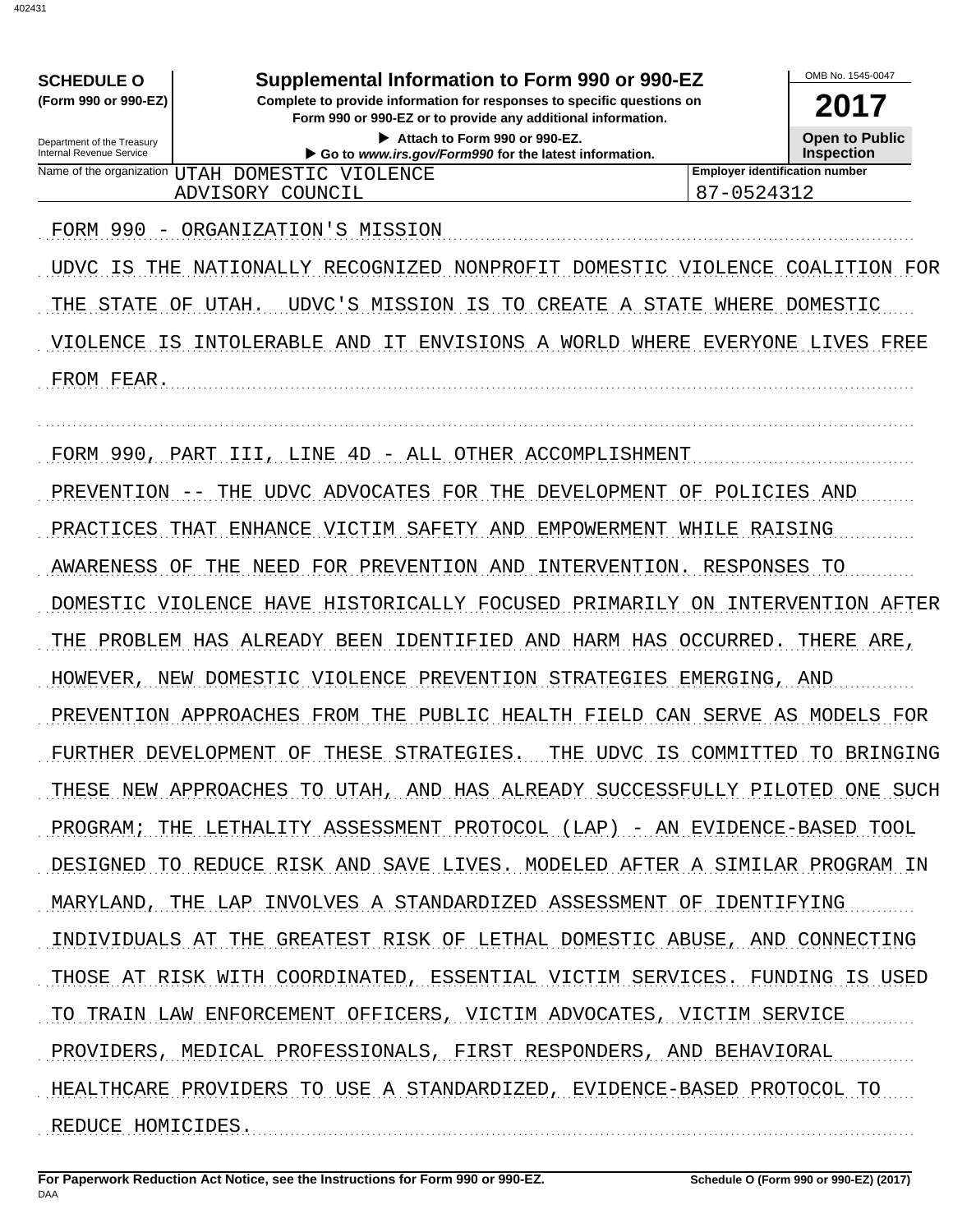| Schedule O (Form 990 or 990-EZ) (2017)<br>Name of the organization            | Page 2<br><b>Employer identification number</b> |
|-------------------------------------------------------------------------------|-------------------------------------------------|
| UTAH DOMESTIC VIOLENCE                                                        | 87-0524312                                      |
| FORM 990, PART VI, LINE 6 - CLASSES OF MEMBERS OR STOCKHOLDERS                |                                                 |
| MEMBERS PAY A FEE FOR VOTING RIGHTS AND TRAINING DISCOUNTS.                   |                                                 |
| FORM 990, PART VI, LINE 7A - ELECTION OF MEMBERS AND                          | THEIR RIGHTS                                    |
| MEMBERS<br>ELECT BOARD<br>MEMBERS AT THE<br>ANNUAL MEETING.<br>THE            | THE<br>NUMBER ELECTED                           |
| <b>DEPENDS</b><br>ON THE<br>NUMBER OF BOARD MEMBERS STEPPING DOWN.            |                                                 |
| FORM 990, PART VI, LINE 7B - DECISIONS SUBJECT TO APPROVAL OF MEMBERS         |                                                 |
| MATTERS<br>SUBJECT TO APPROVAL OF THE<br>VARIOUS<br>ARE                       | MEMBERS.<br>THESE<br><b>WOULD BE</b>            |
| IN ADVANCE OF THE<br>COMMUNICATED<br>TO THE<br>MEMBERS                        | BUSINESS<br>MEETING<br>(HELD                    |
| WERE CLOSED MEETINGS WITH VARIOUS ITEMS DISCUSSED AND<br>QUARTERLY).<br>THESE |                                                 |
| VOTED UPON AT THOSE MEETINGS.                                                 |                                                 |
| FORM 990, PART VI, LINE 11B - ORGANIZATION'S PROCESS TO REVIEW FORM 990       |                                                 |
| IS<br>PROVIDED<br>THE<br>TAX RETURN<br>TO                                     | THE OFFICERS FOR THEIR REVIEW AND REVISION      |
| COMMENTS BEFORE THE RETURN IS FILED.                                          |                                                 |
| FORM 990, PART VI, LINE 12C - ENFORCEMENT OF CONFLICTS POLICY                 |                                                 |
| THE WRITTEN CONFLICT OF INTEREST POLICY IS IN THE PERSONNEL MANUAL FOR        |                                                 |
| EMPLOYEES.<br>IT DOES NOT SPECIFICALLY ADDRESS OFFICERS, DIRECTORS, OR        |                                                 |
| TRUSTEES.                                                                     |                                                 |
| FORM 990, PART VI, LINE 15A - COMPENSATION PROCESS FOR TOP OFFICIAL           |                                                 |
| THE BOARD REVIEWS AND APPROVES THE COMPENSATION FOR THE EXECUTIVE DIRECTOR    |                                                 |
| POSITION.                                                                     |                                                 |
|                                                                               | PAGE 1 OF 2                                     |
|                                                                               | Schedule O (Form 990 or 990-EZ) (2017)          |